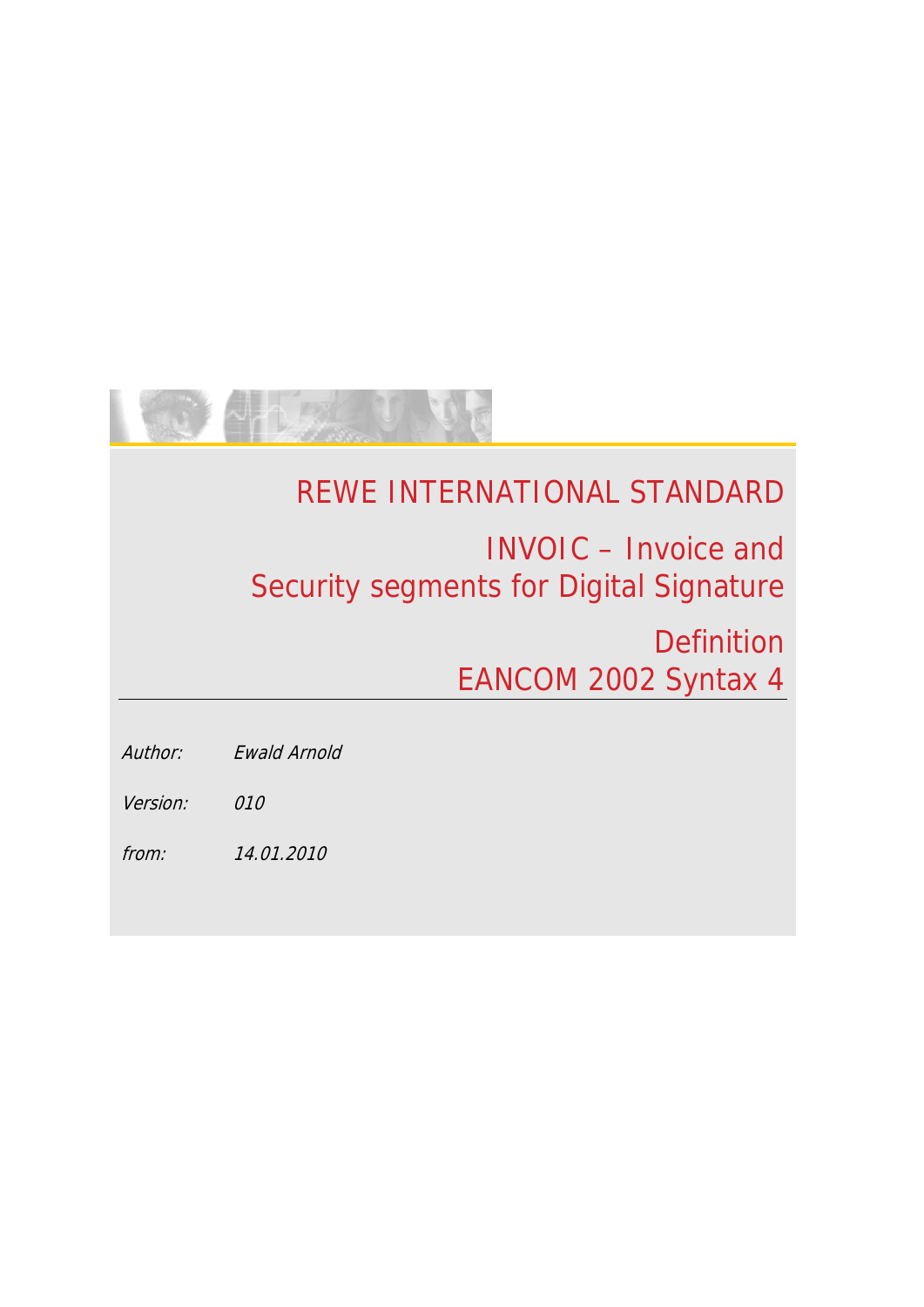# **TABLE OF CONTENTS**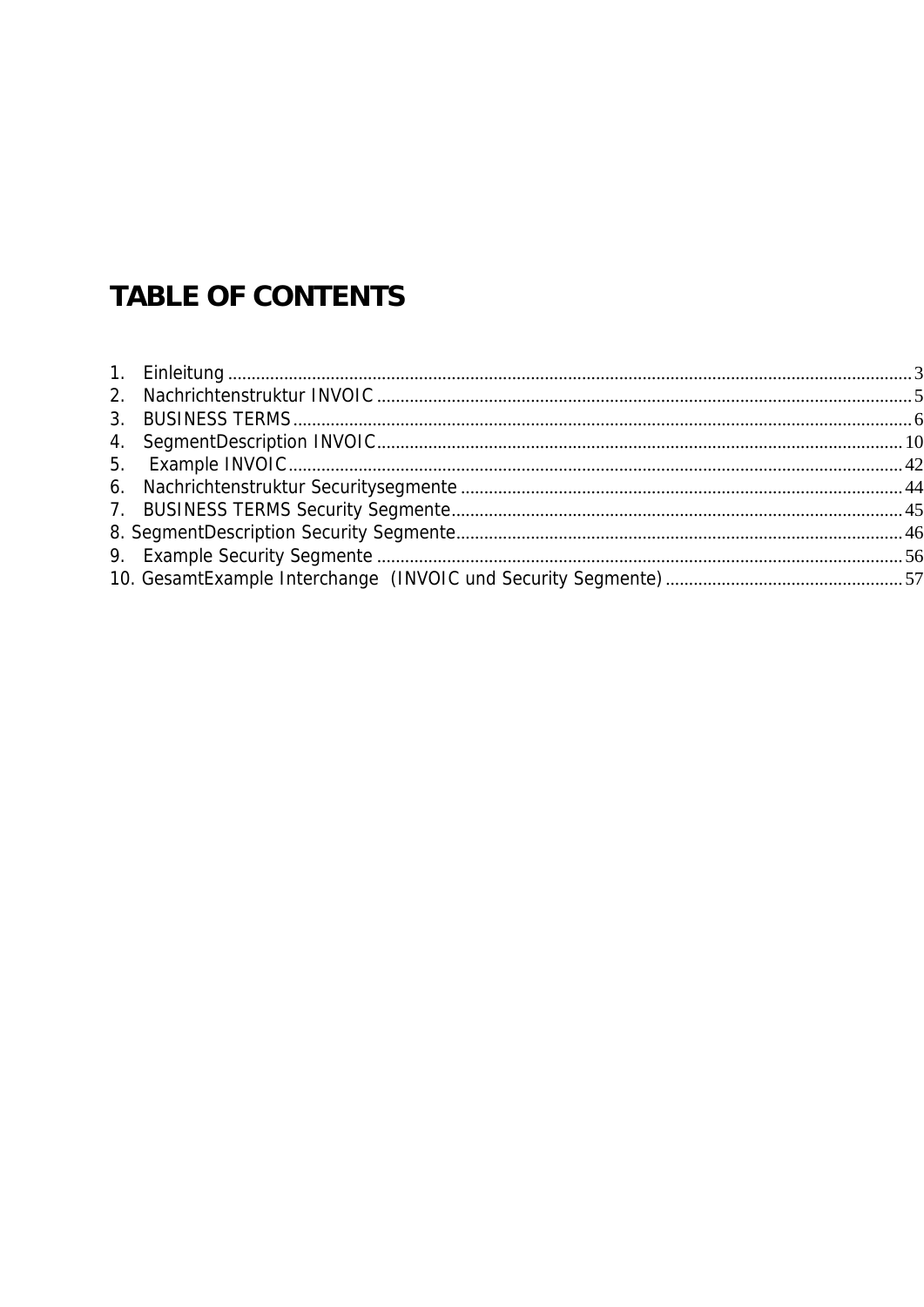## **1. Introduction**

This document describes the electronic exchange of invoices with digital signature based on the Header/Trailer approach in EANCOM format for the company REWE International.

The intention is to transmit the invoice data and the digital signature in one Interchange using Syntax Version 4.

For this purpose first the invoice itself is generated in EANCOM format. After that the first 4 security segments are added and then through these segments the digital signature is generated.

This document begins with description of INVOIC message, followed by a detailed description of the security segments. The document ends with an example of a whole interchange.

Before legislative regulations regarding electronic invoicing were created for pre-tax allowance purposes only invoices in paper form and handed over personally, per fax or by mail were allowed.

It was already possible to exchange invoices electronically but only for the purposes of the automatic data processing. By this reason the electronic exchange of invoices was practised mostly only by long term business partners.

By this approach it was necessary at the end of each invoicing period to create one additional collective invoice in paper form. According to the EU regulations it is also allowed to provide invoices in electronic form on condition that the receiver accepts this. However authenticity and integrity of the data must be ensured.

The digital signature serves in this legal context as a seal for digital data generated by using a private key. Through a related public signature key marked with a signature key certificate of the security party it lets recognize the authenticity of the signature key holder and the integrity of the data.

The purpose of the digital signature is therefore to protect the electronic data against manipulations or to make eventual changes recognizable.

#### **Document structure**

- 1. Message structure
- 2. Business Terms
- 3. Segment description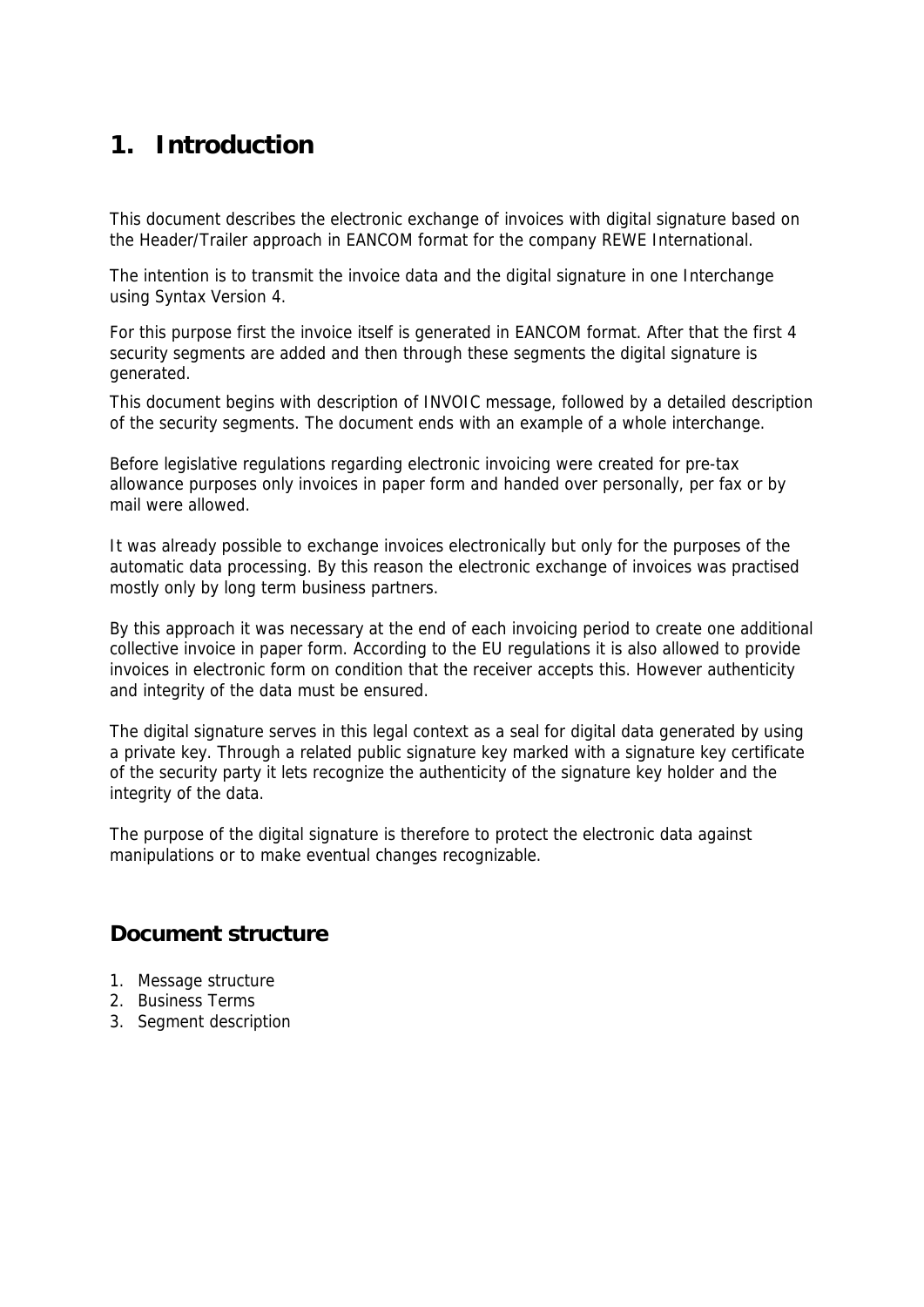#### **Message Structure Chart**

Within every EANCOM® message a diagram is presented which explains the structure of the message.

The message structure chart is a sequential chart which presents the message in the sequence in which it must be formatted for transmission. Every message is structured and consists of three sections; a header, detail, and summary section. An example of a message structure chart follows:

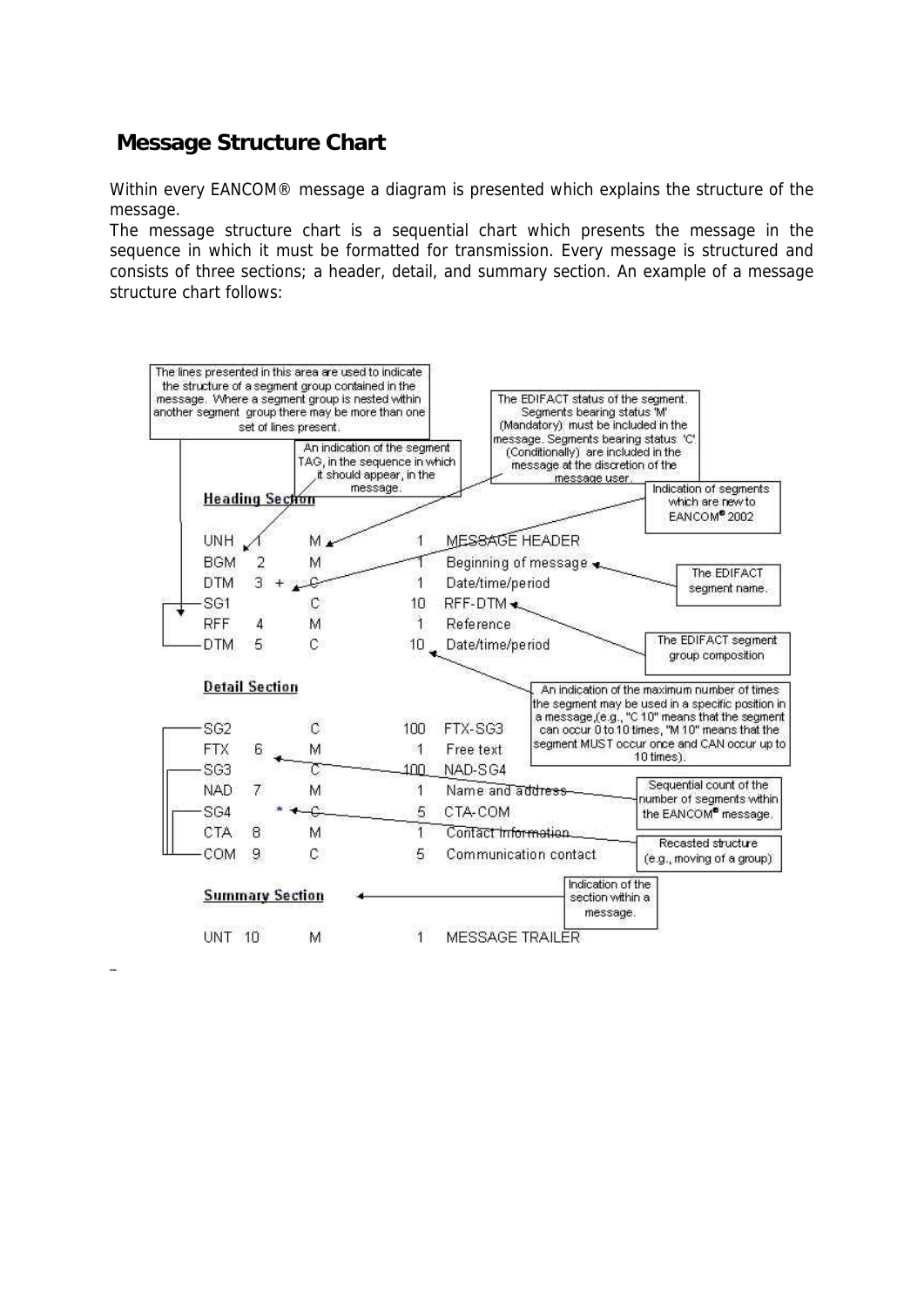# *Invoice with Digital Signature*



## **2. Message structure INVOIC**

#### **Invoice message**

| <b>UNA</b>      | $\mathbf{1}$   | C           | 1              | Service string advice      |
|-----------------|----------------|-------------|----------------|----------------------------|
| <b>UNB</b>      | $\overline{2}$ | M           | 1              | Interchange header         |
| <b>UNH</b>      | 3              | М           | 1              | Message header             |
| <b>BGM</b>      | 4              | M           | 1              | Beginning of message       |
| <b>DTM</b>      | 5              | M           | $\overline{2}$ | Date/time/period           |
| <b>FTX</b>      | 6              | $\mathbf c$ | 6              | Free text                  |
| SG <sub>1</sub> |                | М           | 6              | RFF-DTM                    |
| <b>RFF</b>      | 7              | М           | 1              | REference                  |
| <b>DTM</b>      | 8              | C           | 1              | Date/time/period           |
| SG <sub>2</sub> |                | М           | 7              | NAD-SG3                    |
| <b>NAD</b>      | 9              | М           | 1              | Name and address           |
| SG <sub>3</sub> |                | $\mathbf c$ | 1              | <b>RFF</b>                 |
| <b>RFF</b>      | 10             | М           | 1              | Reference                  |
| SG7             |                | М           | 1              | <b>CUX</b>                 |
| <b>CUX</b>      | 11             | М           | 1              | Currencies                 |
| <b>SG26</b>     |                | М           | 999999         | LIN-IMD-OTY-SG27-SG29-SG34 |
| LIN             | 12             | М           | 1              | Line item                  |
| IMD.            | 13             | М           | 4              | Item description           |
| <b>QTY</b>      | 14             | М           | 2              | Quantity                   |
| SG27            |                | М           | 1              | <b>MOA</b>                 |
| <b>MOA</b>      | 15             | М           | 1              | Monetary amount            |
| <b>SG29</b>     |                | М           | $\overline{2}$ | <b>PRI</b>                 |
| <b>PRI</b>      | 16             | М           | 1              | Price details              |
| SG34            |                | М           | 3              | AOM-XAT                    |
| <b>TAX</b>      | 17             | М           | 1              | Duty/tax/fee details       |
| <b>MOA</b>      | 18             | C           | 1              | Monetary amount            |
| <b>UNS</b>      | 19             | М           | 1              | Section control            |
| <b>SG50</b>     |                | М           | 5              | <b>MOA</b>                 |
| <b>MOA</b>      | 20             | М           | 1              | Monetary amount            |
| <b>SG52</b>     |                | М           | 10             | TAX-MOA                    |
| <b>TAX</b>      | 21             | М           | 1              | Duty/tax/fee details       |
| <b>MOA</b>      | 22             | М           | 9              | Monetary amount            |
| <b>UNT</b>      | 23             | М           | 1              | Message trailer            |
| UNZ             | 24             | М           | 1              | Interchange trailer        |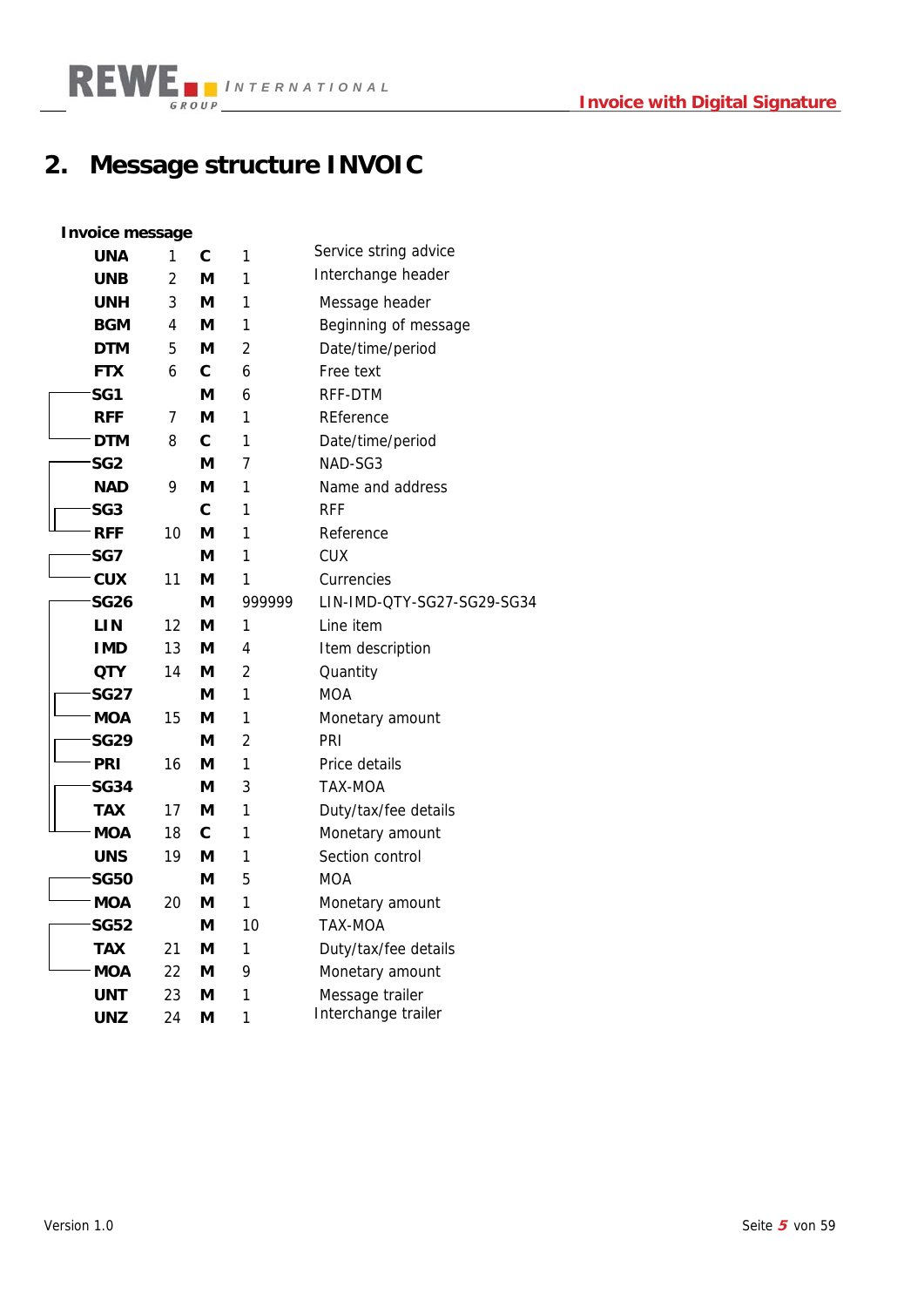

#### **3. BUSINESS TERMS**

| <b>Business term</b>                   | Description                                       | <b>Status</b>  | Format           | Segment         |            | Data element      |      |                              |
|----------------------------------------|---------------------------------------------------|----------------|------------------|-----------------|------------|-------------------|------|------------------------------|
| Commercial<br>invoice/credit note      |                                                   | M              | A/N <sub>3</sub> |                 | <b>BGM</b> | C <sub>0</sub> 02 | 1001 | Document name code           |
| Invoice or credit note<br>number       |                                                   | M              | A/N 16           |                 | <b>BGM</b> | C106              | 1004 | Document identifier          |
| Message date                           |                                                   | M              | D 8              |                 | <b>DTM</b> | C <sub>507</sub>  | 2380 | Date or time or period value |
| Delivery date<br>Coded text references | average tax rate, intra-community delivery,       | M              | D 8              |                 | <b>DTM</b> | C507              | 2380 | Date or time or period value |
|                                        | tax exempt export delivery etc.                   | O              | A/N <sub>3</sub> |                 | <b>FTX</b> | C107              | 4441 | Free text value code         |
| Order number assigned<br>by the buyer  |                                                   | M              | A/N 16           | SG <sub>1</sub> | <b>RFF</b> | C506              | 1154 | Reference identifier         |
| Delivery note number                   |                                                   | M              | A/N 16           | SG1             | <b>RFF</b> | C506              | 1154 | Reference identifier         |
| Invoice number                         | Invoice reference number (only by credit<br>note) | 0              | A/N 16           | SG1             | <b>RFF</b> | C506              | 1154 | Reference identifier         |
| Receiving advice<br>number             |                                                   | 0              | A/N 16           | SG <sub>1</sub> | <b>RFF</b> | C506              | 1154 | Reference identifier         |
| Instruction for returns<br>number      |                                                   | 0              | A/N 16           | SG <sub>1</sub> | <b>RFF</b> | C506              | 1154 | Reference identifier         |
| Organic control number                 | Organic control number of the supplier            | $\overline{O}$ | A/N 35           | SG1             | <b>RFF</b> | C506              | 1154 | Reference identifier         |
| Reference date                         |                                                   | 0              | D <sub>8</sub>   | SG1             | <b>DTM</b> | C507              | 2380 | Date or time or period value |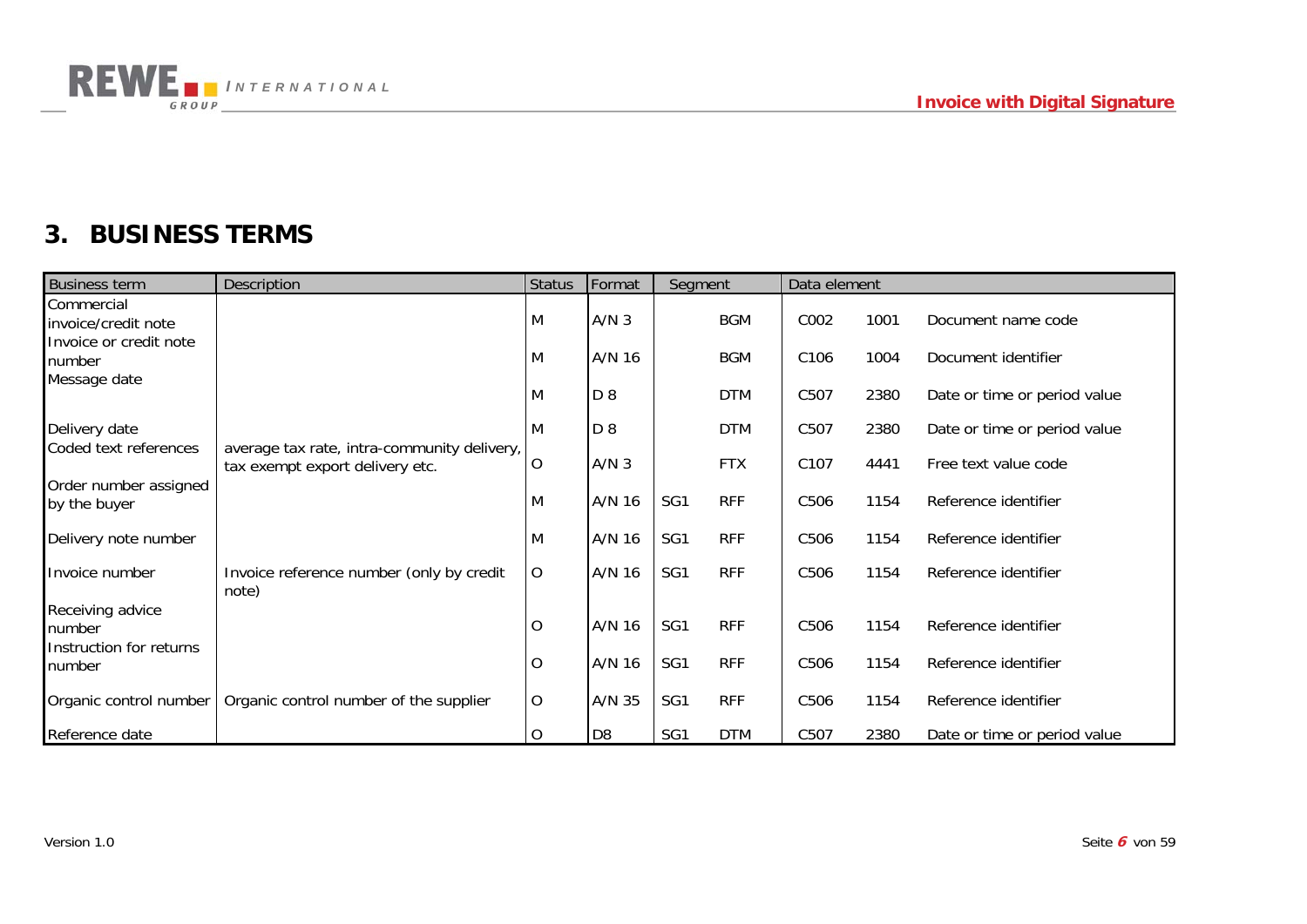

| <b>Business term</b> | Description                                                           | <b>Status</b>  | Format       | Segment         |            | Data element |      |                                    |
|----------------------|-----------------------------------------------------------------------|----------------|--------------|-----------------|------------|--------------|------|------------------------------------|
| <b>Buyer</b>         | <b>GLN</b>                                                            | M              | N 13         | SG <sub>2</sub> | <b>NAD</b> | C082         | 3039 | Party identifier                   |
| Supplier             | <b>GLN</b>                                                            | M              | N 13         | SG <sub>2</sub> | <b>NAD</b> | C082         | 3039 | Party identifier                   |
| Delivery party       | <b>GLN</b>                                                            | M              | N 13         | SG <sub>2</sub> | <b>NAD</b> | C082         | 3039 | Party identifier                   |
| Ultimate consignee   | GLN, only if not identical with the delivery<br>party (Cross-Docking) | K              | N 13         | SG <sub>2</sub> | <b>NAD</b> | C082         | 3039 | Party identifier                   |
| Ordered by           | GLN, only if not identical with the buyer                             | $\overline{O}$ | N 13         | SG <sub>2</sub> | <b>NAD</b> | C082         | 3039 | Party identifier                   |
| Invoicee             | GLN, only if not identical with the buyer                             | $\overline{O}$ | N 13         | SG <sub>2</sub> | <b>NAD</b> | C082         | 3039 | Party identifier                   |
| Issuer of invoice    | GLN, only if not identical with the supplier                          | K <br>M        | N 13         | SG <sub>2</sub> | <b>NAD</b> | C082         | 3039 | Party identifier                   |
| Company name         | Mandatory for SU, BY, II and IV                                       |                | A/N 3X35     | SG <sub>2</sub> | <b>NAD</b> | C080         | 3036 | Party name                         |
|                      | Optional for DP                                                       | M              |              |                 |            |              |      |                                    |
| <b>Street</b>        | Mandatory for SU, BY, II and IV                                       |                | A/N 2X35 SG2 |                 | <b>NAD</b> | C059         | 3042 | Street and number or post office b |
|                      | Optional for DP                                                       | M              |              |                 |            |              |      |                                    |
| City                 | Mandatory for SU, BY, II and IV                                       |                | A/N 35       | SG <sub>2</sub> | <b>NAD</b> |              | 3164 | City name                          |
|                      | Optional for DP                                                       | M              |              |                 |            |              |      |                                    |
| Postal code          | Mandatory for SU, BY, II and IV                                       |                | A/N 17       | SG <sub>2</sub> | <b>NAD</b> |              | 3251 | Postal identification code         |
|                      | Optional for DP                                                       |                |              |                 |            |              |      |                                    |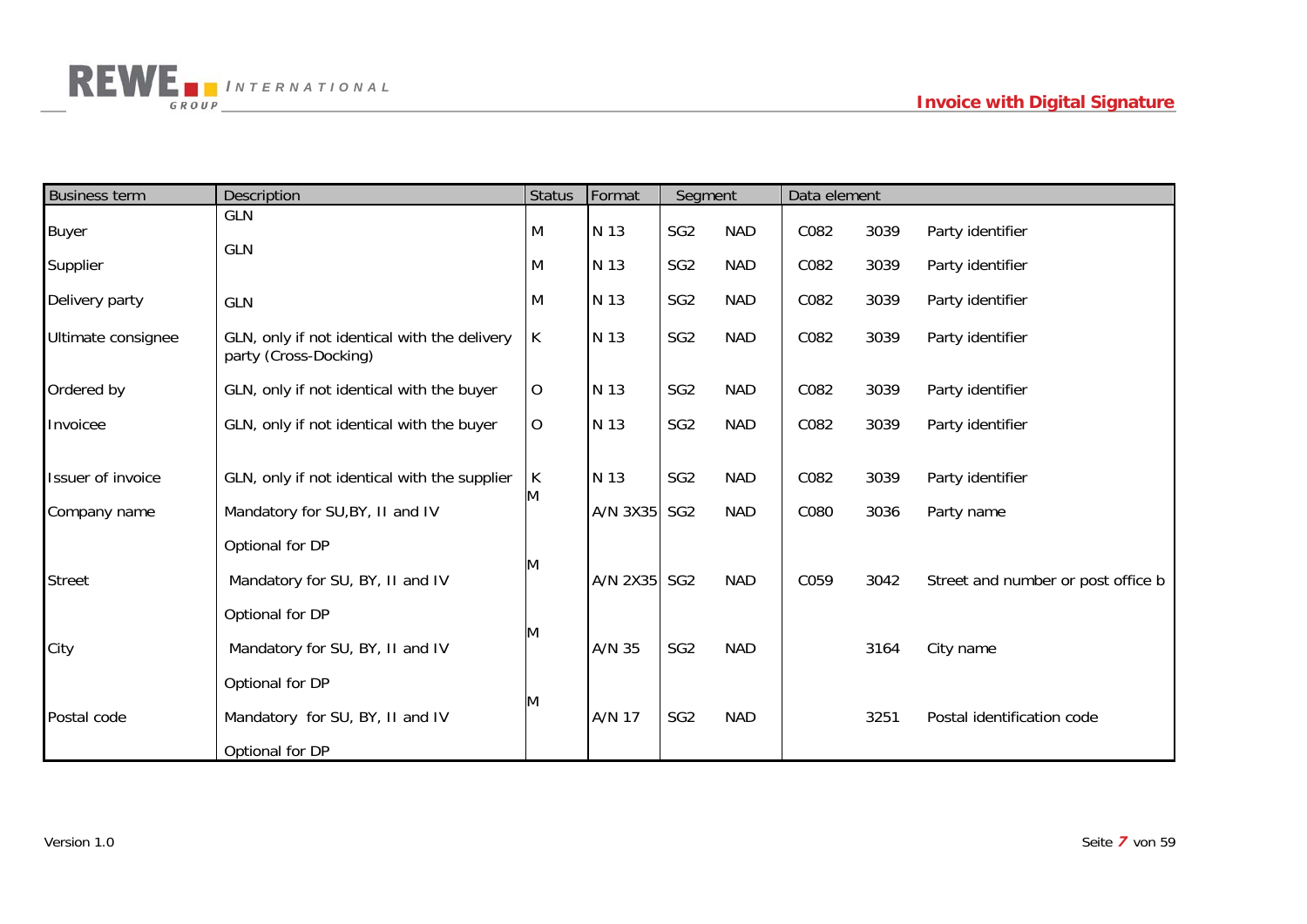

| <b>Business term</b>                                                           | Description                                                           | <b>Status</b> | Format           | Segment          |            | Data element     |      |                              |
|--------------------------------------------------------------------------------|-----------------------------------------------------------------------|---------------|------------------|------------------|------------|------------------|------|------------------------------|
| Country name code                                                              |                                                                       | O             | A/N <sub>3</sub> | SG <sub>2</sub>  | <b>NAD</b> |                  | 3207 | Country name code            |
| VAT registration number                                                        |                                                                       | M             | A/N 20           | SG <sub>3</sub>  | <b>RFF</b> | C506             | 1154 | Reference identifier         |
| Currency                                                                       |                                                                       | M             | A/N <sub>3</sub> | SG7              | <b>CUX</b> | C504             | 6345 | Currency identification code |
| Article                                                                        | EAN                                                                   | M             | N 14             | SG <sub>26</sub> | LIN        | C212             | 7140 | Item identifier              |
| Identification of display<br>article                                           |                                                                       | $\mathbf 0$   | A/N <sub>3</sub> | SG <sub>26</sub> | <b>IMD</b> | C <sub>273</sub> | 7009 | Item description code        |
| Identification of<br>returnable containers                                     |                                                                       | O             | A/N <sub>3</sub> | <b>SG26</b>      | <b>IMD</b> | C273             | 7009 | Item description code        |
| Identification of<br>consumer units                                            |                                                                       | O             | A/N <sub>3</sub> | SG <sub>26</sub> | <b>IMD</b> | C <sub>273</sub> | 7009 | Item description code        |
| Article description                                                            |                                                                       | M             | A/N70            | <b>SG26</b>      | <b>IMD</b> | C273             | 7008 | Item description             |
| Invoiced quantity                                                              | Delivered quantity that is being invoiced,<br>related to EAN          | M             | $N$ 7+3          | <b>SG26</b>      | <b>QTY</b> | C186             | 6060 | Quantity                     |
| Free goods quantity                                                            | Delivered quantity that is not being<br>invoiced, related to EAN      | M             | $N$ 7+3          | <b>SG26</b>      | <b>QTY</b> | C186             | 6060 | Quantity                     |
| Number of units in<br>higher packaging or<br>configuration level<br>(EAN-code) |                                                                       | O             | $N$ 7+3          | <b>SG26</b>      | <b>QTY</b> | C186             | 6060 | Quantity                     |
| Measurement unit                                                               | Only used for variable quantity products<br>(unit is not equal piece) | $\circ$       | A/N <sub>3</sub> | <b>SG26</b>      | <b>QTY</b> | C186             | 6411 | Measurement unit code        |
| Line item amount                                                               |                                                                       | M             | $N 10 + 3$       | SG <sub>27</sub> | <b>MOA</b> | C516             | 5004 | Monetary amount              |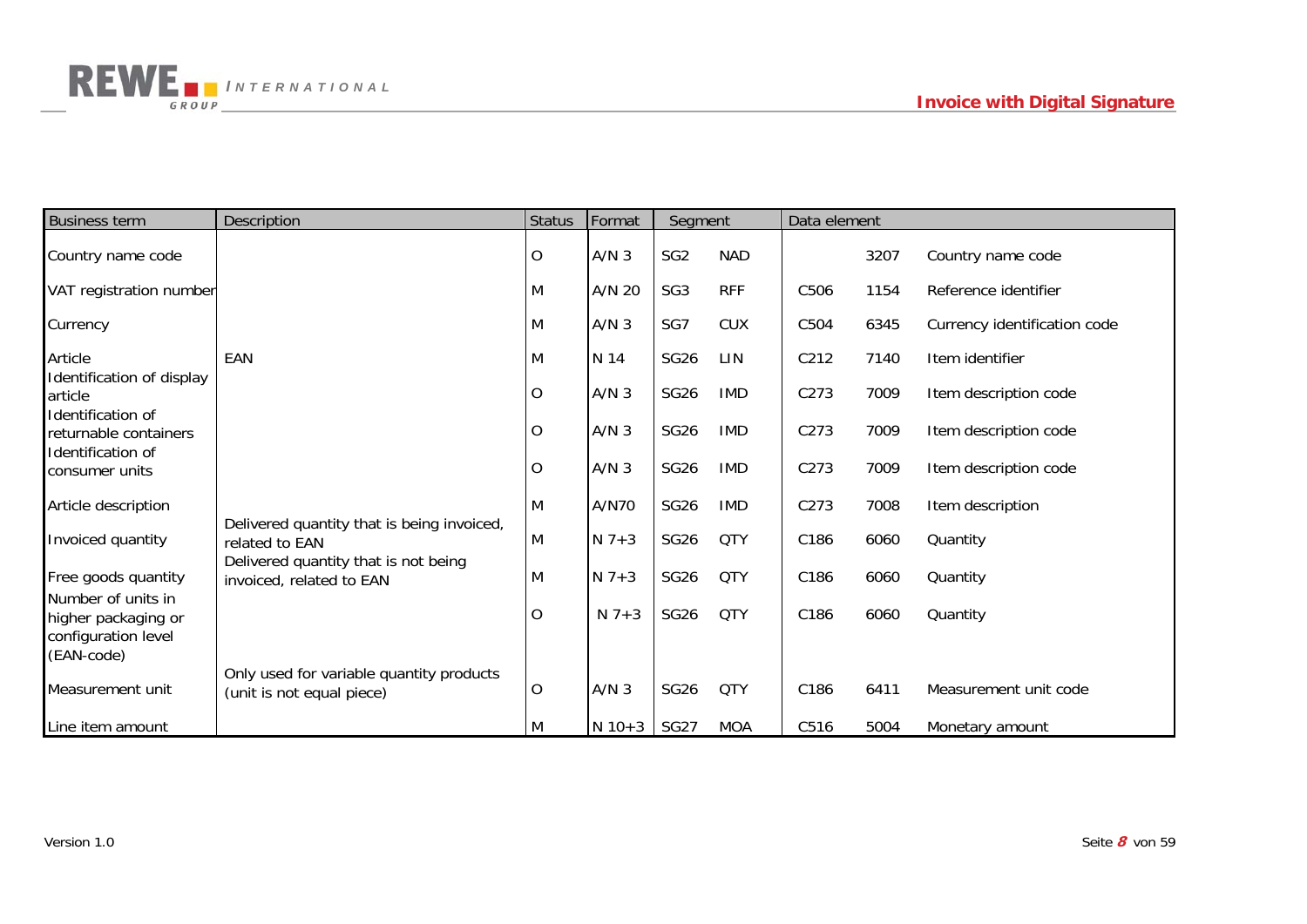

| <b>Business term</b>                      | Description                                                  | <b>Status</b> | Format        | Segment     |            | Data element |      |                         |
|-------------------------------------------|--------------------------------------------------------------|---------------|---------------|-------------|------------|--------------|------|-------------------------|
| Net price                                 |                                                              | M             | $N$ 7+3       | <b>SG29</b> | PRI        | C509         | 5118 | Price amount            |
| VAT rate<br>Producer fees as              | In percentage                                                | M             | $N$ 2+2       | <b>SG34</b> | <b>TAX</b> | C243         | 5278 | Duty or tax or fee rate |
| percentage                                | Beer, sparkling wine                                         | $\mathsf{O}$  | $N$ 2+2       | <b>SG34</b> | <b>TAX</b> | C243         | 5278 | Duty or tax or fee rate |
| Tax amount                                | Producer fees (beer, sparkling wine) as a<br>monetary amount | 0             | $N$ 7+3       | <b>SG34</b> | <b>MOA</b> | C516         | 5004 | Monetary amount         |
| Total line items amount                   | Sum of all line item amounts                                 | M             | $N 11+2$      | <b>SG50</b> | <b>MOA</b> | C516         | 5004 | Monetary amount         |
| Goods and services total<br>amount        |                                                              | M             | $N$ 11+2      | <b>SG50</b> | <b>MOA</b> | C516         | 5004 | Monetary amount         |
| Total retournable items<br>deposit amount |                                                              | M             | $N$ 11+2      | <b>SG50</b> | <b>MOA</b> | C516         | 5004 | Monetary amount         |
| Message total<br>duty/tax/fee amount      |                                                              | 0             | $N$ 11+2      | <b>SG50</b> | <b>MOA</b> | C516         | 5004 | Monetary amount         |
| Invoice amount                            |                                                              | M             | $N$ 11+2      | <b>SG50</b> | <b>MOA</b> | C516         | 5004 | Monetary amount         |
| <b>VAT</b>                                |                                                              | M             | $N$ 2+2       | <b>SG52</b> | <b>TAX</b> | C243         | 5278 | Duty or tax or fee rate |
| Producer fees                             | As percentage                                                | M             | $N$ 2+2       | <b>SG52</b> | <b>TAX</b> | C243         | 5278 | Duty or tax or fee rate |
| Taxable amount                            |                                                              | M             | $N$ 11+2      | <b>SG52</b> | <b>MOA</b> | C516         | 5004 | Monetary amount         |
| Tax amount                                |                                                              | M             | $N 11+2$ SG52 |             | MOA        | C516         | 5004 | Monetary amount         |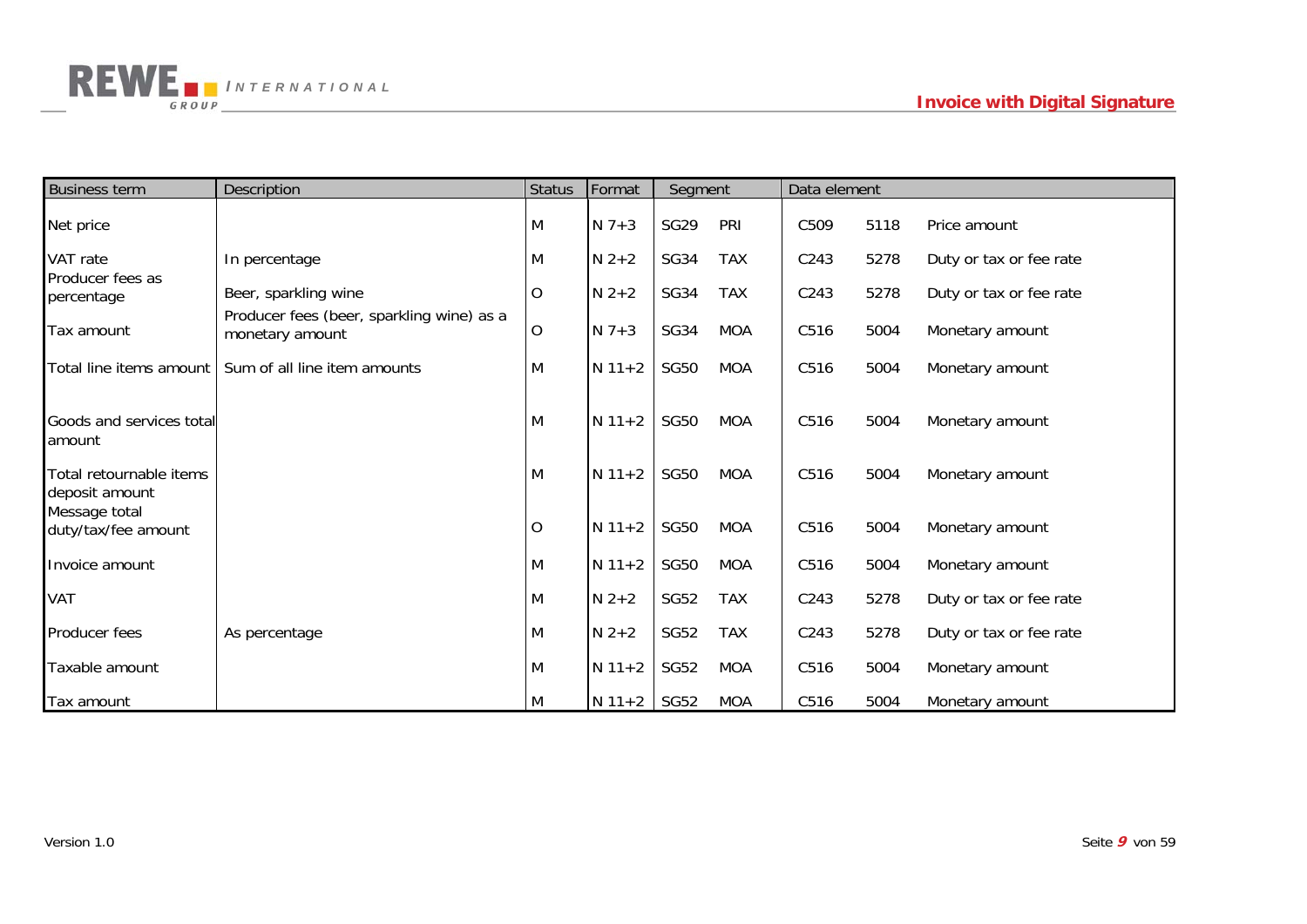

## **4. Segment description INVOIC**

| $UNA \t C$<br>$1 -$                                                                                                                                                                                                                                                                                                                          | Service string advice |             |                                                                                            |                                                                                                                          |  |  |  |  |
|----------------------------------------------------------------------------------------------------------------------------------------------------------------------------------------------------------------------------------------------------------------------------------------------------------------------------------------------|-----------------------|-------------|--------------------------------------------------------------------------------------------|--------------------------------------------------------------------------------------------------------------------------|--|--|--|--|
| The service string advice shall begin with the upper case characters UNA immediately<br>Function<br>followed by six characters in the order shown below. The space character shall not<br>be used in positions 010, 020, 040, 050 or 060. The same character shall not be<br>used in more than one position of the UNA.<br>Segment number: 1 |                       |             |                                                                                            |                                                                                                                          |  |  |  |  |
| Data element group/Data element                                                                                                                                                                                                                                                                                                              | <b>EDIFACT</b>        | <b>JANW</b> | $\star$                                                                                    | Description                                                                                                              |  |  |  |  |
| <b>Component data</b><br>UNA1<br>element separator                                                                                                                                                                                                                                                                                           | M an1                 | М           | $\star$                                                                                    | Used as a separator between component data<br>elements contained within a composite data element<br>(default value: ":") |  |  |  |  |
| UNA2 Data element separator                                                                                                                                                                                                                                                                                                                  | M an1                 | М           | $\star$                                                                                    | Used as a separator between two simple or<br>composite data elements (default value: "+")                                |  |  |  |  |
| <b>UNA3</b> Decimal mark                                                                                                                                                                                                                                                                                                                     | M an1                 | М           | Used to indicate the character used for decimal<br>$\star$<br>notation (default value:".") |                                                                                                                          |  |  |  |  |
| <b>UNA4</b> Release character                                                                                                                                                                                                                                                                                                                | M an1                 | М           | $\star$                                                                                    | Used to restore separator and terminator signs to<br>their normal meaning (value: "?").                                  |  |  |  |  |
| <b>Repetition separator</b><br>UNA5                                                                                                                                                                                                                                                                                                          | M an1                 | М           | $^\star$                                                                                   | Separator sign ("*")                                                                                                     |  |  |  |  |
| <b>UNA6</b> Segment terminator                                                                                                                                                                                                                                                                                                               | M an1                 | М           | $\star$                                                                                    | Used to indicate the end of a segment (default<br>value: " ' ")                                                          |  |  |  |  |

#### Segment Notes

This segment is used to inform the receiver of the interchange that a set of service string characters which are different to the default characters are being used.

When using the default set of service characters, the UNA segment need not be sent. If it is sent, it must immediately precede the UNB segment and contain the four service string characters (positions UNA1, UNA2, UNA4 and UNA6) selected by the interchange sender.

Regardless of whether or not all of the service string characters are being changed every data element within this segment must be filled, (i.e. if some default values are being used together with user-defined values then both the default and the user-defined values must be specified).

When expressing the service string characters in the UNA segment, it is not necessary to include any element separators.

The use of the UNA segment is required when a character set other than level A is being used.

Example:  $UNA: + .2^{*}$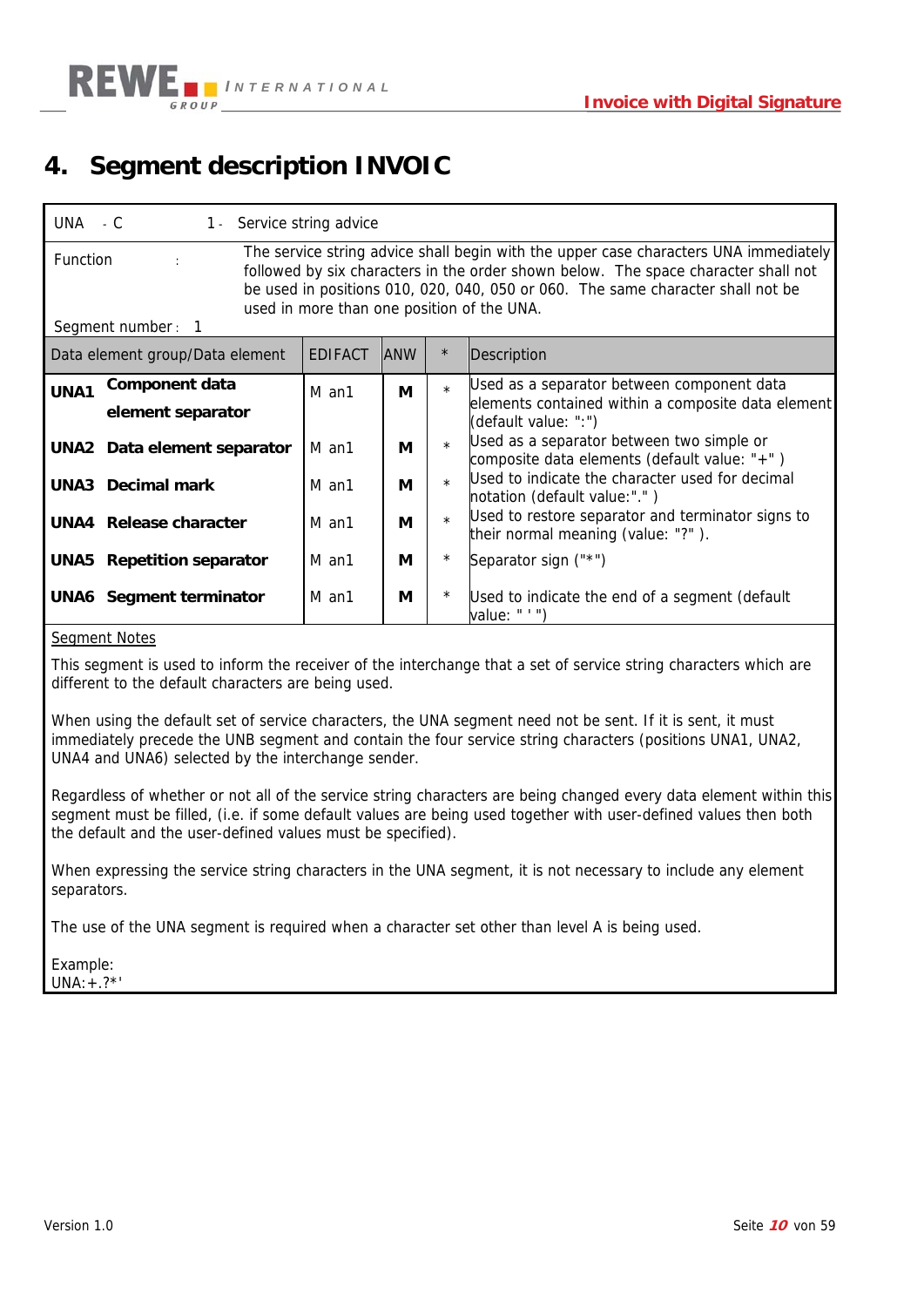| <b>UNB</b>  | $-M$<br>$1 -$                                        | Interchange Header |             |         |                                                                                     |  |  |  |
|-------------|------------------------------------------------------|--------------------|-------------|---------|-------------------------------------------------------------------------------------|--|--|--|
|             | Function<br>To identify an interchange.              |                    |             |         |                                                                                     |  |  |  |
|             | Segment number: 2<br>Data element group/Data element | <b>EDIFACT</b>     | <b>ANW</b>  | $\star$ | Description                                                                         |  |  |  |
| <b>SO01</b> | Syntax identifier                                    | M                  | M           |         |                                                                                     |  |  |  |
| 0001        | Syntax-Kennung                                       | $M$ a4             | M           | $\star$ | See code list                                                                       |  |  |  |
| 0002        | Syntax version number                                | M an1              | M           | $\star$ | $4 = Version 4$                                                                     |  |  |  |
| 0080        | Service code list directory<br>version number        | $C$ an $6$         | Ν           |         |                                                                                     |  |  |  |
| 0133        | Character encoding, coded                            | $C$ an3            | N           |         |                                                                                     |  |  |  |
| <b>SO02</b> | Interchange sender                                   | M                  | M           |         |                                                                                     |  |  |  |
| 0004        | Interchange sender<br>identification                 | M an35             | M           |         | GLN (n13)                                                                           |  |  |  |
| 0007        | Identification code qualifier                        | $C$ an $4$         | R           | $\star$ | $14 = EAN International$ .                                                          |  |  |  |
| 0008        | Interchange sender internal<br>identification        | $C$ an35           | Ν           |         |                                                                                     |  |  |  |
| 0042        | Interchange sender internal<br>sub-identification    | C an35             | N           |         |                                                                                     |  |  |  |
| <b>SO03</b> | Interchange recipient                                | M                  | M           |         |                                                                                     |  |  |  |
| 0010        | Interchange recipient<br>identification              | M an35             | M           |         | GLN (n13)                                                                           |  |  |  |
| 0007        | Identification code qualifier                        | $C$ an $4$         | R           | $\star$ | $14 = EAN International$ .                                                          |  |  |  |
| 0014        | Interchange recipient<br>internal identification     | $C$ an35           | N           |         |                                                                                     |  |  |  |
| 0046        | Interchange recipient<br>internal sub-identification | C an35             | N           |         |                                                                                     |  |  |  |
| <b>SO04</b> | Date and time of<br>preparation                      | M                  | M           |         |                                                                                     |  |  |  |
| 0017        | Date                                                 | M n8               | M           |         | <b>CCYYMMDD</b>                                                                     |  |  |  |
| 0019 Time   |                                                      | $M$ n4             | M           |         | <b>HHMM</b>                                                                         |  |  |  |
| 0020        | Interchange control<br>reference                     | $M$ an. 14         | M           |         | Unique reference identifying the interchange.<br>Created by the interchange sender. |  |  |  |
| <b>SO05</b> | <b>Recipient</b><br>reference/password<br>details    | C                  | N           |         |                                                                                     |  |  |  |
| 0022        | Recipient<br>reference/password                      | $M$ an. 14         |             |         |                                                                                     |  |  |  |
| 0025        | Recipient<br>reference/password<br>qualifier         | $C$ an2            |             |         |                                                                                     |  |  |  |
| 0026        | <b>Application reference</b>                         | $C$ an. 14         | $\mathbf O$ |         |                                                                                     |  |  |  |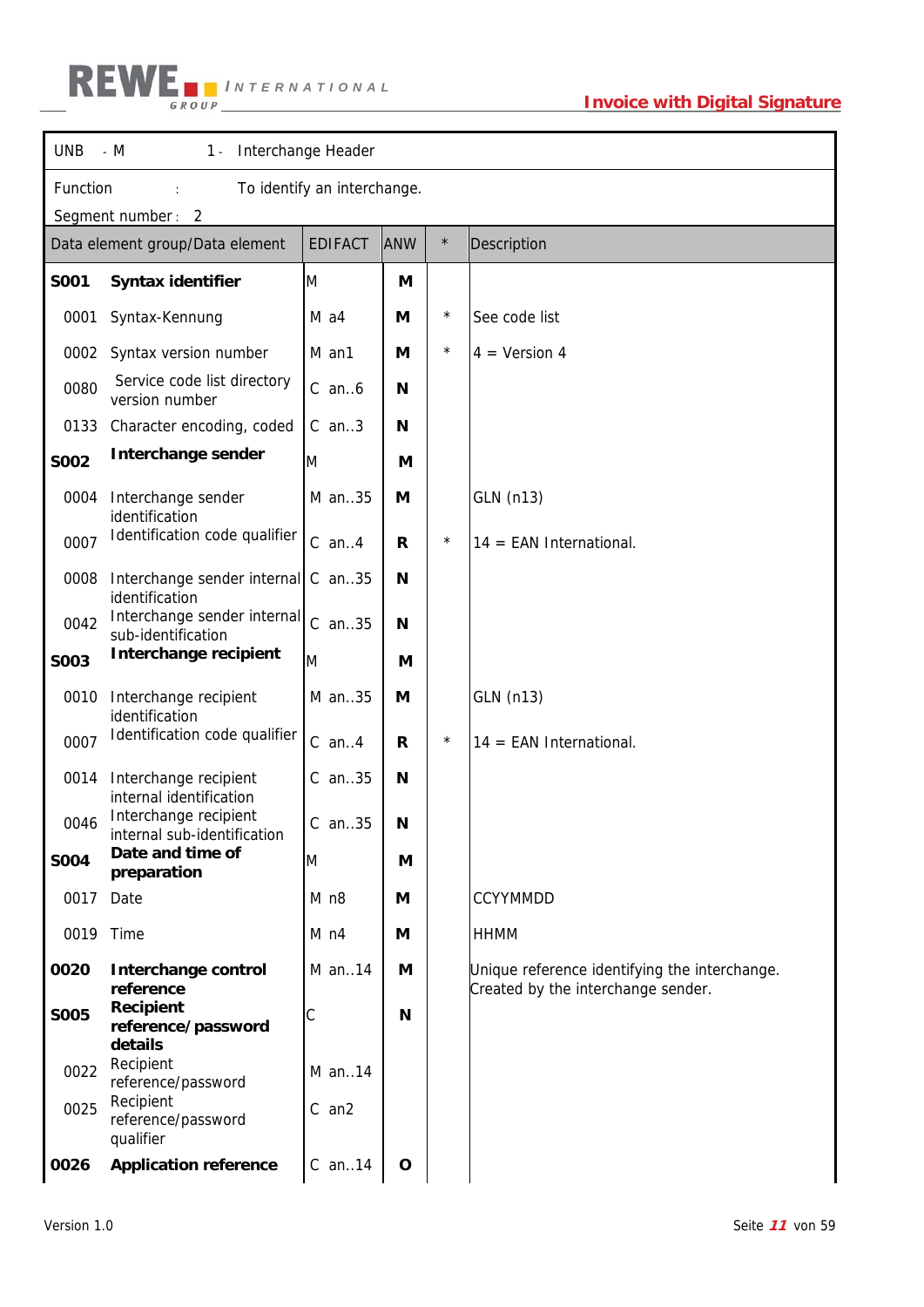

| 0029 | Processing priority code $\vert_{\text{C a1}}$ |                    | N |                                                  |
|------|------------------------------------------------|--------------------|---|--------------------------------------------------|
| 0031 | Acknowledgement<br>request                     | $C_{\rm n}$ n1     | N |                                                  |
| 0032 | Interchange agreement<br>identifier            | $C$ an35<br>$\cap$ | М | $EANCOM-DISI = Indication for Digital Signature$ |
| 0035 | <b>Fest indicator</b>                          | $C_{\rm n}$ n1     | O | $1 =$ Interchange is a test                      |

#### Segment Notes

The UNB segment is used to envelope the interchange and also to identify the party for whom the interchange is intended and the party who has sent the interchange. The principle of the UNB segment is the same as a physical envelope which covers one or more letters or documents and which details the address where delivery is to take place and the address from where the envelope has come.

DE 0001: The recommended (default) character set for use in EANCOM® for international exchanges is character set A (UNOA). Should users wish to use character sets other than A, an agreement on which set to use should be reached on a bilateral basis before communications begin.

DE 0004 and 0010: Within EANCOM® the Global Location Number (GLN) is recommended for the identification of the interchange sender and recipient.

DE 0008: The address for reverse routing is provided by the interchange sender to inform the interchange recipient of the address within the sender's system to which responding interchanges must be sent. It is recommended that the GLN be used for this purpose.

DE 0014: The address for routing, formerly provided by the interchange recipient, is used by the interchange sender to inform the recipient of the internal address within the recipient's system, to which the interchange should be routed. It is recommended that the GLN be used for this purpose.

DE S004: The date and time at which the sender prepared the interchange. This date and time may not necessarily be the same as the date and time of contained messages.

DE 0020: The interchange control reference number is generated by the interchange sender and is used to identify uniquely each interchange. Should the sender wish to re-use interchange control reference numbers, it is recommended that each number is held for a period of at least three months before being re-used. In order to guarantee uniqueness, the interchange control reference number should always be linked to the sender's identification (DE 0004).

DE S005: Any use of passwords must first be agreed bilaterally by the parties to the exchange.

DE 0026: This data element is used to identify the application on the recipient's system to which the interchange is directed. This data element may be used if, and only if, the interchange contains only one type of message, e.g. invoices. The reference used in this data element is assigned by the interchange sender.

DE 0031: This data element is used to indicate whether an acknowledgement to the interchange is required or not. The EANCOM® APERAK or CONTRL message should be used to provide acknowledgement of interchange receipt. In addition the EANCOM® CONTRL message may be used to indicate when an interchange has been rejected due to syntactical errors.

DE 0032: This data element contains an indicator for Digital Signature in order to facilitate the automatic processing of the interchange.

Example:

UNB+UNOC:4+9099999300314:14+8798765432106:14+20060102:1000+12345555+++++EANCOM-DISI'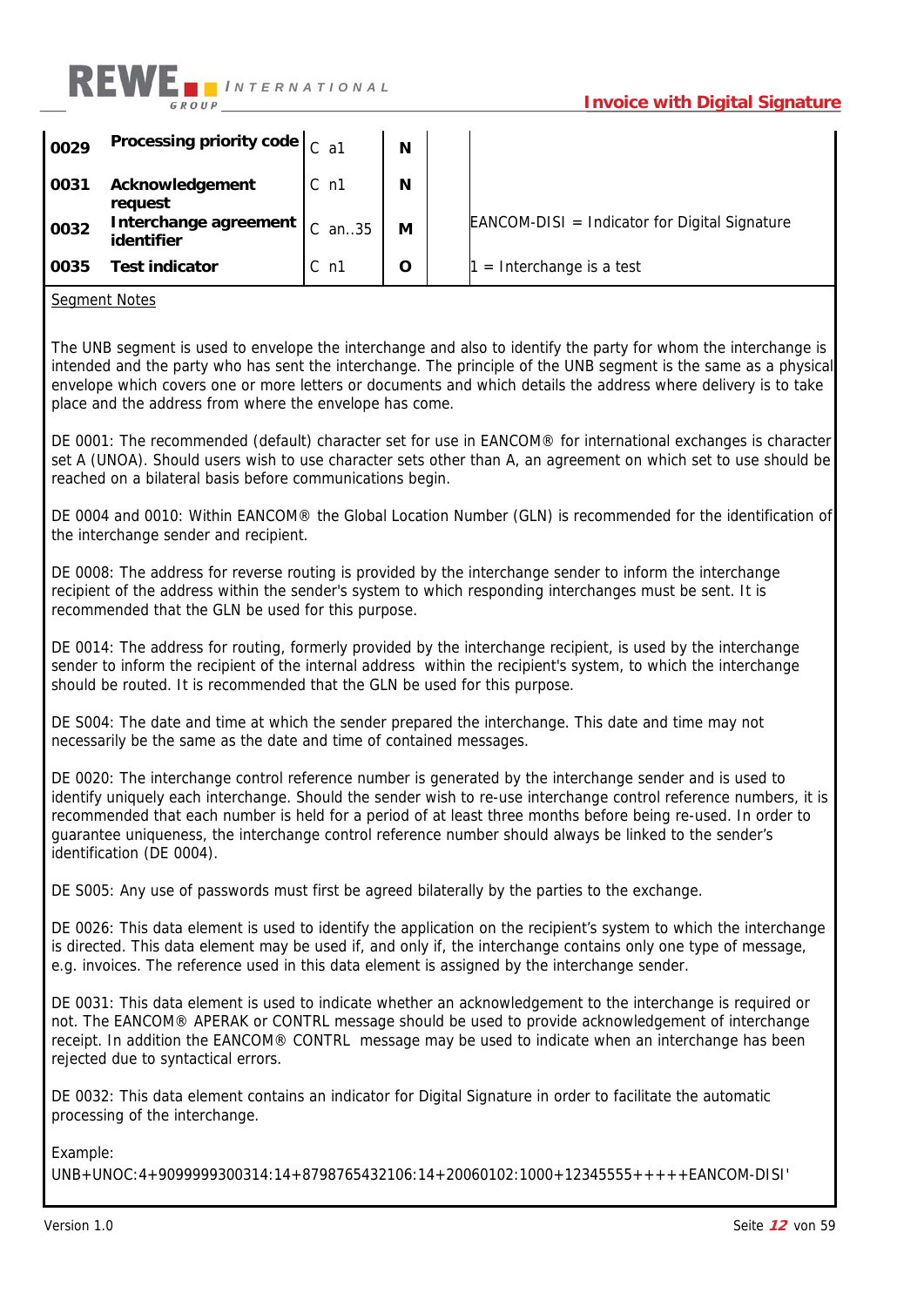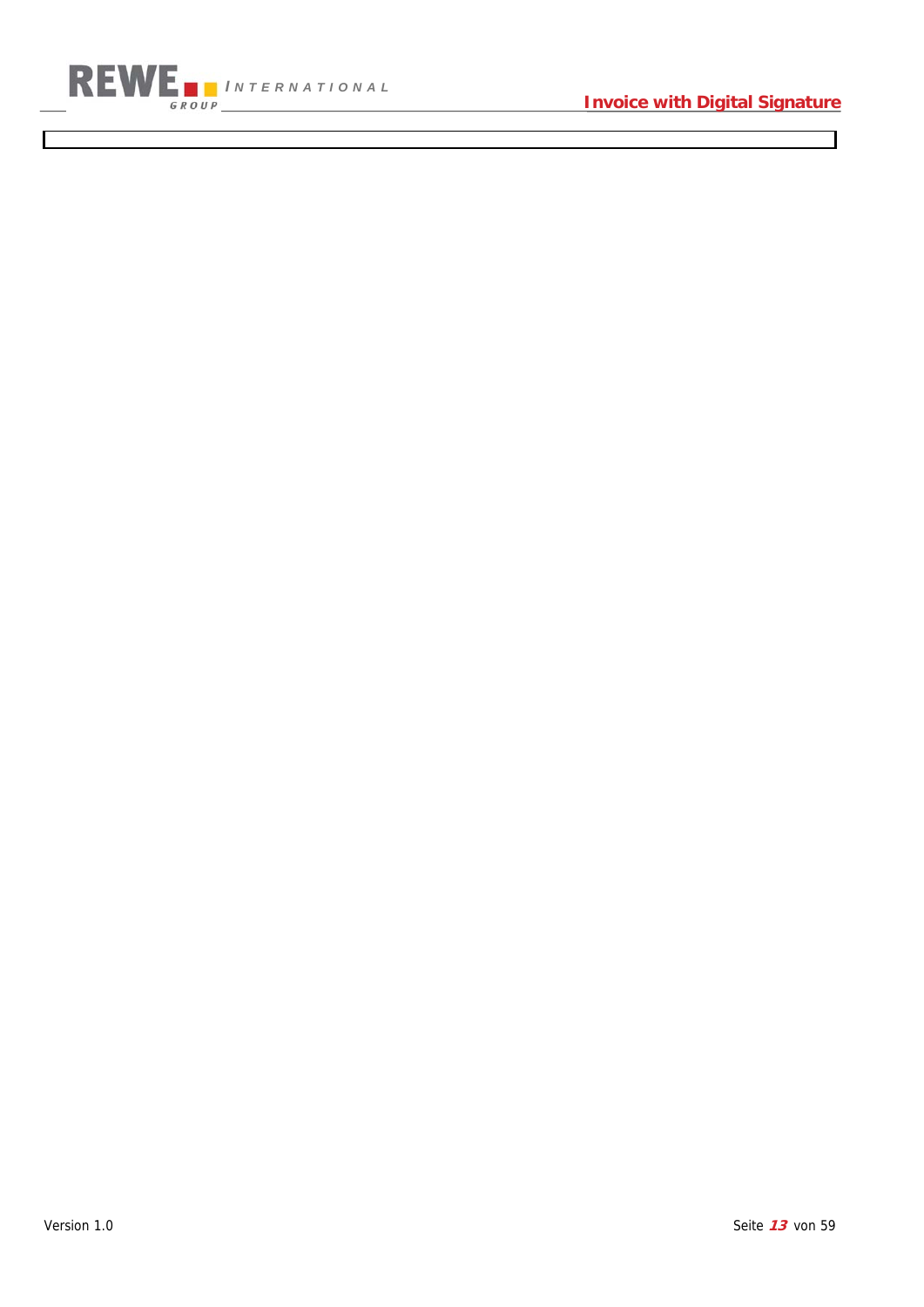# *I NTERNATIONAL* **EXECUTERNATIONAL**<br>GROUP **INTERNATIONAL**<br>**Invoice with Digital Signature**

| <b>UNH</b>                                           | $-M$<br>Message header<br>$1 -$                              |                |              |          |                                                                                                                                                               |  |  |  |
|------------------------------------------------------|--------------------------------------------------------------|----------------|--------------|----------|---------------------------------------------------------------------------------------------------------------------------------------------------------------|--|--|--|
| To head, identify and specify a message.<br>Function |                                                              |                |              |          |                                                                                                                                                               |  |  |  |
|                                                      | Segment number: 3                                            |                |              |          |                                                                                                                                                               |  |  |  |
|                                                      | Data element group/Data element                              | <b>EDIFACT</b> | <b>ANW</b>   | $\star$  | Description                                                                                                                                                   |  |  |  |
| 0062                                                 | <b>Message reference</b><br>number                           | $M$ an14       | M            |          | Sender's uniqu message reference. Sequence<br>number of the messages in the interchange. DE<br>0062 in the UNT will be exactly the same. Sender<br>generated. |  |  |  |
| S009                                                 | <b>Message identifier</b>                                    | M              | M            |          |                                                                                                                                                               |  |  |  |
| 0065                                                 | Message type                                                 | $M$ an6        | М            | $\star$  | INVOIC = Invoice message                                                                                                                                      |  |  |  |
| 0052                                                 | Message version number                                       | $M$ an3        | M            | $\star$  | $D = Draff version$                                                                                                                                           |  |  |  |
| 0054                                                 | Message release number                                       | $M$ an3        | М            | $^\star$ | $01B$ = Release 2001 - B                                                                                                                                      |  |  |  |
| 0051                                                 | Controlling agency, coded                                    | $M$ an3        | М            | $^\star$ | $UN = UN/CEFACT$                                                                                                                                              |  |  |  |
| 0057                                                 | Association assigned code                                    | $C$ an $6$     | R            | $\star$  | $EANO10 = EAN$ version control number                                                                                                                         |  |  |  |
| 0110                                                 | Code list directory version<br>number                        | $C$ an $6$     | $\mathbf{o}$ |          | Code list version                                                                                                                                             |  |  |  |
| 0113                                                 | Message type sub-function<br>identification                  | $C$ an $6$     | N            |          |                                                                                                                                                               |  |  |  |
| 0068                                                 | <b>Common access</b><br>reference                            | $C$ an35       | N            |          |                                                                                                                                                               |  |  |  |
| <b>SO10</b>                                          | <b>Status of the transfer</b>                                | $\mathsf C$    | N            |          |                                                                                                                                                               |  |  |  |
| 0070                                                 | Sequence of transfers                                        | $M$ n2         |              |          |                                                                                                                                                               |  |  |  |
| 0073                                                 | First and last transfer                                      | $C$ a1         |              |          |                                                                                                                                                               |  |  |  |
| S016                                                 | Message subset<br>identification                             | C              | N            |          |                                                                                                                                                               |  |  |  |
|                                                      | 0115 Message subset<br>identification                        | M an14         |              |          |                                                                                                                                                               |  |  |  |
| 0116                                                 | Message subset version<br>number                             | $C$ an3        |              |          |                                                                                                                                                               |  |  |  |
| 0118                                                 | Message subset release<br>number                             | $C$ an3        |              |          |                                                                                                                                                               |  |  |  |
| 0051                                                 | Controlling agency, coded                                    | $C$ an3        |              |          |                                                                                                                                                               |  |  |  |
| S017                                                 | <b>Message</b><br>implementation<br>guideline identification | $\mathsf{C}$   | N            |          |                                                                                                                                                               |  |  |  |
| 0121                                                 | Message implementation<br>guideline identification           | M an14         |              |          |                                                                                                                                                               |  |  |  |
| 0122                                                 | Message implementation<br>guideline version number           | $C$ an3        |              |          |                                                                                                                                                               |  |  |  |
| 0124                                                 | Message implementation<br>guideline release number           | $C$ an3        |              |          |                                                                                                                                                               |  |  |  |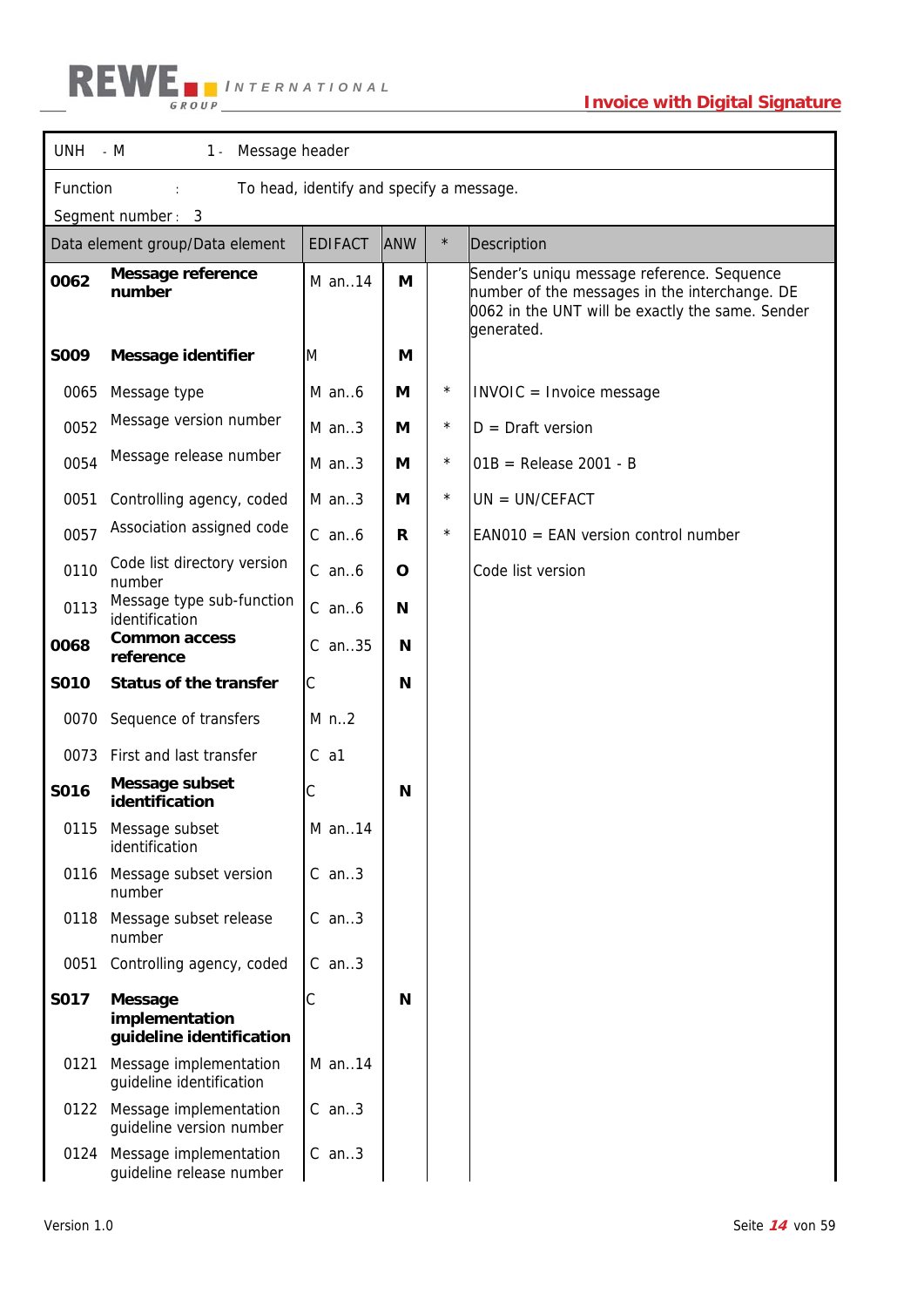

| 0051                                            | Controlling agency, coded | $C$ an3    |   |  |  |
|-------------------------------------------------|---------------------------|------------|---|--|--|
| <b>S018</b>                                     | Scenario identification   | C          | N |  |  |
| 0127                                            | Scenario identification   | $M$ an. 14 |   |  |  |
| 0128                                            | Scenario version number   | $C$ an3    |   |  |  |
| 0130                                            | Scenario release number   | $C$ an3    |   |  |  |
| 0051                                            | Controlling agency, coded | $C$ an3    |   |  |  |
| <b>Segment Notes</b>                            |                           |            |   |  |  |
| Example:<br>UNH+ME00001+INVOIC:D:01B:UN:EAN010' |                           |            |   |  |  |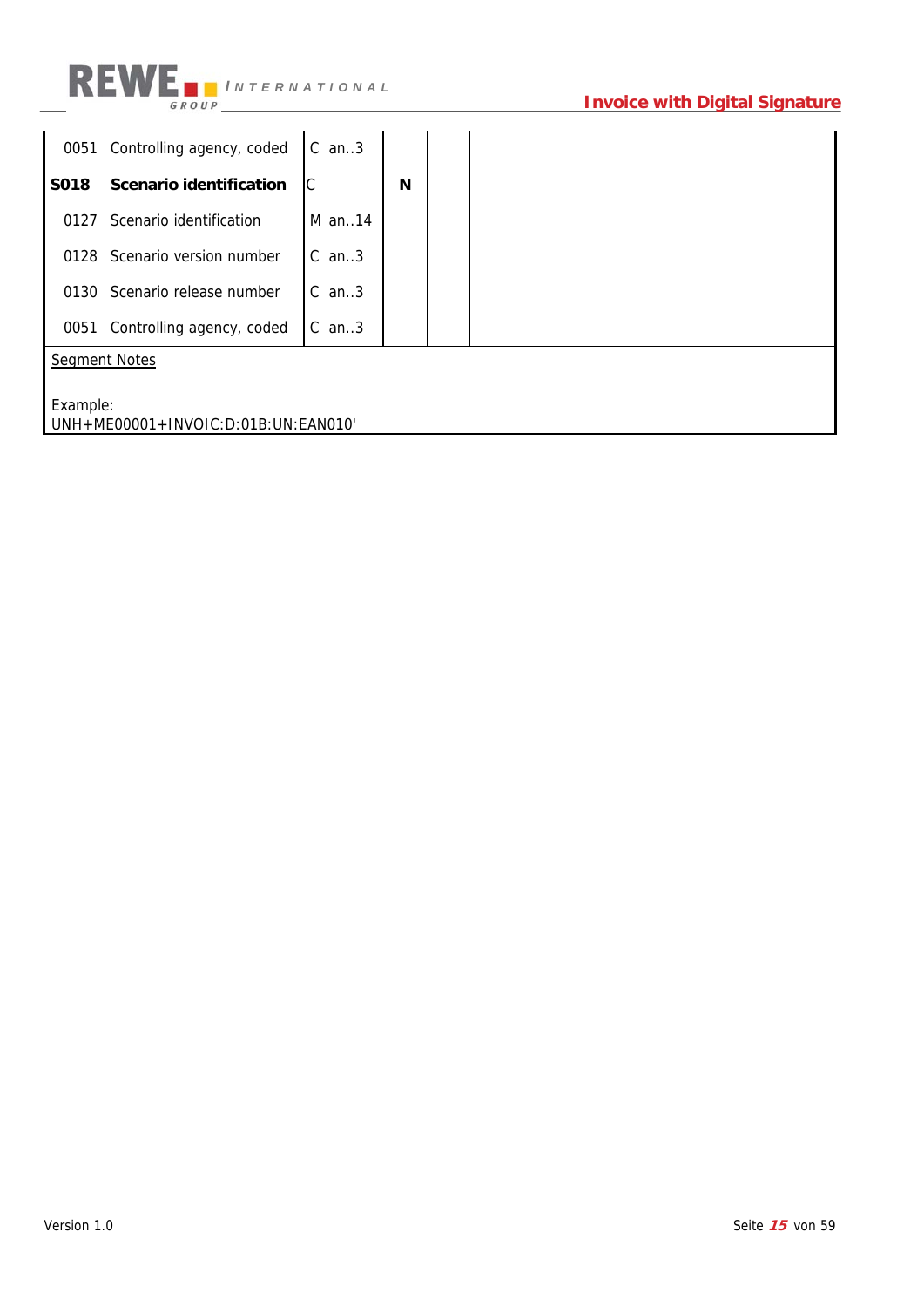

| <b>BGM</b>                                                                                                                                                                                                                                                                                                                                                                                                                                   | $-M$<br>1 - Beginning of message     |                |     |         |                                                                       |  |  |  |  |  |
|----------------------------------------------------------------------------------------------------------------------------------------------------------------------------------------------------------------------------------------------------------------------------------------------------------------------------------------------------------------------------------------------------------------------------------------------|--------------------------------------|----------------|-----|---------|-----------------------------------------------------------------------|--|--|--|--|--|
| To indicate the type and function of a message and to transmit the identifying<br>Function<br>number.                                                                                                                                                                                                                                                                                                                                        |                                      |                |     |         |                                                                       |  |  |  |  |  |
|                                                                                                                                                                                                                                                                                                                                                                                                                                              | Segment number: 4                    |                |     |         |                                                                       |  |  |  |  |  |
|                                                                                                                                                                                                                                                                                                                                                                                                                                              | Data element group/Data element      | <b>EDIFACT</b> | ANW | $\star$ | Description                                                           |  |  |  |  |  |
| <b>COO2</b>                                                                                                                                                                                                                                                                                                                                                                                                                                  | Document/message<br>name             | $\overline{C}$ | R   |         |                                                                       |  |  |  |  |  |
| 1001                                                                                                                                                                                                                                                                                                                                                                                                                                         | Document name code                   | $C$ an3        | R   | $\star$ | 380 = Commercial invoice<br>$381$ = Credit note – goods and services  |  |  |  |  |  |
| 1131                                                                                                                                                                                                                                                                                                                                                                                                                                         | Code list identification code        | C an17         | N   |         |                                                                       |  |  |  |  |  |
| 3055                                                                                                                                                                                                                                                                                                                                                                                                                                         | Code list responsible<br>agency code | $C$ an3        | N   |         |                                                                       |  |  |  |  |  |
| 1000                                                                                                                                                                                                                                                                                                                                                                                                                                         | Document name                        | C an35         | N   |         |                                                                       |  |  |  |  |  |
| C106                                                                                                                                                                                                                                                                                                                                                                                                                                         | Document/message<br>identifiaction   | C              | R   |         |                                                                       |  |  |  |  |  |
|                                                                                                                                                                                                                                                                                                                                                                                                                                              | 1004 Document identifier             | C an35         | R   |         | Invoice number/credit note number, assigned by<br>the document sender |  |  |  |  |  |
|                                                                                                                                                                                                                                                                                                                                                                                                                                              | 1056 Version identifier              | $C$ an9        | N   |         |                                                                       |  |  |  |  |  |
|                                                                                                                                                                                                                                                                                                                                                                                                                                              | 1060 Revision identifier             | $C$ an $6$     | N   |         |                                                                       |  |  |  |  |  |
| 1225                                                                                                                                                                                                                                                                                                                                                                                                                                         | <b>Message function code</b>         | $C$ an3        | R   |         | $9 = Original$<br>$1 =$ Cancellation                                  |  |  |  |  |  |
| 4343                                                                                                                                                                                                                                                                                                                                                                                                                                         | Response type code                   | $C$ an3        | N   |         |                                                                       |  |  |  |  |  |
|                                                                                                                                                                                                                                                                                                                                                                                                                                              |                                      |                |     |         |                                                                       |  |  |  |  |  |
| <b>Segment Notes</b><br>- Message type - Invoice (DE1001 = 380), Mandatory $*$ ); A/N 3<br>- Invoice number (DE1004); Mandatory; A/N 16<br>$BGM + 380 + 200099 + 9'$<br>- Message type - Credit note (DE1001 = 381); Mandatory $\star$ ); A/N 3<br>- Credit note number (DE1004); Mandatory; A/N 16<br>$BGM + 381 + 300200 + 9'$<br>*) One of these message types (together with the message number) must be set. The INVOIC serves as both: |                                      |                |     |         |                                                                       |  |  |  |  |  |
|                                                                                                                                                                                                                                                                                                                                                                                                                                              | Invoice and Credit note.             |                |     |         |                                                                       |  |  |  |  |  |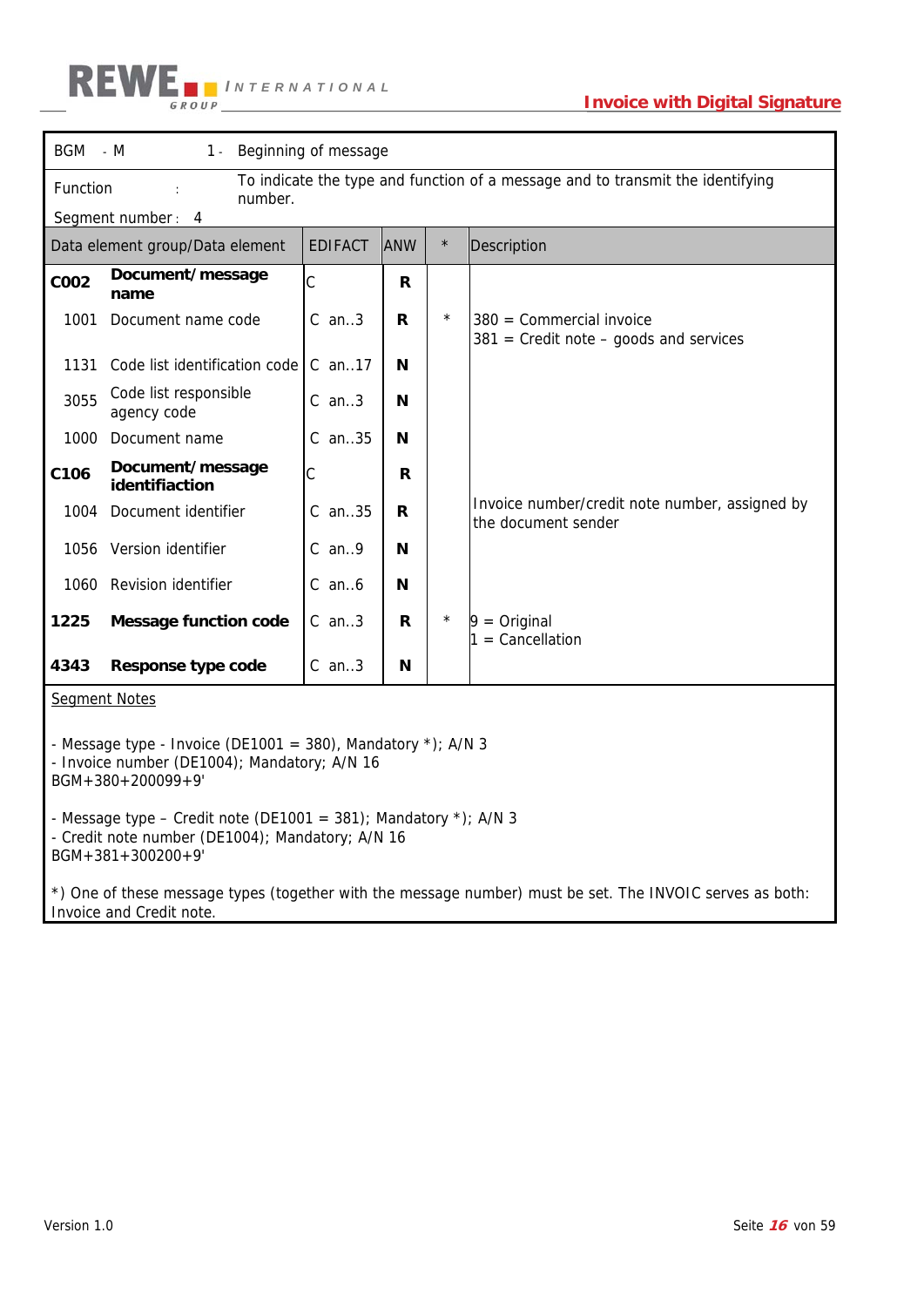

| DTM - M<br>2 - Date/time/period |                                                                                                                                                 |                |             |          |                                                                         |  |  |  |  |  |
|---------------------------------|-------------------------------------------------------------------------------------------------------------------------------------------------|----------------|-------------|----------|-------------------------------------------------------------------------|--|--|--|--|--|
|                                 | Function<br>To specify date and/or time or period<br>$\mathcal{L}$                                                                              |                |             |          |                                                                         |  |  |  |  |  |
|                                 | Segment number: 5                                                                                                                               |                |             |          |                                                                         |  |  |  |  |  |
| Data element group/Data element |                                                                                                                                                 | <b>EDIFACT</b> | <b>JANW</b> | $\star$  | Description                                                             |  |  |  |  |  |
| C507                            | Date/time/period                                                                                                                                | M              | М           |          |                                                                         |  |  |  |  |  |
| 2005                            | Date or time or period<br>function code qualifier                                                                                               | $M$ an3        | М           | $^\star$ | $137$ = Document/message date/time<br>$35$ = Delivery date/time, actual |  |  |  |  |  |
| 2380                            | Date or time or period<br>value                                                                                                                 | $C$ an35       | R           |          |                                                                         |  |  |  |  |  |
| 2379                            | Date or time or period<br>format code                                                                                                           | $C$ an3        | R           | $\star$  | $102 = CCYYMMDD$                                                        |  |  |  |  |  |
|                                 | <b>Segment Notes</b>                                                                                                                            |                |             |          |                                                                         |  |  |  |  |  |
|                                 | - Message Date (DE2005 = 137); Mandatory; D 8<br>DTM+137:20060522:102'<br>- Delivery date (DE2005 = 35); Mandatory; D 8<br>DTM+35:20060615:102' |                |             |          |                                                                         |  |  |  |  |  |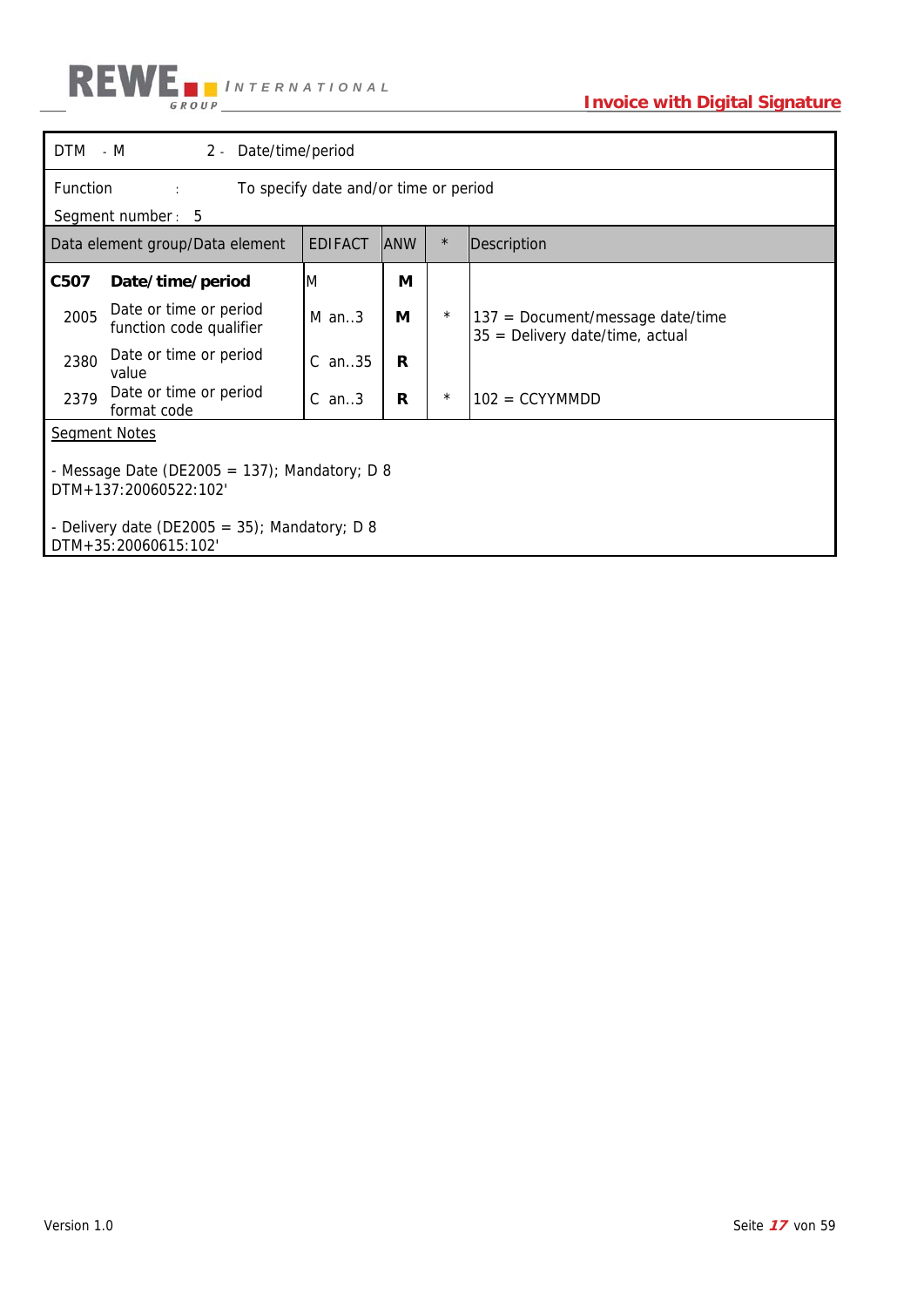| <b>FTX</b> | $-C$<br>6 - Free text                                      |                |            |            |                                                                                                                                                                                                                                                                                                                                                                                                                                                                                                                         |  |  |  |  |  |
|------------|------------------------------------------------------------|----------------|------------|------------|-------------------------------------------------------------------------------------------------------------------------------------------------------------------------------------------------------------------------------------------------------------------------------------------------------------------------------------------------------------------------------------------------------------------------------------------------------------------------------------------------------------------------|--|--|--|--|--|
|            | Function<br>To provide free form or coded text information |                |            |            |                                                                                                                                                                                                                                                                                                                                                                                                                                                                                                                         |  |  |  |  |  |
|            | Segment number: 6                                          |                |            |            |                                                                                                                                                                                                                                                                                                                                                                                                                                                                                                                         |  |  |  |  |  |
|            | Data element group/Data element                            | <b>EDIFACT</b> | <b>ANW</b> | $\star$    | Description                                                                                                                                                                                                                                                                                                                                                                                                                                                                                                             |  |  |  |  |  |
| 4451       | Text subject code<br>qualifier                             | $M$ an3        | M          | $^{\star}$ | $REG = Regularory information$                                                                                                                                                                                                                                                                                                                                                                                                                                                                                          |  |  |  |  |  |
| 4453       | Free text function code                                    | $C$ an3        | М          | $\star$    | $1 =$ Text for subsequent use                                                                                                                                                                                                                                                                                                                                                                                                                                                                                           |  |  |  |  |  |
| C107       | <b>Text reference</b>                                      | С              | M          |            |                                                                                                                                                                                                                                                                                                                                                                                                                                                                                                                         |  |  |  |  |  |
| 4441       | Free text value code                                       | M an17         | М          | $^\star$   | $DSS = Average tax rate according to § 22$<br>paragraph 1 / Value Added Tax Act<br>S67 = Tax exempt according to $\S$ 6 paragraph 1 Z<br>27 / Value Added Tax Act<br>S69 = Tax exempt according to $\S$ 6 paragraph 1 Z 9<br>/ Value Added Tax Act<br>IGL = Intra-community deliveries according to<br>article 6 paragraph 1 / Value Added Tax Act<br>$RCH =$ Reverse Charge according to § 19 paragraph<br>1 / Value Added Tax Act<br>$SA7 = Tax-experiment$ export delivery according to § 7<br>/ Value Added Tax Act |  |  |  |  |  |
| 1131       | Code list identification code                              | $C$ an. 17     | N          |            |                                                                                                                                                                                                                                                                                                                                                                                                                                                                                                                         |  |  |  |  |  |
| 3055       | Code list responsible<br>agency code                       | $C$ an3        | М          | $\star$    | $294 =$ GS1 Austria                                                                                                                                                                                                                                                                                                                                                                                                                                                                                                     |  |  |  |  |  |
| C108       | <b>Text literal</b>                                        | С              | N          |            |                                                                                                                                                                                                                                                                                                                                                                                                                                                                                                                         |  |  |  |  |  |
| 4440       | Free text value                                            | M an512        |            |            |                                                                                                                                                                                                                                                                                                                                                                                                                                                                                                                         |  |  |  |  |  |
| 4440       | Free text value                                            | C an512        |            |            |                                                                                                                                                                                                                                                                                                                                                                                                                                                                                                                         |  |  |  |  |  |
|            | 4440 Free text value                                       | $C$ an. $512$  |            |            |                                                                                                                                                                                                                                                                                                                                                                                                                                                                                                                         |  |  |  |  |  |
| 4440       | Free text value                                            | C an512        |            |            |                                                                                                                                                                                                                                                                                                                                                                                                                                                                                                                         |  |  |  |  |  |
| 4440       | Free text value                                            | C an512        |            |            |                                                                                                                                                                                                                                                                                                                                                                                                                                                                                                                         |  |  |  |  |  |
| 3453       | Language name code                                         | $C$ an3        | N          |            |                                                                                                                                                                                                                                                                                                                                                                                                                                                                                                                         |  |  |  |  |  |
| 4447       | Free text format code                                      | $C$ an3        | N          |            |                                                                                                                                                                                                                                                                                                                                                                                                                                                                                                                         |  |  |  |  |  |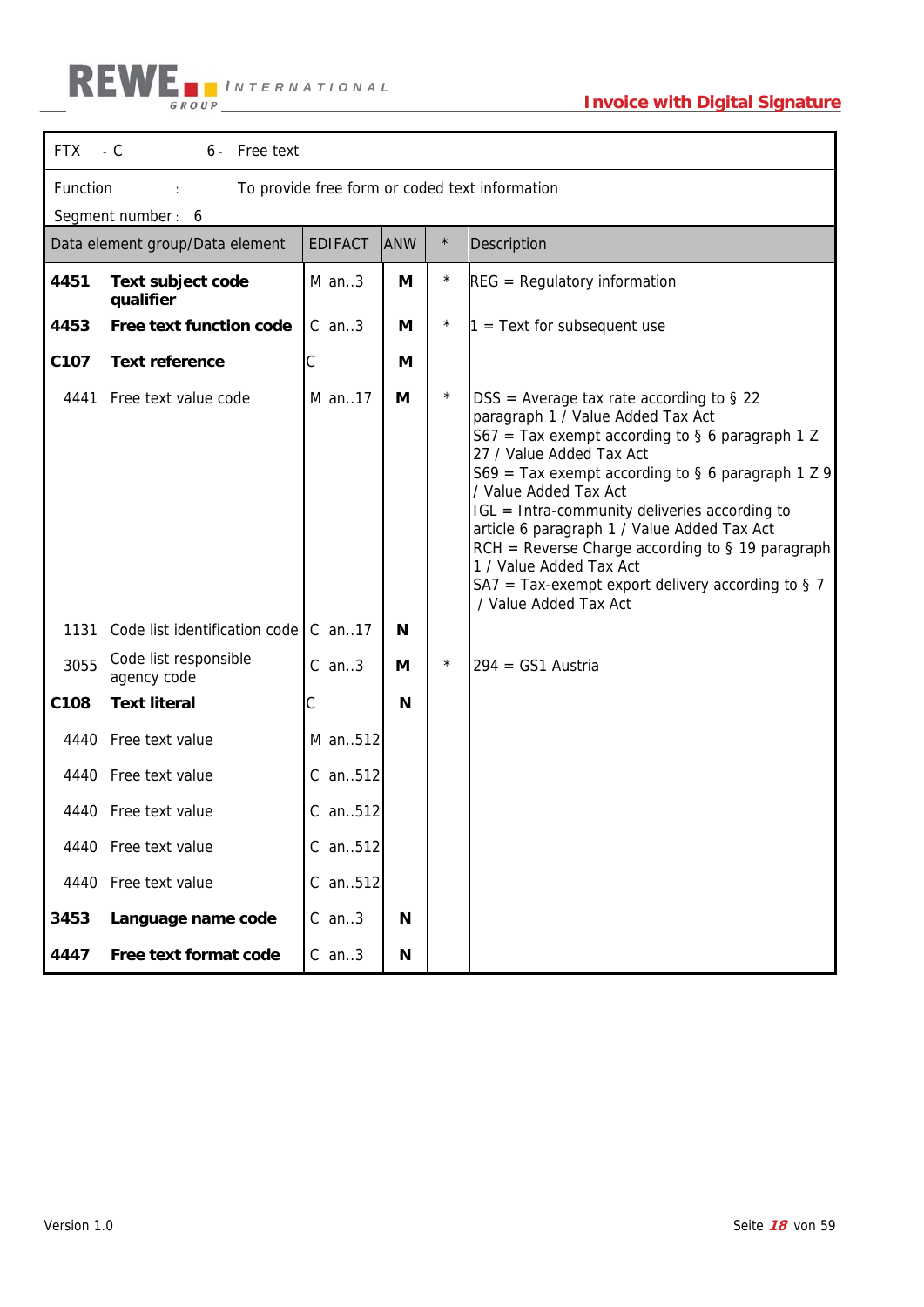

#### Segment Notes

Use of this segment in free form is not recommended since in most cases it inhibits automatic processing of the Invoice.

Coded references to standard texts is an available functionality which enables automatic processing and reduces transmission and processing overheads. Standard texts should be mutually defined among trading partners and can be used to cover legal

and other requirements.

The codes in DE 4451 are maintained by GS1 Austria (DE3055 = 294) and are defined as following:

DSS = Average tax rate according to § 22 paragraph 1 / Value Added Tax Act Average tax rate (12%) applied by flat rate farmers  $FTX+RFG+1+DSS:294'$ 

S67 = Tax exempt according to § 6 paragraph 1 Z 27 / Value Added Tax Act Tax exempt (below the VAT threshold): According to § 6 paragraph 1 Z 27 the delivery/service is tax exempt FTX+REG+1+S67::294'

S69 = Tax exempt according to § 6 paragraph 1 Z 9 / Value Added Tax Act Tax exempt (gambling turnovers, brake-open tickets): According to § 6 paragraph 1 Z 9 the delivery/service is tax exempt

 $FTX+RFG+1+S69.294'$ 

IGL = Intra-community deliveries according to article 6 paragraph 1 / Value Added Tax Act Intra-community delivery: Tax exempt intra-community delivery according to article 6 paragraph 1 Value Added Tax Act FTX+REG+1+IGL::294'

RCH = Reverse Charge according to § 19 paragraph 1 / Value Added Tax Act  $FTX+RFG+1+RCH\cdot 294'$ 

SA7 = Tax-exempt export delivery according to  $\S$  7 / Value Added Tax Act By export in third country (outside the EU) FTX+REG+1+SA7::294'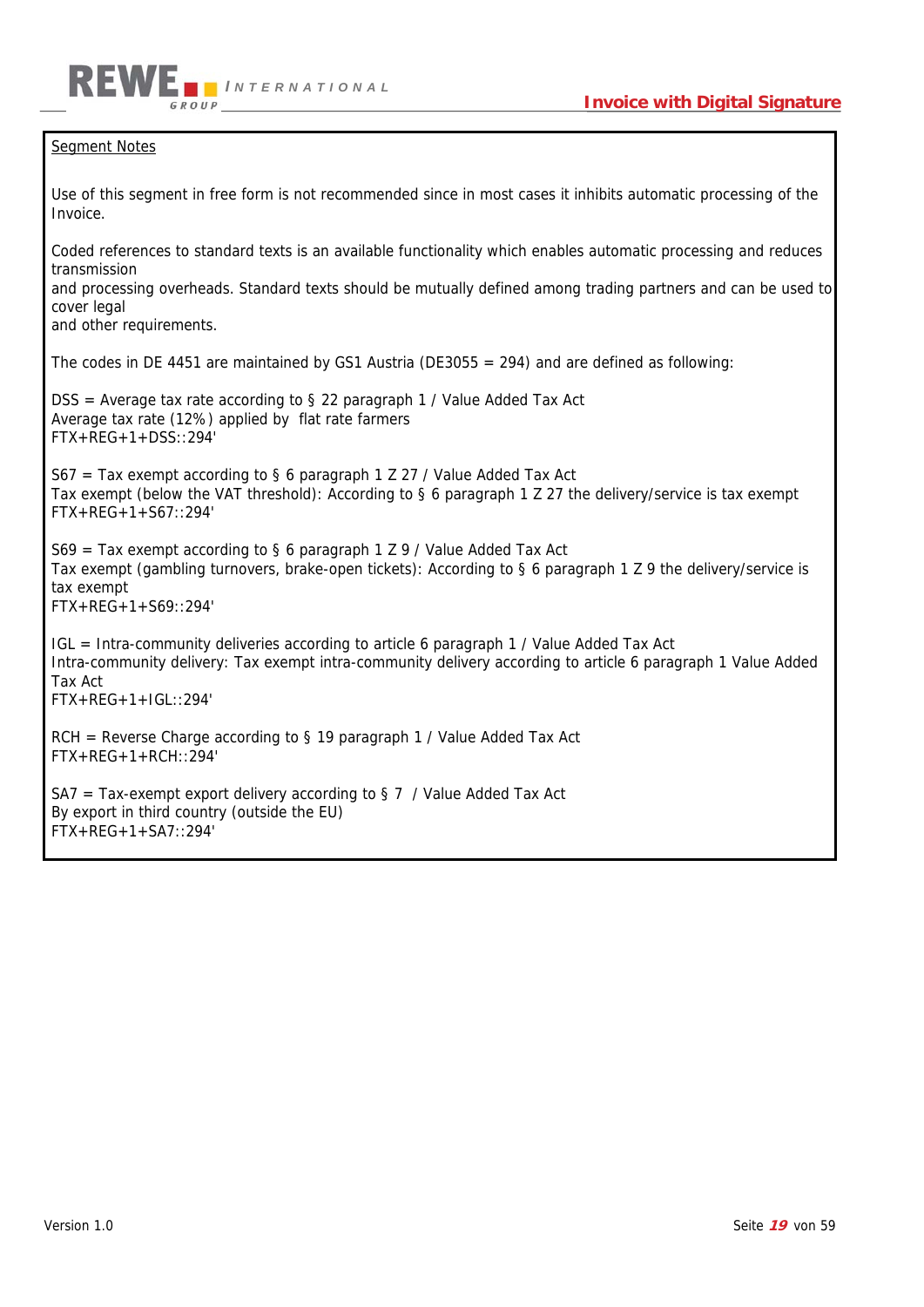| SG1                             | - M<br>RFF-DTM<br>6 -                                                                                                                                         |                |            |         |                                                                                                                                                                       |  |  |  |  |  |
|---------------------------------|---------------------------------------------------------------------------------------------------------------------------------------------------------------|----------------|------------|---------|-----------------------------------------------------------------------------------------------------------------------------------------------------------------------|--|--|--|--|--|
| <b>RFF</b>                      | Reference<br>$-M$<br>$1 -$                                                                                                                                    |                |            |         |                                                                                                                                                                       |  |  |  |  |  |
|                                 | Function<br>To specify a reference.                                                                                                                           |                |            |         |                                                                                                                                                                       |  |  |  |  |  |
| Segment number: 7               |                                                                                                                                                               |                |            |         |                                                                                                                                                                       |  |  |  |  |  |
| Data element group/Data element |                                                                                                                                                               | <b>EDIFACT</b> | <b>ANW</b> | $\star$ | Description                                                                                                                                                           |  |  |  |  |  |
| C506                            | Reference                                                                                                                                                     | M              | M          |         |                                                                                                                                                                       |  |  |  |  |  |
| 1153                            | Reference code qualifier                                                                                                                                      | $M$ an3        | М          | $\star$ | $ON = Order number (buyer)$<br>$DQ =$ Delivery note number<br>$IRN = Instruction for returns number$<br>(EAN-Code)<br>$XC1 = Product certification number (EAN-Code)$ |  |  |  |  |  |
| 1154                            | Reference identifier                                                                                                                                          | C an70         | R          |         |                                                                                                                                                                       |  |  |  |  |  |
| 1156                            | Document line identifier                                                                                                                                      | $C$ an $6$     | N          |         |                                                                                                                                                                       |  |  |  |  |  |
| 4000                            | Reference version identifier                                                                                                                                  | C an35         | N          |         |                                                                                                                                                                       |  |  |  |  |  |
| 1060                            | Revision identifier                                                                                                                                           | $C$ an $6$     | N          |         |                                                                                                                                                                       |  |  |  |  |  |
|                                 |                                                                                                                                                               |                |            |         |                                                                                                                                                                       |  |  |  |  |  |
|                                 | <b>Segment Notes</b><br>- Order number (buyer) (DE1153 = $ON$ ); Mandatory; A/N 16<br>RFF+ON:4711'<br>- Delivery note number (DE1153 = DQ); Mandatory; A/N 16 |                |            |         |                                                                                                                                                                       |  |  |  |  |  |
| RFF+DQ:1234'                    |                                                                                                                                                               |                |            |         |                                                                                                                                                                       |  |  |  |  |  |
| RFF+IRN:5664'                   | - Instruction for returns number (DE1153 = IRN); Optional; A/N 16                                                                                             |                |            |         |                                                                                                                                                                       |  |  |  |  |  |
|                                 | - Organic control number of the supplier (DE1153 = XC1); Optional; A/N 35<br>RFF+XC1:AT-N-01-BIO'                                                             |                |            |         |                                                                                                                                                                       |  |  |  |  |  |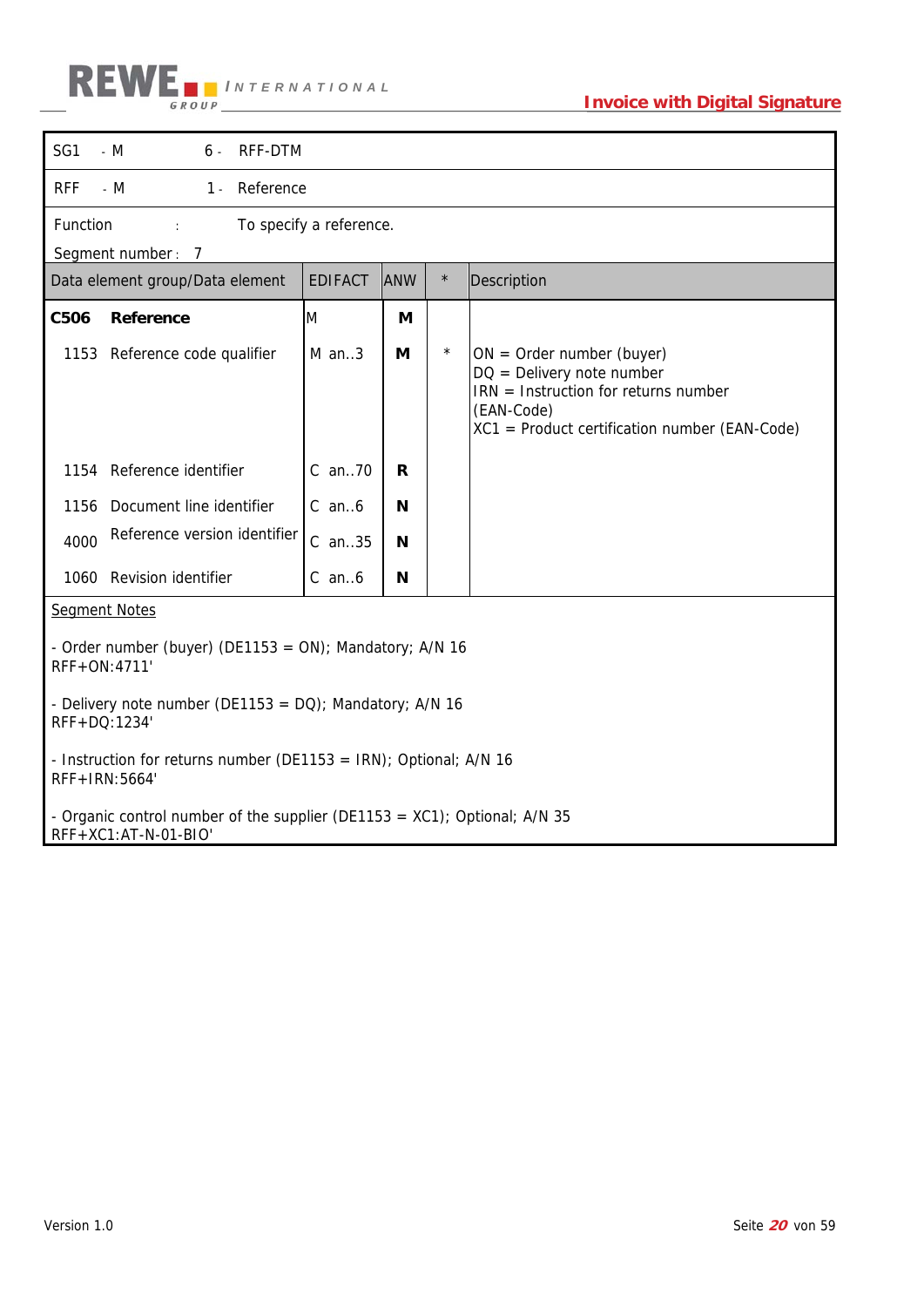| SG1                                                                   | - M<br>6 - RFF-DTM                                       |                |             |          |                             |  |  |  |  |  |
|-----------------------------------------------------------------------|----------------------------------------------------------|----------------|-------------|----------|-----------------------------|--|--|--|--|--|
| DTM                                                                   | $-C$<br>Date/time/period<br>$1 -$                        |                |             |          |                             |  |  |  |  |  |
| Function<br>To specify date and/or time or period<br>$\mathbb{R}^{n}$ |                                                          |                |             |          |                             |  |  |  |  |  |
|                                                                       | Segment number: 8                                        |                |             |          |                             |  |  |  |  |  |
|                                                                       | Data element group/Data element                          | <b>EDIFACT</b> | <b>JANW</b> | $\star$  | Description                 |  |  |  |  |  |
| C507                                                                  | Date/time/period                                         | M              | М           |          |                             |  |  |  |  |  |
| 2005                                                                  | Date or time or period<br>function code qualifier        | $M$ an3        | M           | $^\star$ | $171$ = Reference date/time |  |  |  |  |  |
| 2380                                                                  | Date or time or period<br>value                          | C.<br>an35     | R           |          |                             |  |  |  |  |  |
| 2379                                                                  | Date or time or period<br>format code                    | C.<br>an.3     | R           | $^\star$ | $102 = CCYYMMDD$            |  |  |  |  |  |
|                                                                       | <b>Segment Notes</b>                                     |                |             |          |                             |  |  |  |  |  |
|                                                                       | - Reference date; Optional; D 8<br>DTM+171:20060602:102' |                |             |          |                             |  |  |  |  |  |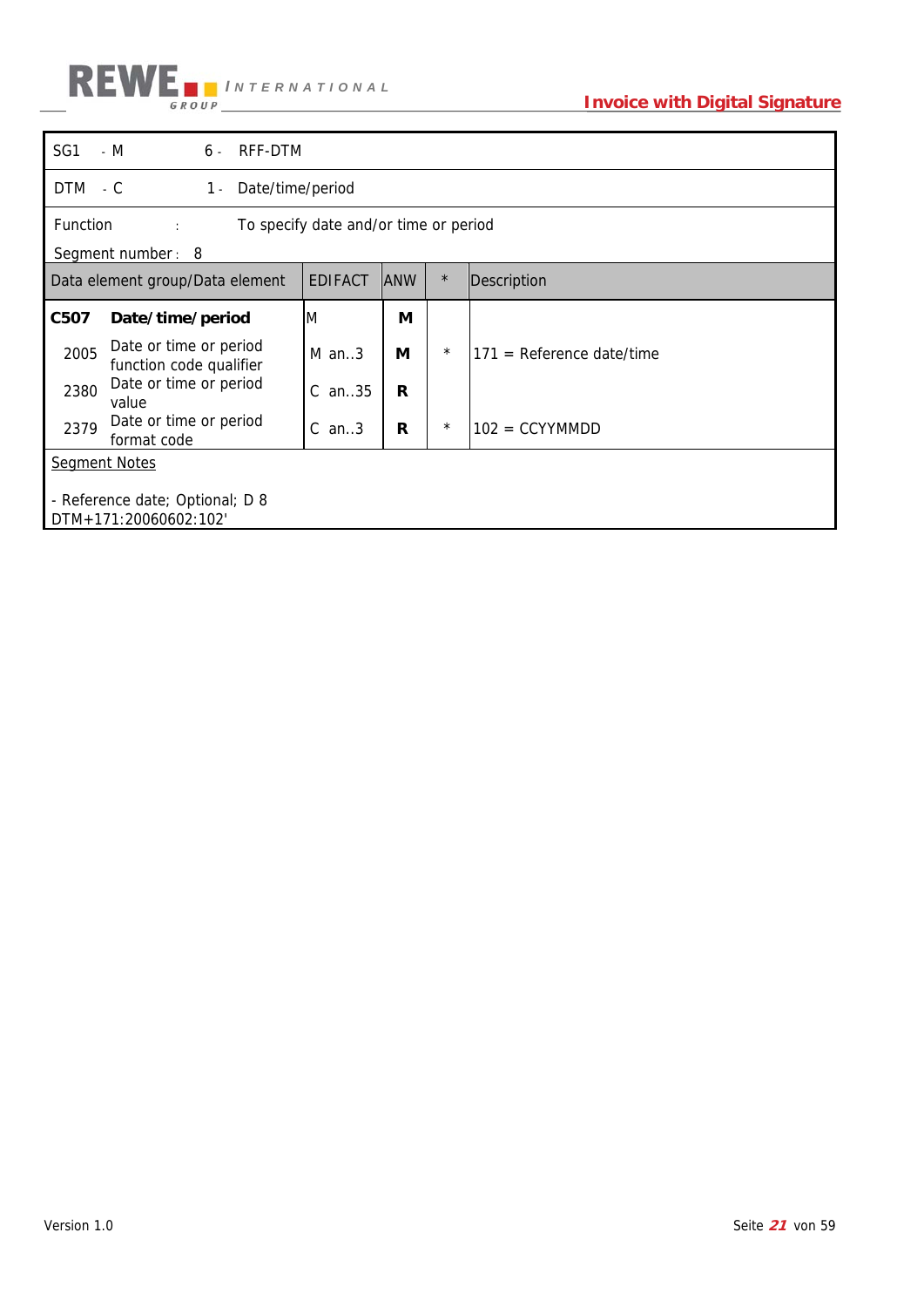#### **Invoice with Digital Signature**

| SG <sub>2</sub> | NAD-SG3<br>$-M$<br>7 -                                                                                                                                                       |                |              |            |                                                                                                                                                           |  |  |  |  |  |
|-----------------|------------------------------------------------------------------------------------------------------------------------------------------------------------------------------|----------------|--------------|------------|-----------------------------------------------------------------------------------------------------------------------------------------------------------|--|--|--|--|--|
| <b>NAD</b>      | Name and address<br>$-M$<br>$1 -$                                                                                                                                            |                |              |            |                                                                                                                                                           |  |  |  |  |  |
|                 | To specify the name/address and their related function, either by C082 only and/or<br>Function<br>unstructured by C058 or structured by C080 thru 3207.<br>Segment number: 9 |                |              |            |                                                                                                                                                           |  |  |  |  |  |
|                 | Data element group/Data element                                                                                                                                              | <b>EDIFACT</b> | <b>ANW</b>   | $\star$    | Description                                                                                                                                               |  |  |  |  |  |
| 3035            | Party function code<br>qualifier                                                                                                                                             | $M$ an3        | М            | $^\star$   | $BY = Buyer$<br>$SU =$ Supplier<br>$DP = Delivery Party$<br>$UC = Ultimate$ consignee<br>$OB = Ordered by$<br>$IV = Invoicee$<br>$II = Issuer of invoice$ |  |  |  |  |  |
| C082            | <b>Party identification</b><br>details                                                                                                                                       | С              | R            |            |                                                                                                                                                           |  |  |  |  |  |
| 3039            | Party identifier                                                                                                                                                             | M an35         | М            |            | GLN - Format n13                                                                                                                                          |  |  |  |  |  |
| 1131            | Code list identification code                                                                                                                                                | C an17         | N            |            |                                                                                                                                                           |  |  |  |  |  |
| 3055            | Code list responsible<br>agency code                                                                                                                                         | $C$ an3        | R            | $^{\star}$ | 9 = EAN (International Article Numbering<br>Association)                                                                                                  |  |  |  |  |  |
| C058            | Name and address                                                                                                                                                             | С              | N            |            |                                                                                                                                                           |  |  |  |  |  |
| 3124            | Name and address<br>description                                                                                                                                              | M an35         |              |            |                                                                                                                                                           |  |  |  |  |  |
| 3124            | Name and address<br>description                                                                                                                                              | $C$ an35       |              |            |                                                                                                                                                           |  |  |  |  |  |
| 3124            | Name and address<br>description                                                                                                                                              | $C$ an35       |              |            |                                                                                                                                                           |  |  |  |  |  |
| 3124            | Name and address<br>description                                                                                                                                              | $C$ an35       |              |            |                                                                                                                                                           |  |  |  |  |  |
| 3124            | Name and address<br>description                                                                                                                                              | $C$ an35       |              |            |                                                                                                                                                           |  |  |  |  |  |
| <b>C080</b>     | Party name                                                                                                                                                                   | С              | D            |            |                                                                                                                                                           |  |  |  |  |  |
|                 | 3036 Party name                                                                                                                                                              | M an35         | M            |            |                                                                                                                                                           |  |  |  |  |  |
|                 | 3036 Party name                                                                                                                                                              | C an35         | $\mathbf{o}$ |            |                                                                                                                                                           |  |  |  |  |  |
|                 | 3036 Party name                                                                                                                                                              | $C$ an35       | $\mathbf{o}$ |            |                                                                                                                                                           |  |  |  |  |  |
|                 | 3036 Party name                                                                                                                                                              | $C$ an35       | N            |            |                                                                                                                                                           |  |  |  |  |  |
| 3036            | Party name                                                                                                                                                                   | C an35         | Ν            |            |                                                                                                                                                           |  |  |  |  |  |
| 3045            | Party name format code                                                                                                                                                       | $C$ an3        | N            |            |                                                                                                                                                           |  |  |  |  |  |
| C059            | <b>Street</b>                                                                                                                                                                | С              | D            |            |                                                                                                                                                           |  |  |  |  |  |
| 3042            | Street and number or post<br>office box identifier                                                                                                                           | M an35         | M            |            |                                                                                                                                                           |  |  |  |  |  |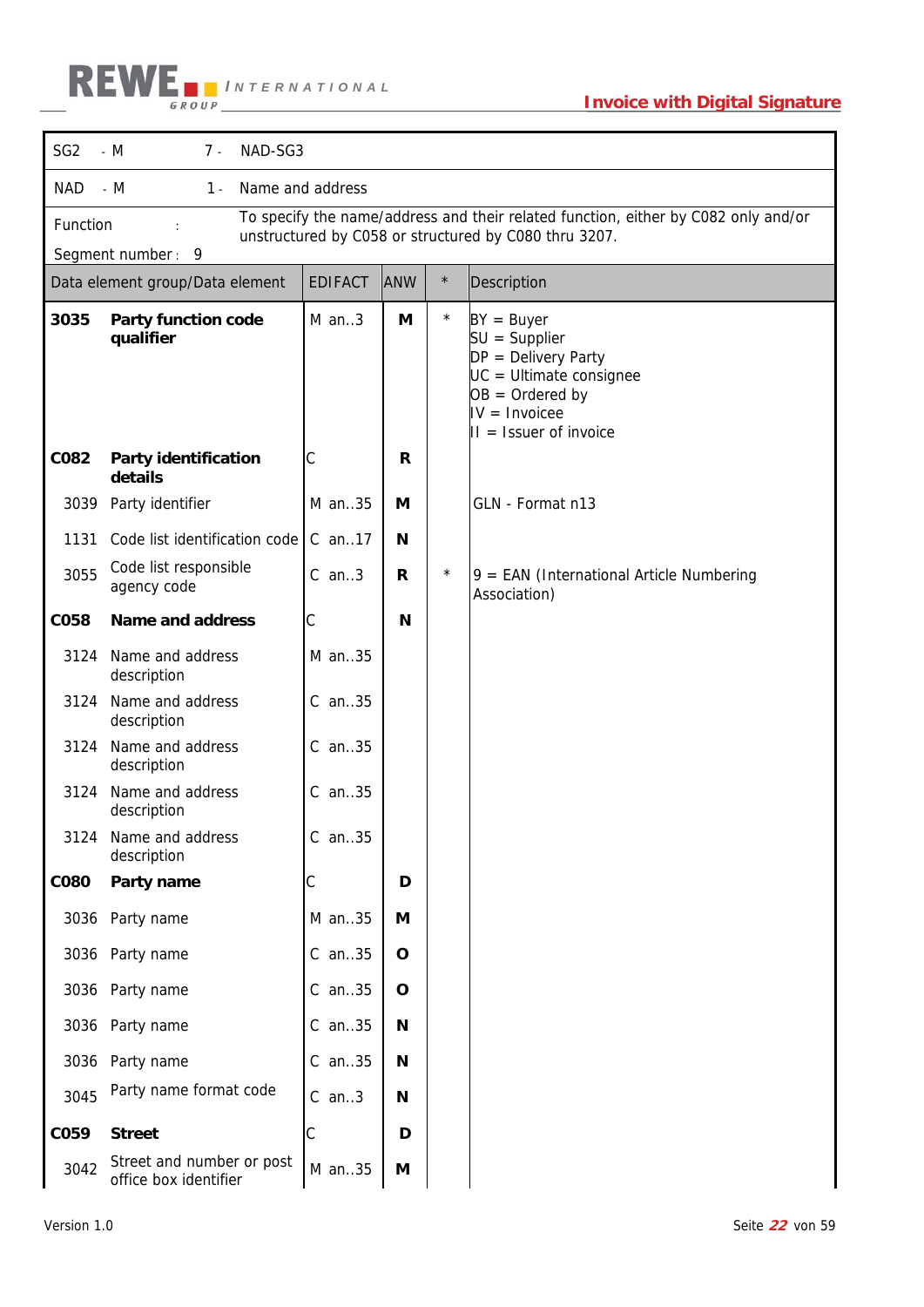

| 3042 | Street and number or post<br>office box identifier | $C$ an35              | O |  |  |  |  |  |  |  |  |  |  |  |  |
|------|----------------------------------------------------|-----------------------|---|--|--|--|--|--|--|--|--|--|--|--|--|
| 3042 | Street and number or post<br>office box identifier | $C$ an35              | N |  |  |  |  |  |  |  |  |  |  |  |  |
| 3042 | Street and number or post<br>office box identifier | $\mathsf{C}$<br>an.35 | N |  |  |  |  |  |  |  |  |  |  |  |  |
| 3164 | City name                                          | an35<br>C.            | D |  |  |  |  |  |  |  |  |  |  |  |  |
| C819 | <b>Country sub entity</b><br>details               | С                     | N |  |  |  |  |  |  |  |  |  |  |  |  |
| 3229 | Country sub-entity name<br>code                    | $C$ an9               |   |  |  |  |  |  |  |  |  |  |  |  |  |
| 1131 | Code list identification code                      | $C$ an. 17            |   |  |  |  |  |  |  |  |  |  |  |  |  |
| 3055 | Code list responsible<br>agency code               | $C$ an3               |   |  |  |  |  |  |  |  |  |  |  |  |  |
| 3228 | Country sub-entity name                            | C an70                |   |  |  |  |  |  |  |  |  |  |  |  |  |
| 3251 | <b>Postal identification</b><br>code               | $C$ an17              | D |  |  |  |  |  |  |  |  |  |  |  |  |
| 3207 | Country name code                                  | $C$ an3               | D |  |  |  |  |  |  |  |  |  |  |  |  |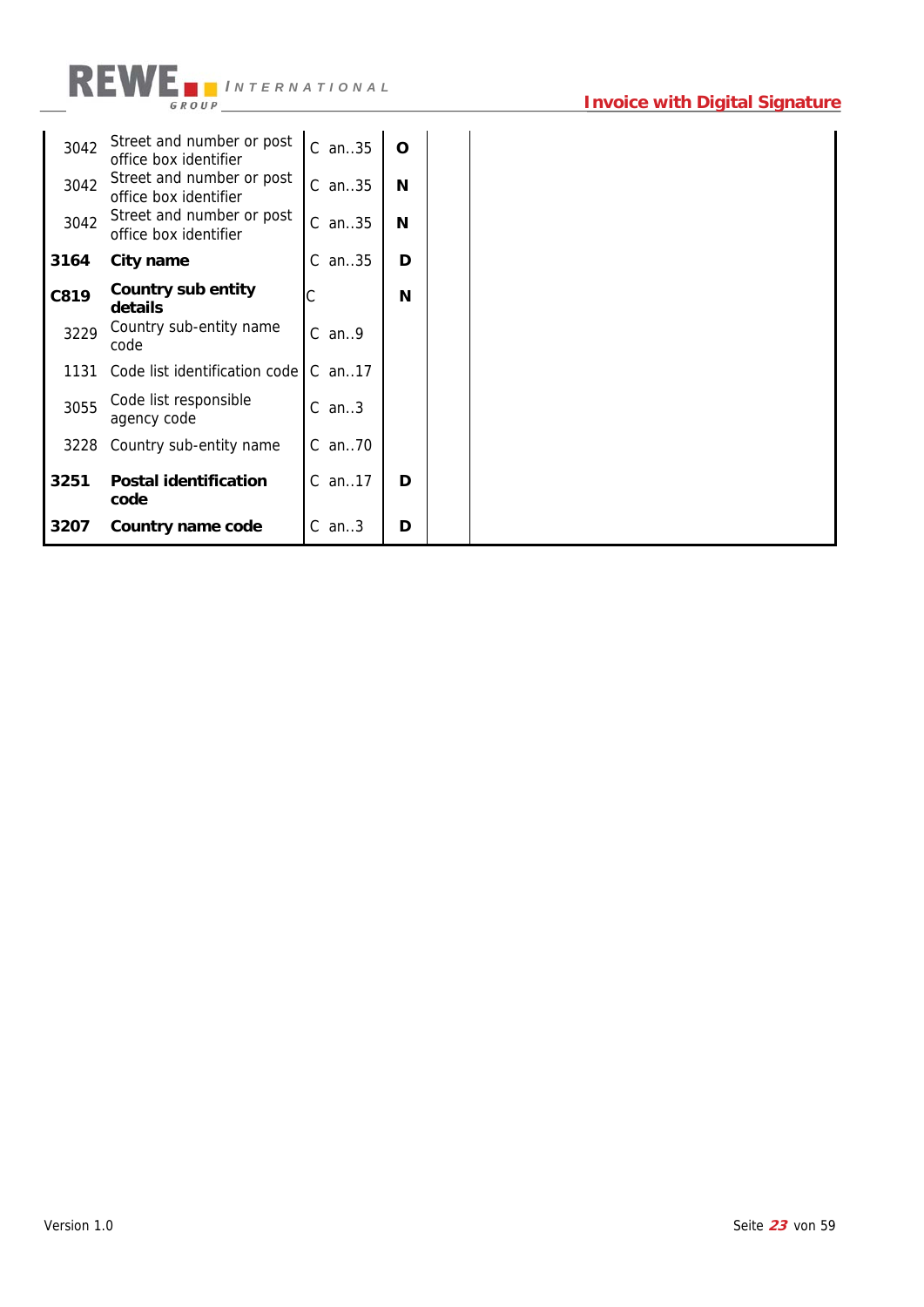#### Segment Notes

- Buyer (DE3035 = BY); Mandatory  $*$ ); N 13 NAD+BY+9012345000004::9++Buyer-Name: Buyer -Name: Buyer -Name+MUSTERPLATZ 5+WIEN++1190+AT'

#### **\*) For invoices with digital signature the indication of buyer GLN and invoice address in structured form is mandatory.**

- Supplier (DE3035 = SU); Mandatory \*\*); N 13 NAD+SU+9012345000011::9++Supplier-Name: Supplier -Name: Supplier -Name+MUSTERPLATZ 12+WIEN++1160+AT'

#### **\*\*) For invoices with digital signature the indication of supplier GLN and invoice address in structured form is mandatory.**

- Delivery Party (DE3035 = DP); Mandatory \*\*\*); N 13 NAD+DP+9012345000028::9++Delivery P-Name: Delivery P -Name: Delivery P -Name+MUSTERPLATZ 12+WIEN++1160+AT''

#### **\*\*\*) For invoices with digital signature the delivery party is identified by GLN + optional address in structured form.**

- Ultimate consignee (DE3035 = UC); Optional; N 13 NAD+UC+9012345000035::9'

- Ordered by (DE3035 = OB); Optional; N 13 NAD+OB+9012345000042::9'

 $-$  Invoicee (DE3035 = IV); Optional; N 13 NAD+IV+9012345000059::9++Invoicee-Name: Invoicee -Name: Invoicee - Name+MUSTERPLATZ 5+WIEN++1190+AT' This qualifier is only used, if the invoicee is not the buyer.

- Issuer of invoice (DE3035 =  $II$ ); Optional; N 13 NAD+II+9099999300414::9++Issuer of invoice-Name: Issuer of invoice -Name: Issuer of invoice - Name+MUSTERPLATZ 5+WIEN++1190+AT' This qualifier is only used, if the issuer of the invoice is not the supplier.

Remark to Cross-Docking: The field delivery party (DE3035 = DP) should contain the Cross-Docking-Point. The data field Ultimate consignee (DE3035 =UC) is used to identify the address for which the goods are picked.

DE3039: For partner identification use exclusively the GLN.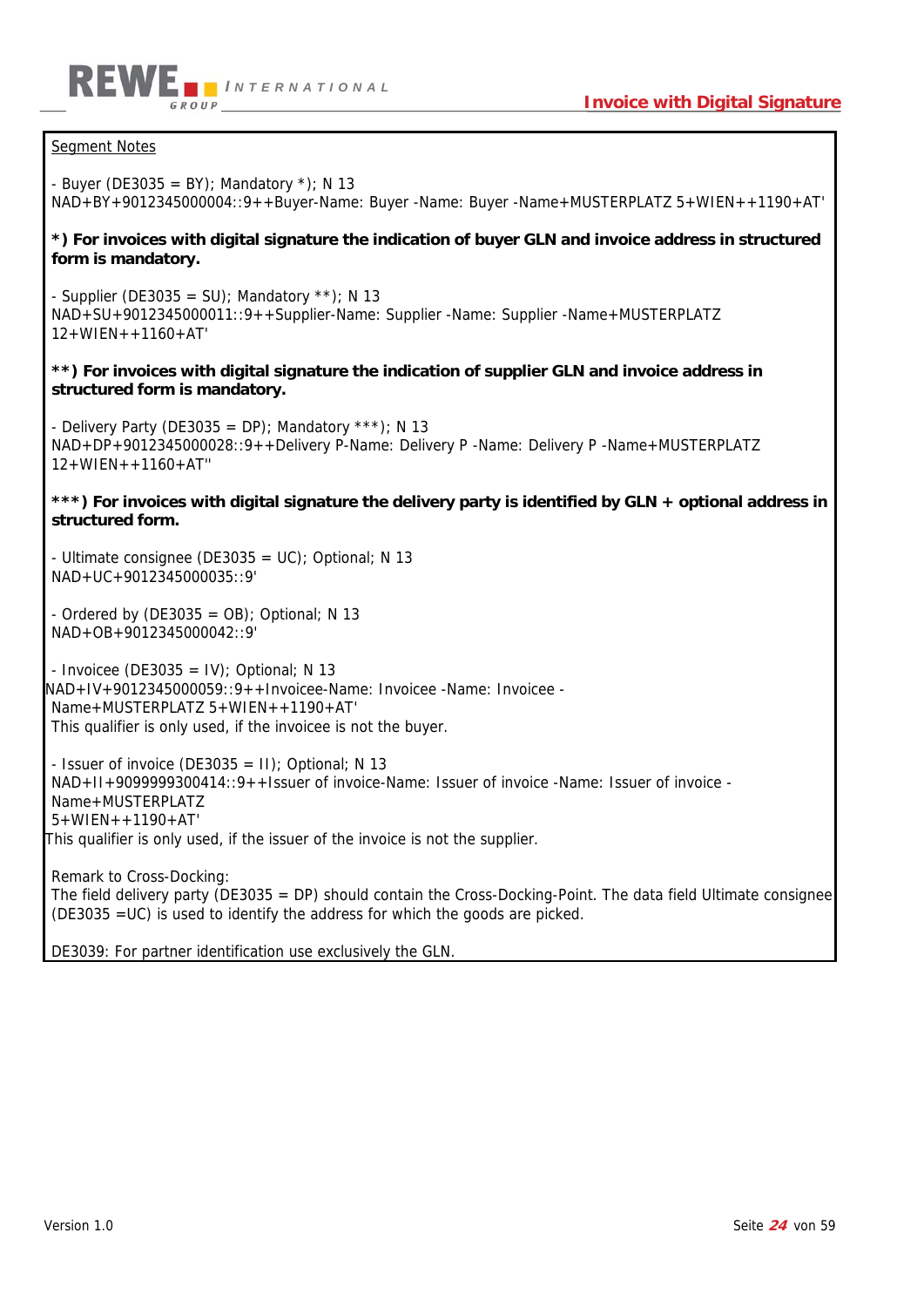| SG <sub>2</sub> | 7 - NAD-SG3<br>$-M$                                                                                              |                |            |         |                                |  |  |  |  |
|-----------------|------------------------------------------------------------------------------------------------------------------|----------------|------------|---------|--------------------------------|--|--|--|--|
| SG <sub>3</sub> | - C<br>$1 - RFF$                                                                                                 |                |            |         |                                |  |  |  |  |
| <b>RFF</b>      | $-M$<br>1 - Reference                                                                                            |                |            |         |                                |  |  |  |  |
|                 | Function<br>To specify a reference<br>$\ddot{\phantom{a}}$                                                       |                |            |         |                                |  |  |  |  |
|                 | Segment number: 10                                                                                               |                |            |         |                                |  |  |  |  |
|                 | Data element group/Data element                                                                                  | <b>EDIFACT</b> | <b>ANW</b> | $\star$ | Description                    |  |  |  |  |
| C506            | Reference                                                                                                        | M              | М          |         |                                |  |  |  |  |
|                 | 1153 Reference code qualifier                                                                                    | $M$ an3        | М          | $\star$ | $VA = VAT$ registration number |  |  |  |  |
|                 | 1154 Reference identifier                                                                                        | $C$ an. $70$   | R          |         |                                |  |  |  |  |
| 1156            | Document line identifier                                                                                         | $C$ an $6$     | N          |         |                                |  |  |  |  |
| 4000            | Reference version identifier                                                                                     | C an35         | N          |         |                                |  |  |  |  |
| 1060            | Revision identifier                                                                                              | $C$ an $6$     | N          |         |                                |  |  |  |  |
|                 |                                                                                                                  |                |            |         |                                |  |  |  |  |
|                 | <b>Segment Notes</b><br>- VAT registration number, in connection with BY, SU, IV, II (DE1154); Mandatory; A/N 20 |                |            |         |                                |  |  |  |  |
|                 | RFF+VA:AT3929292'                                                                                                |                |            |         |                                |  |  |  |  |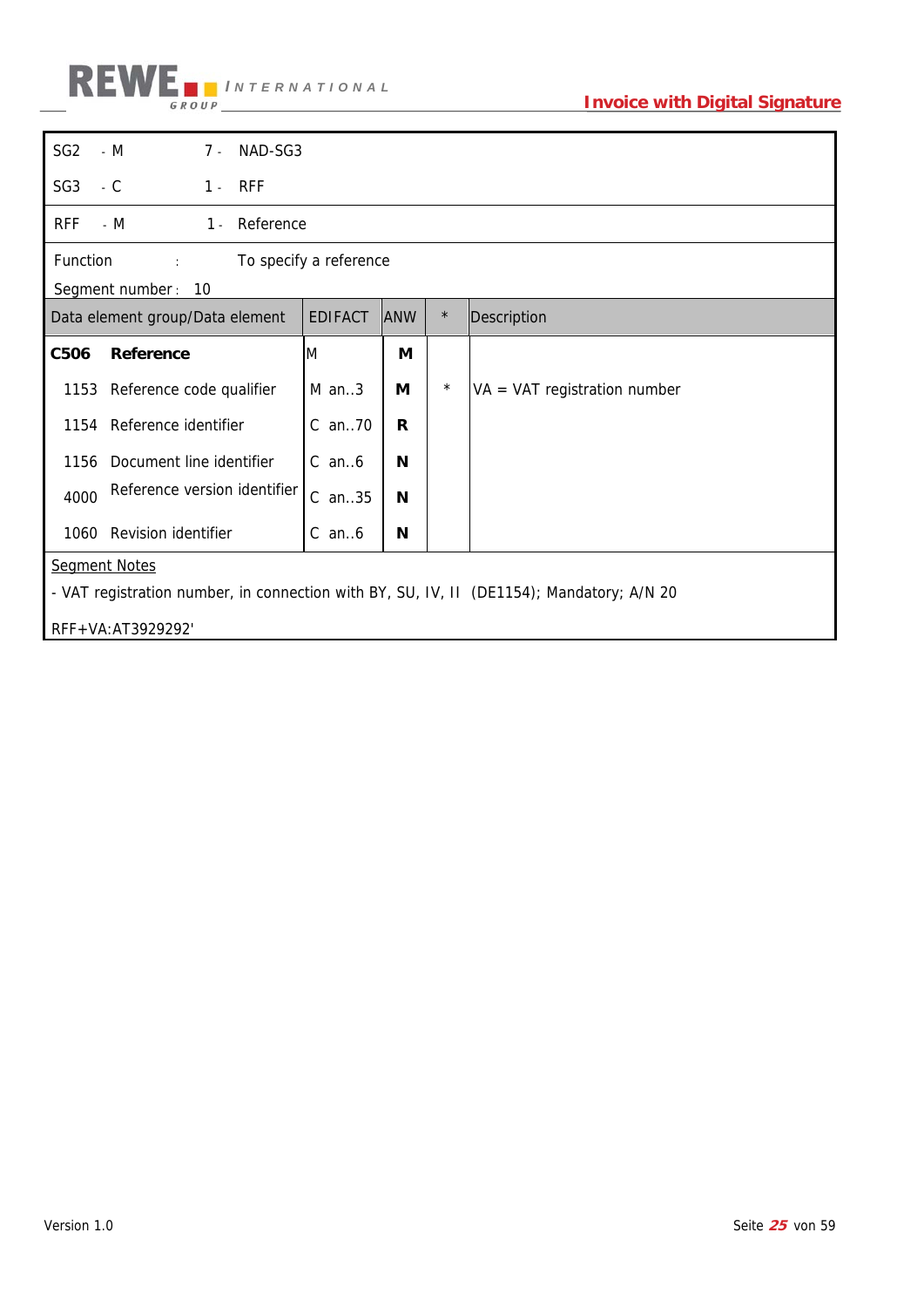#### **Invoice with Digital Signature**

| SG7                   | <b>CUX</b><br>$-M$<br>$1 -$                                                                                 |                |            |          |                          |  |  |  |  |
|-----------------------|-------------------------------------------------------------------------------------------------------------|----------------|------------|----------|--------------------------|--|--|--|--|
| <b>CUX</b>            | $-M$<br>Currencies<br>$1 -$                                                                                 |                |            |          |                          |  |  |  |  |
|                       | Function<br>To specify currencies used in the transaction and relevant details fort he rate of<br>exchange. |                |            |          |                          |  |  |  |  |
| Segment number:<br>11 |                                                                                                             |                |            |          |                          |  |  |  |  |
|                       | Data element group/Data element                                                                             | <b>EDIFACT</b> | <b>ANW</b> | $\star$  | Description              |  |  |  |  |
| C504                  | <b>Currency details</b>                                                                                     | C              | R          |          |                          |  |  |  |  |
| 6347                  | Currency usage code<br>qualifier                                                                            | $M$ an3        | М          | $^\star$ | $2$ = Reference currency |  |  |  |  |
| 6345                  | Currency identification code                                                                                | $C$ an3        | R          |          | $EUR = Euro (EAN-Code)$  |  |  |  |  |
| 6343                  | Currency type code qualifier $\,$ C an3                                                                     |                | R          | $\star$  | $4 =$ Invoicing currency |  |  |  |  |
| 6348                  | Currency rate value                                                                                         | $C$ n4         | N          |          |                          |  |  |  |  |
| C504                  | <b>Currency details</b>                                                                                     | C              | N          |          |                          |  |  |  |  |
| 6347                  | Currency usage code<br>qualifier                                                                            | $M$ an3        |            |          |                          |  |  |  |  |
| 6345                  | Currency identification code                                                                                | $C$ an3        |            |          |                          |  |  |  |  |
| 6343                  | Currency type code qualifier $\,$ C an3                                                                     |                |            |          |                          |  |  |  |  |
| 6348                  | Currency rate value                                                                                         | $C_n$ n4       |            |          |                          |  |  |  |  |
| 5402                  | Currency exchange rate                                                                                      | $C$ n. 12      | N          |          |                          |  |  |  |  |
| 6341                  | <b>Exchange rate currency</b><br>market identifier                                                          | $C$ an3        | N          |          |                          |  |  |  |  |
| <b>Segment Notes</b>  |                                                                                                             |                |            |          |                          |  |  |  |  |
|                       | - Currency; Mandatory; A/N 3<br>$CUX+2:EUR:4'$                                                              |                |            |          |                          |  |  |  |  |

*I NTERNATIONAL*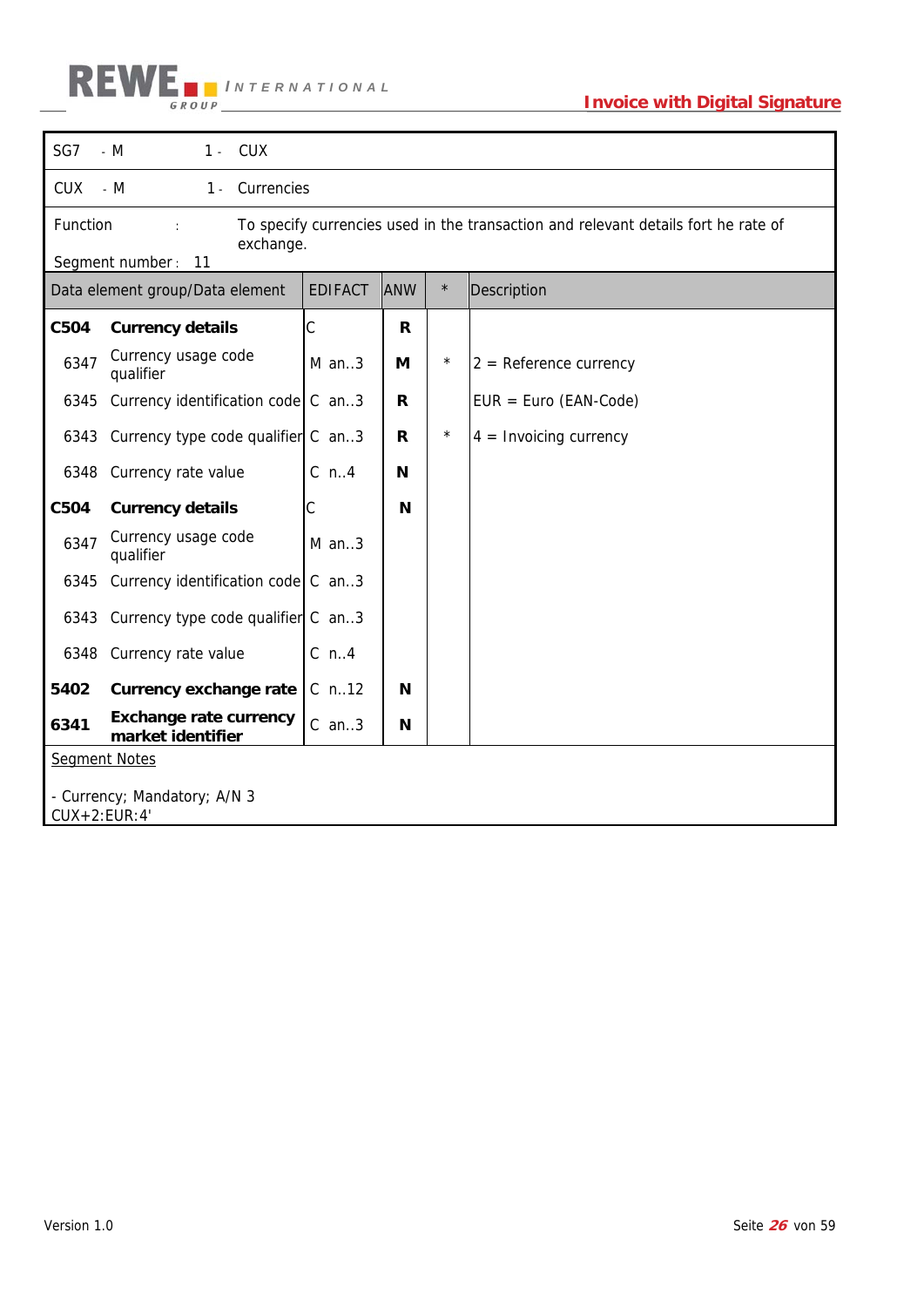|                       | SG26 - M<br>LIN-IMD-QTY-SG27-SG29-SG34<br>9999999.                                            |                |     |         |                                                                                                                                 |  |  |  |  |  |
|-----------------------|-----------------------------------------------------------------------------------------------|----------------|-----|---------|---------------------------------------------------------------------------------------------------------------------------------|--|--|--|--|--|
| LIN                   | - M<br>Line item<br>$1 -$                                                                     |                |     |         |                                                                                                                                 |  |  |  |  |  |
|                       | Function<br>To identify a line item and configuration                                         |                |     |         |                                                                                                                                 |  |  |  |  |  |
| Segment number:<br>12 |                                                                                               |                |     |         |                                                                                                                                 |  |  |  |  |  |
|                       | Data element group/Data element                                                               | <b>EDIFACT</b> | ANW | $\star$ | Description                                                                                                                     |  |  |  |  |  |
| 1082                  | Line item identifier                                                                          | $C$ an $6$     | R   |         | Application generated number of the count of the<br>order lines. The number must be unique and<br>ascending within the message. |  |  |  |  |  |
| 1229                  | <b>Action</b><br>request/notification<br>description code                                     | $C$ an3        | N   |         |                                                                                                                                 |  |  |  |  |  |
| C212                  | Item identification<br>number                                                                 | Ć              | R   |         |                                                                                                                                 |  |  |  |  |  |
| 7140                  | Item identifier                                                                               | C an35         | R   |         | Format n14                                                                                                                      |  |  |  |  |  |
| 7143                  | Item type identification<br>code                                                              | $C$ an3        | R.  | $\star$ | SRV = EAN.UCC Global Trade Item Number                                                                                          |  |  |  |  |  |
| 1131                  | Code list identification code                                                                 | $C$ an17       | N   |         |                                                                                                                                 |  |  |  |  |  |
| 3055                  | Code list responsible<br>agency code                                                          | $C$ an. $3$    | N   |         |                                                                                                                                 |  |  |  |  |  |
| C829                  | <b>Sub-line information</b>                                                                   | Ć              | N   |         |                                                                                                                                 |  |  |  |  |  |
| 5495                  | Sub-line indicator code                                                                       | $C$ an3        |     |         |                                                                                                                                 |  |  |  |  |  |
|                       | 1082 Line item identifier                                                                     | $C$ an $6$     |     |         |                                                                                                                                 |  |  |  |  |  |
| 1222                  | <b>Configuration level</b><br>number                                                          | $C_n$ .2       | N   |         |                                                                                                                                 |  |  |  |  |  |
| 7083                  | <b>Configuration operation</b><br>code                                                        | $C$ an3        | N   |         |                                                                                                                                 |  |  |  |  |  |
|                       | <b>Segment Notes</b>                                                                          |                |     |         |                                                                                                                                 |  |  |  |  |  |
|                       | - Article identification by EAN (DE7140); Mandatory; N 14<br>$LIN + 1 + 9012345000103$ : SRV' |                |     |         |                                                                                                                                 |  |  |  |  |  |
| being invoiced.       |                                                                                               |                |     |         | The LIN-segment indicates the beginning of the detail section within the Invoice and is used to identify the item               |  |  |  |  |  |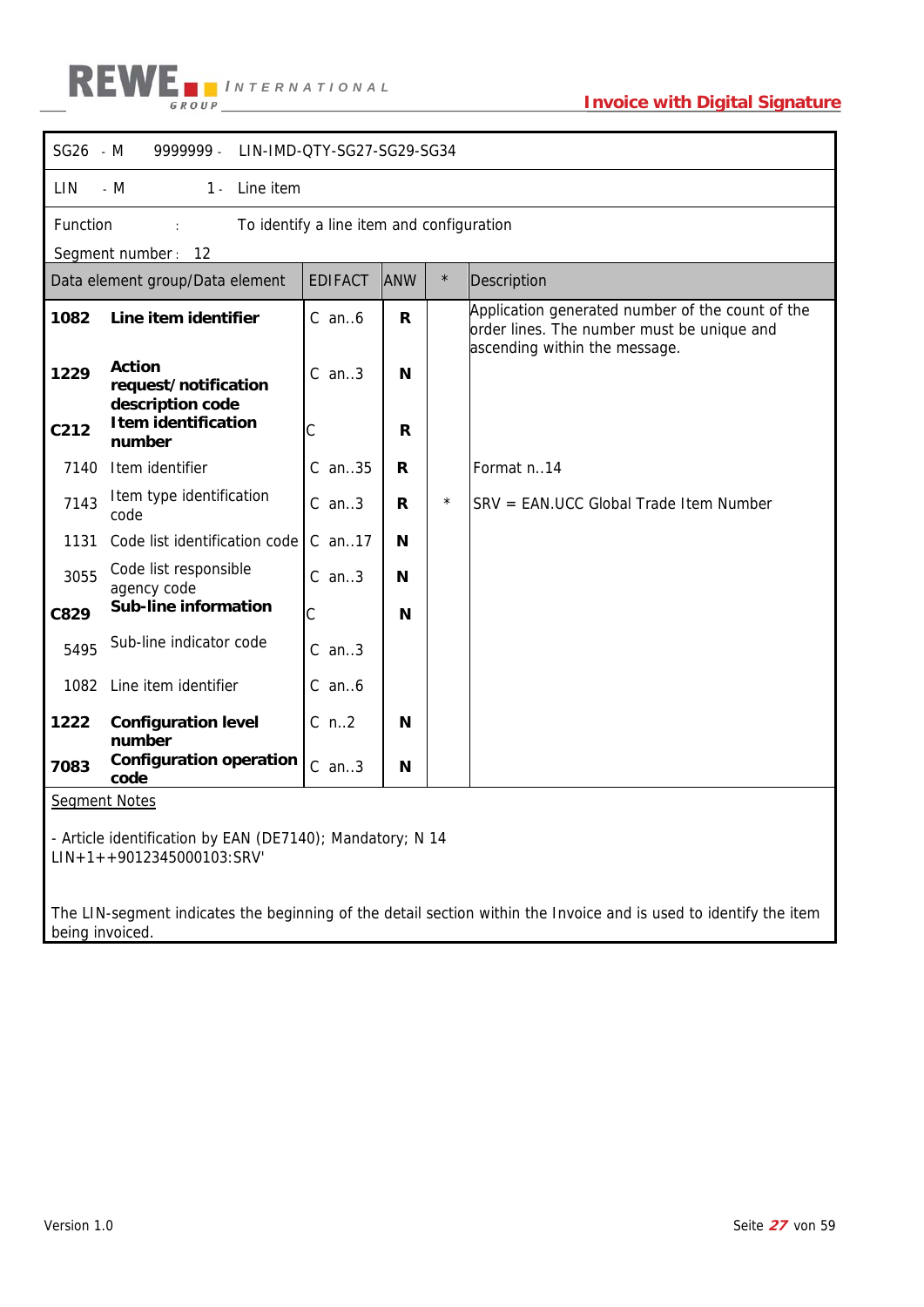| SG26 - M<br>LIN-IMD-QTY-SG27-SG29-SG34<br>9999999 - |                                                                      |                |             |          |                                                                                                                                              |  |  |  |  |  |
|-----------------------------------------------------|----------------------------------------------------------------------|----------------|-------------|----------|----------------------------------------------------------------------------------------------------------------------------------------------|--|--|--|--|--|
| <b>IMD</b>                                          | Item description<br>- M<br>$4 -$                                     |                |             |          |                                                                                                                                              |  |  |  |  |  |
|                                                     | Function<br>To describe an item in either an industry or free format |                |             |          |                                                                                                                                              |  |  |  |  |  |
|                                                     | Segment number: 13                                                   |                |             |          |                                                                                                                                              |  |  |  |  |  |
|                                                     | Data element group/Data element                                      | <b>EDIFACT</b> | ANW         | $\star$  | Description                                                                                                                                  |  |  |  |  |  |
| 7077                                                | <b>Description format code</b>                                       | $C$ an3        | M           | $\star$  | $A = Free form long description$<br>$C = Code (from industry code list)$                                                                     |  |  |  |  |  |
| C272                                                | I tem characteristic                                                 | С              | N           |          |                                                                                                                                              |  |  |  |  |  |
| 7081                                                | Item characteristic code                                             | $C$ an3        |             |          |                                                                                                                                              |  |  |  |  |  |
| 1131                                                | Code list identification code                                        | $C$ an17       |             |          |                                                                                                                                              |  |  |  |  |  |
| 3055                                                | Code list responsible<br>agency code                                 | $C$ an3        |             |          |                                                                                                                                              |  |  |  |  |  |
| C273                                                | <b>Item description</b>                                              | С              | М           |          |                                                                                                                                              |  |  |  |  |  |
| 7009                                                | Item description code                                                | $C$ an. 17     | $\Omega$    | $^\star$ | $SG = Standard group of products (mixed)$<br>assortment) (EAN-Code)<br>RC = Returnable container (EAN-Code)<br>CU = Consumer unit (EAN-Code) |  |  |  |  |  |
| 1131                                                | Code list identification code                                        | $C$ an. 17     | N           |          |                                                                                                                                              |  |  |  |  |  |
| 3055                                                | Code list responsible<br>agency code                                 | $C$ an3        | D           | $\star$  | $9 = EAN$ (International Article Numbering<br>Association)                                                                                   |  |  |  |  |  |
| 7008                                                | Item description                                                     | C an256        | $\mathbf 0$ |          | Max. 70 symbols                                                                                                                              |  |  |  |  |  |
| 7008                                                | Item description                                                     | C an256        | N           |          |                                                                                                                                              |  |  |  |  |  |
| 3453                                                | Language name code                                                   | $C$ an3        | N           |          |                                                                                                                                              |  |  |  |  |  |
| 7383                                                | Surface or layer code                                                | $C$ an3        | N           |          |                                                                                                                                              |  |  |  |  |  |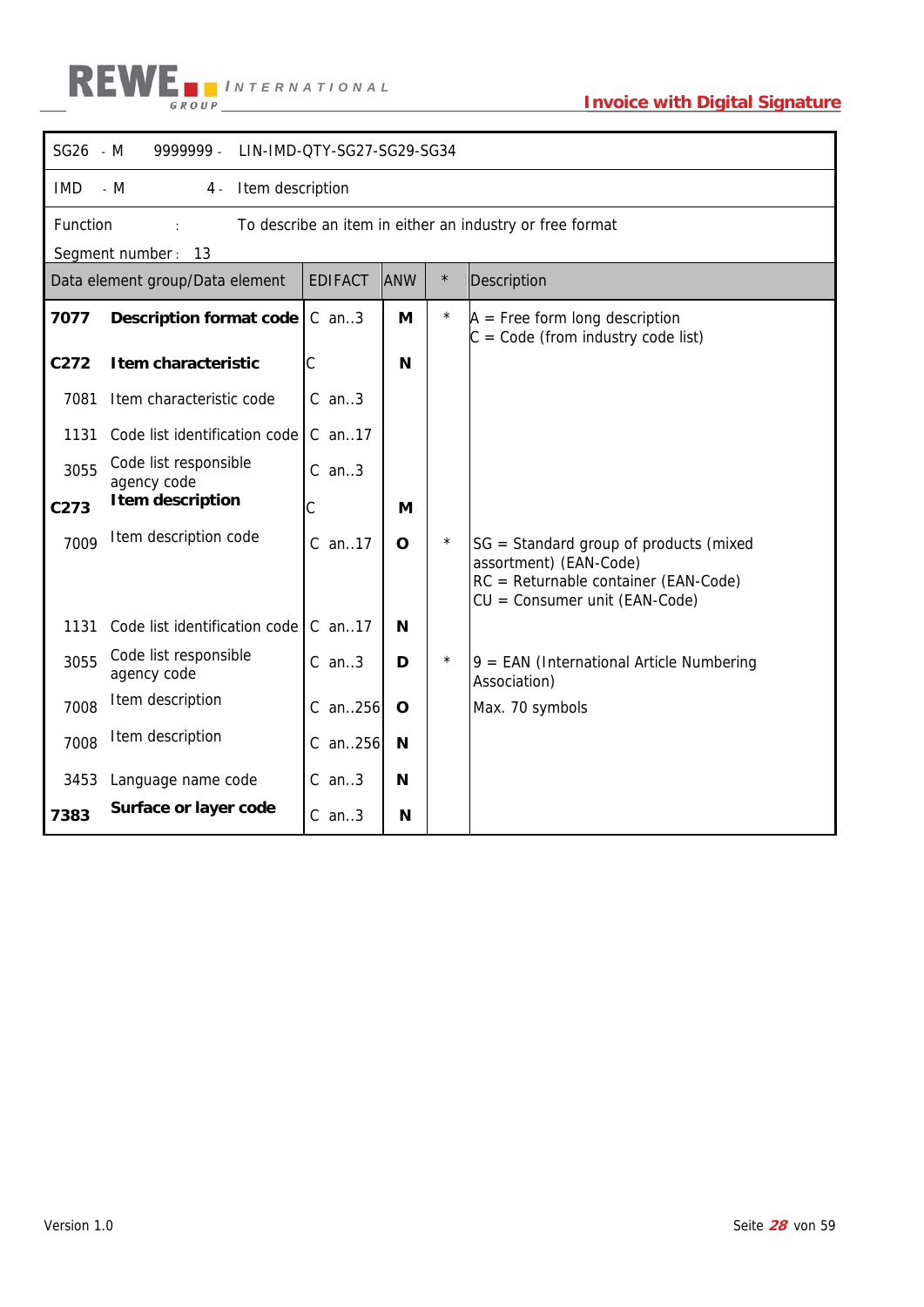

#### Segment Notes

- Indicator for display article (mixed assortment) (DE7009=SG); Optional; A/N 3  $IMD+C++SG::9'$ - Article description (DE7008); Mandatory; A/N 70 IMD+A++:::ARTIKELTEXT1' Representation of returnable containers in INVOIC: Basically there are 2 types of returnable containers to be differed: 1) bounded returnable container: the returnable container is sent together with content (full item) Approach: - Both content (full item) and returnable container should be represented as main positions - Returnable container is additionally identified by the qualifier RC - all returnable containers related to the full item should be sent immediate after the full item and not as a sum of all positions at the end 2) unbounded returnable container: the returnable container is sent without content (full item), e.g. by ordering of an "empty" case Approach: - Returnable container is represented as a normal article - The qualifier RC is not set - Identification of Returnable container/empties (DE7009=RC); Optional; A/N 3  $IMD+C++RC::9'$ - Identification of Consumer unit (DE7009=CU); Optional; A/N 3  $IMD+C++CU::9'$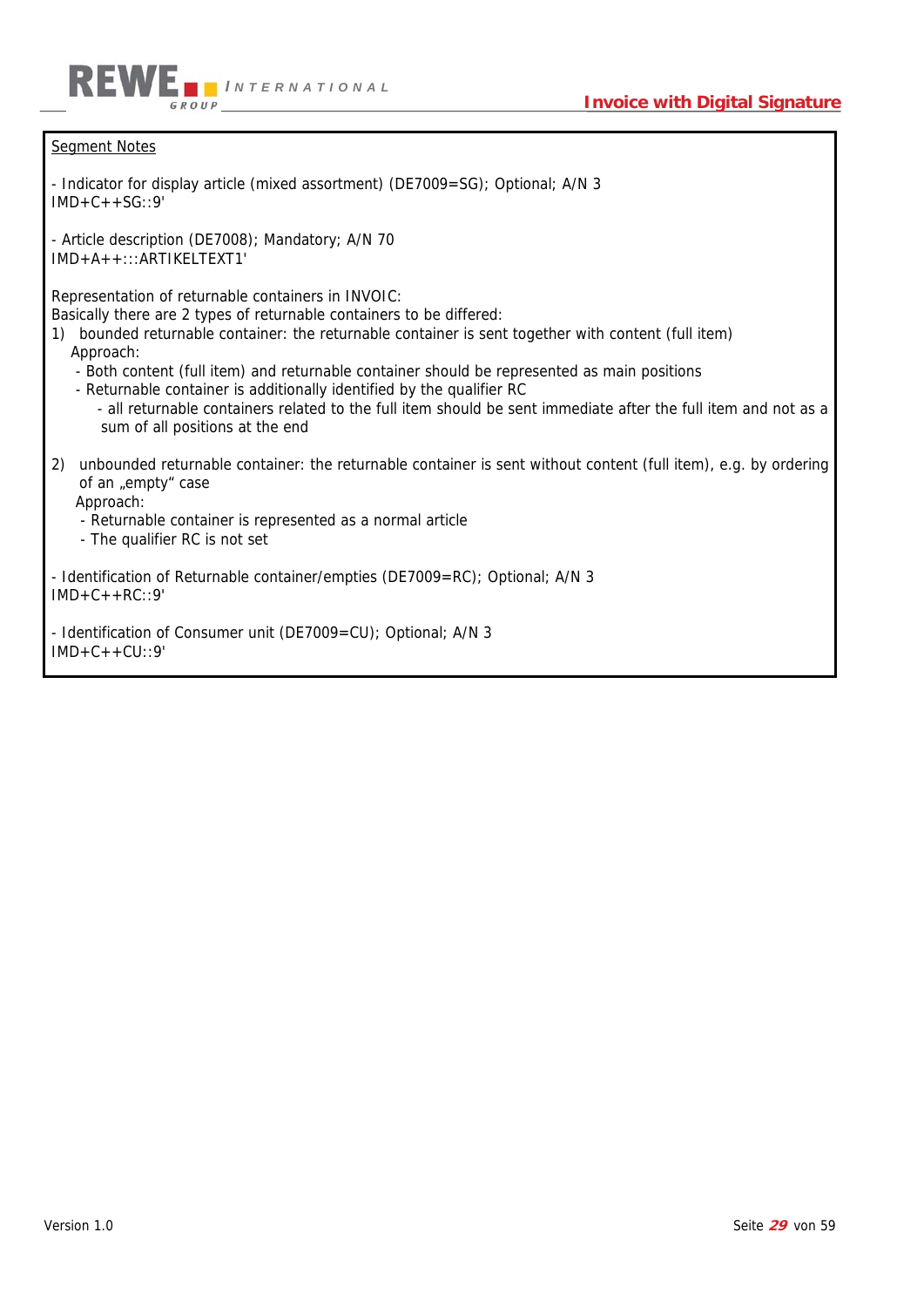

| $SG26 - M$<br>LIN-IMD-QTY-SG27-SG29-SG34<br>9999999.                                                                                                                                                                                                                                                 |                                 |            |         |                                                                                                                                             |  |  |  |  |  |
|------------------------------------------------------------------------------------------------------------------------------------------------------------------------------------------------------------------------------------------------------------------------------------------------------|---------------------------------|------------|---------|---------------------------------------------------------------------------------------------------------------------------------------------|--|--|--|--|--|
| QTY<br>- M<br>2 - Quantity                                                                                                                                                                                                                                                                           |                                 |            |         |                                                                                                                                             |  |  |  |  |  |
| Function                                                                                                                                                                                                                                                                                             | To specify a pertinent quantity |            |         |                                                                                                                                             |  |  |  |  |  |
| Segment number: 14                                                                                                                                                                                                                                                                                   |                                 |            |         |                                                                                                                                             |  |  |  |  |  |
| Data element group/Data element                                                                                                                                                                                                                                                                      | <b>EDIFACT</b>                  | <b>ANW</b> | $\star$ | Description                                                                                                                                 |  |  |  |  |  |
| C186<br><b>Quantity details</b>                                                                                                                                                                                                                                                                      | M                               | М          |         |                                                                                                                                             |  |  |  |  |  |
| 6063<br>Quantity type code qualifier   M an3                                                                                                                                                                                                                                                         |                                 | M          | $\star$ | $47 =$ Invoiced quantity<br>$192$ = Free goods quantity<br>$45E$ = Number of units in higher packaging or<br>configuration level (EAN-Code) |  |  |  |  |  |
| 6060 Quantity                                                                                                                                                                                                                                                                                        | M an35                          | M          |         |                                                                                                                                             |  |  |  |  |  |
| Measurement unit code<br>6411                                                                                                                                                                                                                                                                        | $C$ an. $3$                     | D          |         | $KGM = Kilogram$                                                                                                                            |  |  |  |  |  |
| <b>Segment Notes</b>                                                                                                                                                                                                                                                                                 |                                 |            |         |                                                                                                                                             |  |  |  |  |  |
| - Invoiced quantity (DE6063 = 47); Mandatory*); N 7+3<br>$QTY + 47:250'$                                                                                                                                                                                                                             |                                 |            |         |                                                                                                                                             |  |  |  |  |  |
| - Free goods quantity (DE6063 = 192); Mandatory*); N 7+3<br>QTY+192:100'                                                                                                                                                                                                                             |                                 |            |         |                                                                                                                                             |  |  |  |  |  |
| - Number of units in higher package or configuration level (Display article); Optional; N 7+3<br>In the qualifier 45E must be displayed the total quantity of the sub-positions (Quantity main position x number of<br>the sub-positions within the main position $=$ total quantity)<br>QTY+45E:10' |                                 |            |         |                                                                                                                                             |  |  |  |  |  |
| list.                                                                                                                                                                                                                                                                                                |                                 |            |         | DE 6411: Measurement unit for quantity variable products (unit not equal piece); for further codes see the code                             |  |  |  |  |  |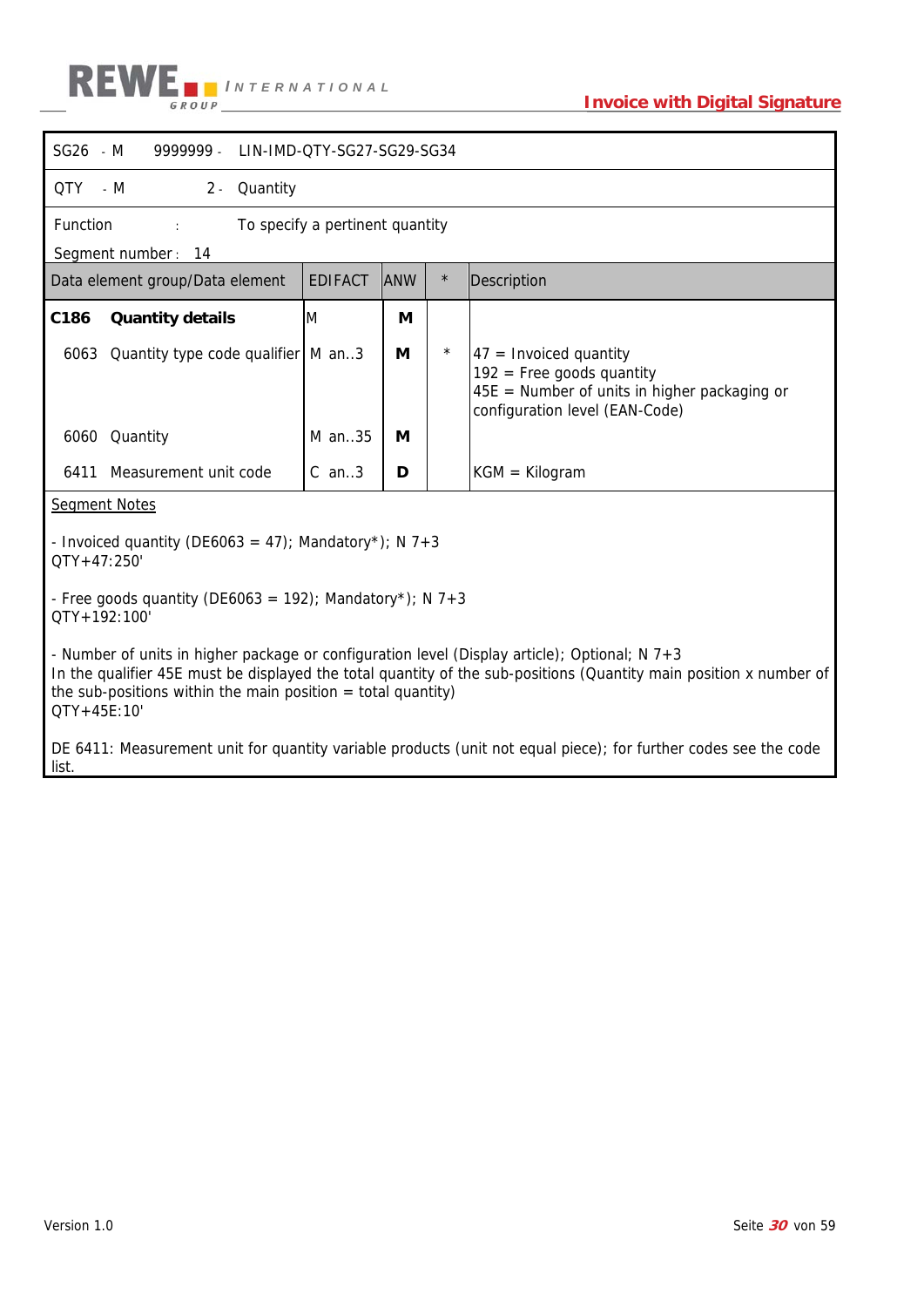

| SG26 - M                                                                                                                        | 9999999.<br>LIN-IMD-QTY-SG27-SG29-SG34               |                               |            |         |                         |  |  |
|---------------------------------------------------------------------------------------------------------------------------------|------------------------------------------------------|-------------------------------|------------|---------|-------------------------|--|--|
| SG27 - M                                                                                                                        | 1 - MOA                                              |                               |            |         |                         |  |  |
| MOA - M                                                                                                                         | Monetary amount<br>$1 -$                             |                               |            |         |                         |  |  |
| Function                                                                                                                        | $\ddot{\cdot}$                                       | To specify a monetary amount. |            |         |                         |  |  |
|                                                                                                                                 | Segment number: 15                                   |                               |            |         |                         |  |  |
|                                                                                                                                 | Data element group/Data element                      | <b>EDIFACT</b>                | <b>ANW</b> | $\star$ | Description             |  |  |
| C516                                                                                                                            | Geldbetrag                                           | M                             | M          |         |                         |  |  |
| 5025                                                                                                                            | Monetary amount type<br>code qualifier               | $M$ an. 3                     | М          | $\star$ | 1203 = Line item amount |  |  |
| 5004                                                                                                                            | Monetary amount                                      | $C$ n.35                      | R          |         |                         |  |  |
|                                                                                                                                 | 6345 Currency identification code $\mathcal C$ an. 3 |                               | N          |         |                         |  |  |
|                                                                                                                                 | 6343 Currency type code qualifier C an3              |                               | N          |         |                         |  |  |
|                                                                                                                                 | 4405 Status description code                         | $C$ an3                       | N          |         |                         |  |  |
|                                                                                                                                 | <b>Segment Notes</b>                                 |                               |            |         |                         |  |  |
| - Line item amount; Mandatory; N 10+3<br>MOA+203:3500'                                                                          |                                                      |                               |            |         |                         |  |  |
| Note: The line item amount is calculated on the base of the net price(AAA), specified in the PRI-<br><b>Segment X Quantity!</b> |                                                      |                               |            |         |                         |  |  |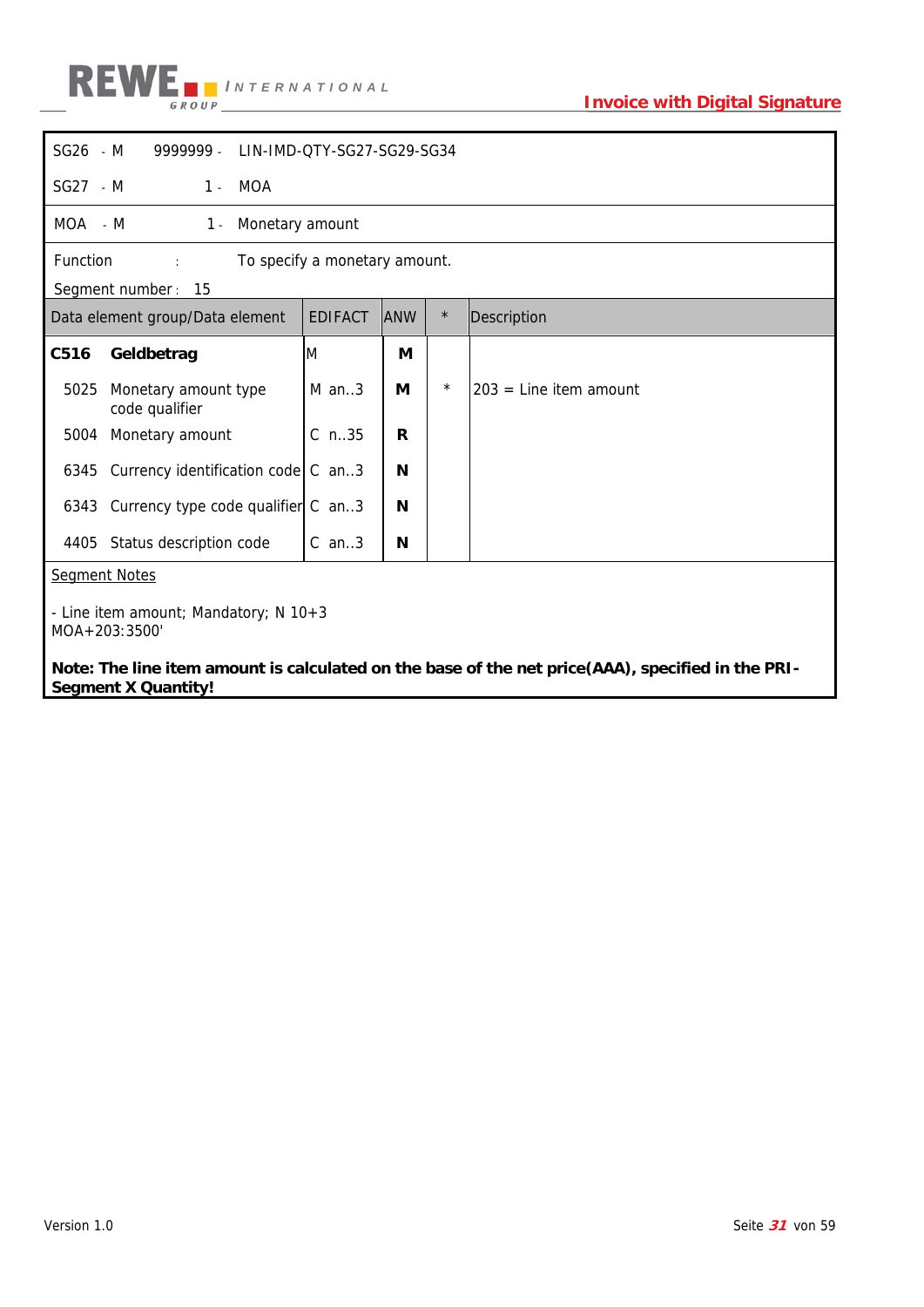

| SG26 - M                                                                                                                                                                   | LIN-IMD-QTY-SG27-SG29-SG34<br>9999999 -      |                              |            |         |                         |  |
|----------------------------------------------------------------------------------------------------------------------------------------------------------------------------|----------------------------------------------|------------------------------|------------|---------|-------------------------|--|
| SG29 - M                                                                                                                                                                   | $2 -$<br>PRI                                 |                              |            |         |                         |  |
| <b>PRI</b>                                                                                                                                                                 | 1 - Price details<br>- M                     |                              |            |         |                         |  |
| Function                                                                                                                                                                   | $\ddot{\phantom{a}}$                         | To specify price information |            |         |                         |  |
|                                                                                                                                                                            | Segment number: 16                           |                              |            |         |                         |  |
|                                                                                                                                                                            | Data element group/Data element              | <b>EDIFACT</b>               | <b>ANW</b> | $\star$ | Description             |  |
| C509                                                                                                                                                                       | <b>Price information</b>                     | С                            | R          |         |                         |  |
| 5125                                                                                                                                                                       | Price code qualifier                         | $M$ an3                      | М          | $\star$ | $AAA = Calculation net$ |  |
| 5118                                                                                                                                                                       | Price amount                                 | $C$ n. 15                    | R          |         |                         |  |
| 5375                                                                                                                                                                       | Price type code                              | $C$ an3                      | N          |         |                         |  |
| 5387                                                                                                                                                                       | Price specification code                     | $C$ an. $3$                  | N          |         |                         |  |
| 5284                                                                                                                                                                       | Unit price basis value                       | $C$ n.g                      | O          |         |                         |  |
| 6411                                                                                                                                                                       | Measurement unit code                        | $C$ an3                      | O          |         |                         |  |
| 5213                                                                                                                                                                       | Sub-line item price<br>change operation code | $C$ an3                      | N          |         |                         |  |
|                                                                                                                                                                            | <b>Segment Notes</b>                         |                              |            |         |                         |  |
| - Net price (DE5125 = AAA); Mandatory; N $7+3$<br>$PRI + AAA:55'$<br>The net price ist he price information without taxes and within all discounts valid fort his article. |                                              |                              |            |         |                         |  |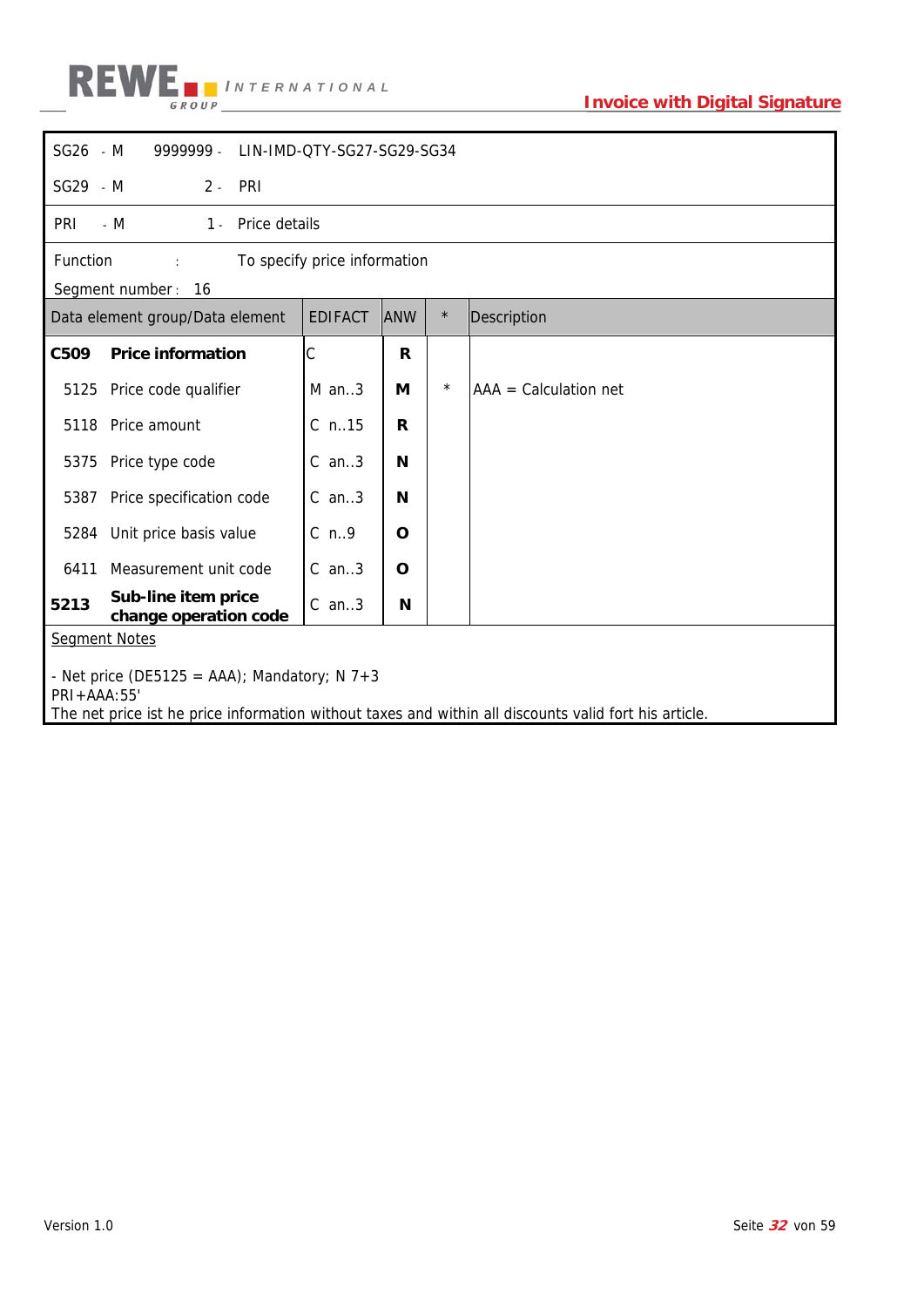| SG26 - M | 9999999 -<br>LIN-IMD-QTY-SG27-SG29-SG34       |                                              |            |         |                                                                  |  |  |  |
|----------|-----------------------------------------------|----------------------------------------------|------------|---------|------------------------------------------------------------------|--|--|--|
| SG34 - M | <b>TAX-MOA</b><br>$3 -$                       |                                              |            |         |                                                                  |  |  |  |
| TAX      | $-M$<br>Duty/tax/fee details<br>$1 -$         |                                              |            |         |                                                                  |  |  |  |
| Function |                                               | To specify relevant duty/tax/fee information |            |         |                                                                  |  |  |  |
|          | Segment number: 17                            |                                              |            |         |                                                                  |  |  |  |
|          | Data element group/Data element               | <b>EDIFACT</b>                               | <b>ANW</b> | $\star$ | Description                                                      |  |  |  |
| 5283     | Duty or tax or fee<br>function code qualifier | $M$ an3                                      | M          | $\star$ | $7 = Tax$<br>$6 = Fee$                                           |  |  |  |
| C241     | Duty/tax/fee type                             | С                                            | D          |         |                                                                  |  |  |  |
| 5153     | Duty or tax or fee type<br>name code          | $C$ an3                                      | R.         | $\star$ | $VAT = Value added tax$<br>$GST = Goods$ and Service tax         |  |  |  |
| 1131     | Code list identification code                 | $C$ an17                                     | N          |         |                                                                  |  |  |  |
| 3055     | Code list responsible<br>agency code          | $C$ an3                                      | N          |         |                                                                  |  |  |  |
| 5152     | Duty or tax or fee type<br>name               | C an35                                       | N          |         |                                                                  |  |  |  |
| C533     | Duty/tax/fee account<br>detail                | $\mathsf{C}$                                 | D          |         |                                                                  |  |  |  |
| 5289     | Duty or tax or fee account<br>code            | $M$ an $6$                                   | M          |         | $BIE = Beer fees$<br>$TAB = Tobacco fees$<br>$BRA =$ Brandy fees |  |  |  |
| 1131     | Code list identification code                 | C an17                                       | N          |         | $GLA = Gambling fees$                                            |  |  |  |
| 3055     | Code list responsible                         | $C$ an3                                      | N          |         |                                                                  |  |  |  |
| 5286     | agency code<br>Duty or tax or fee             | $C$ an. 15                                   | N          |         |                                                                  |  |  |  |
|          | assessment basis value                        |                                              |            |         |                                                                  |  |  |  |
| C243     | Duty/tax/fee<br>assessment basis value        | $\mathsf C$                                  | D          |         |                                                                  |  |  |  |
| 5279     | Duty or tax or fee rate code                  | $C$ an $7$                                   | N          |         |                                                                  |  |  |  |
| 1131     | Code list identification code                 | C an17                                       | N          |         |                                                                  |  |  |  |
| 3055     | Code list responsible<br>agency code          | $C$ an3                                      | N          |         |                                                                  |  |  |  |
| 5278     | Duty or tax or fee rate                       | C an17                                       | R          |         | Actual tax rate/fee rate                                         |  |  |  |
| 5273     | Duty or tax or fee rate<br>basis code         | $C$ an12                                     | N          |         |                                                                  |  |  |  |
| 1131     | Code list identification code                 | C an17                                       | N          |         |                                                                  |  |  |  |
| 3055     | Code list responsible<br>agency code          | $C$ an3                                      | N          |         |                                                                  |  |  |  |
| 5305     | Duty or tax or fee<br>category code           | $C$ an3                                      | O          |         | $E =$ Exempt from tax<br>$S = Standard rate$                     |  |  |  |
| 3446     | Party tax identifier                          | C an20                                       | N          |         |                                                                  |  |  |  |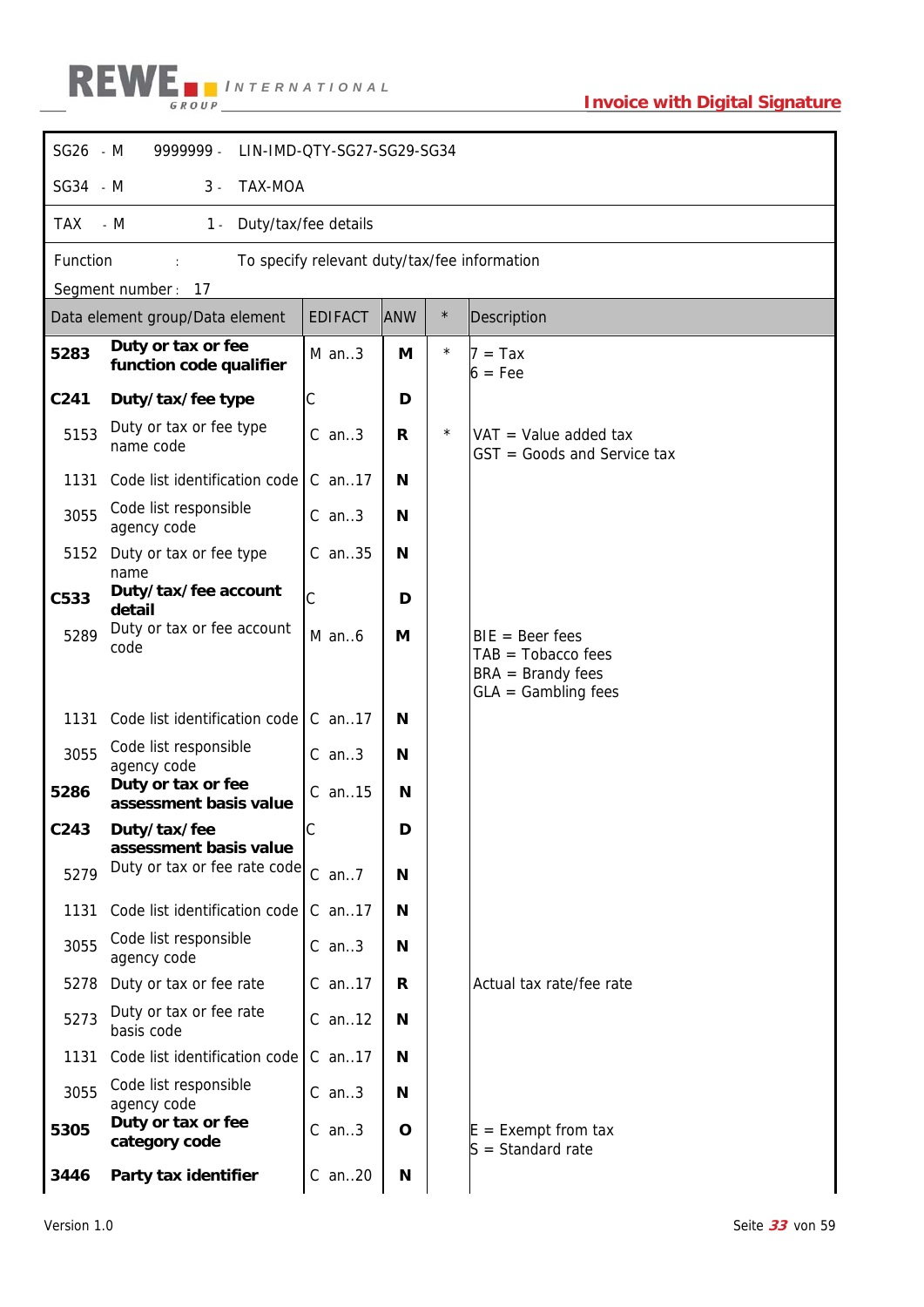

| 1227          | <b>Calculation sequence</b><br>code                                                                                                                   | $C$ an. $3$ | N |  |                                                                                                   |  |  |  |  |
|---------------|-------------------------------------------------------------------------------------------------------------------------------------------------------|-------------|---|--|---------------------------------------------------------------------------------------------------|--|--|--|--|
| Segment Notes |                                                                                                                                                       |             |   |  |                                                                                                   |  |  |  |  |
|               | - Value added tax for the actual position; Mandatory; $N$ 2+2<br>$TAX+7+VAT++$ :::20+S'                                                               |             |   |  |                                                                                                   |  |  |  |  |
|               | - Producer fees(e.g. beer) as percentage; Optional; N 2+2; (the respective amounts are displayed in the following<br>MOA segment)<br>$TAX+6+GST+BIE'$ |             |   |  |                                                                                                   |  |  |  |  |
|               | Remark to DE 5278 and 5305:                                                                                                                           |             |   |  | By exempt from tax amounts or tax free amounts DE 5278 must always be filled with value 0 (Zero). |  |  |  |  |
|               | It is allowed to se tone VAT rate and two fees for one article.                                                                                       |             |   |  |                                                                                                   |  |  |  |  |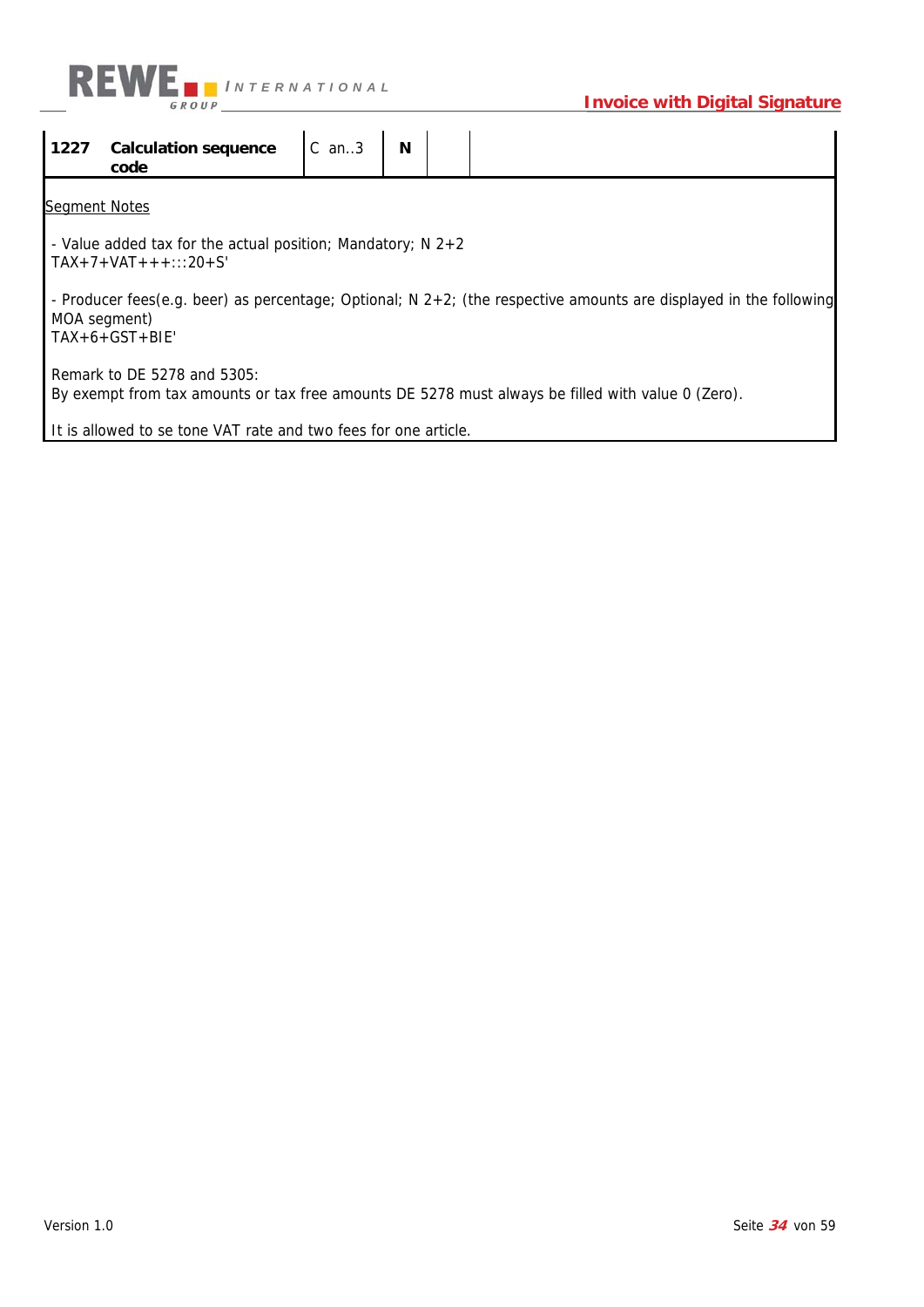| SG26 - M                                                                                                                                                                      | LIN-IMD-QTY-SG27-SG29-SG34<br>9999999.                                       |                               |            |         |                    |  |  |
|-------------------------------------------------------------------------------------------------------------------------------------------------------------------------------|------------------------------------------------------------------------------|-------------------------------|------------|---------|--------------------|--|--|
| SG34 - M                                                                                                                                                                      | TAX-MOA<br>$3 -$                                                             |                               |            |         |                    |  |  |
| MOA - C                                                                                                                                                                       | Monetary amount<br>$1 -$                                                     |                               |            |         |                    |  |  |
| Function                                                                                                                                                                      |                                                                              | To specify a monetary amount. |            |         |                    |  |  |
|                                                                                                                                                                               | Segment number: 18                                                           |                               |            |         |                    |  |  |
|                                                                                                                                                                               | Data element group/Data element                                              | <b>EDIFACT</b>                | <b>ANW</b> | $\star$ | Description        |  |  |
| C516                                                                                                                                                                          | <b>Monetary amount</b>                                                       | M                             | M          |         |                    |  |  |
| 5025                                                                                                                                                                          | Monetory amount type<br>code qualifier                                       | $M$ an. 3                     | М          | $\star$ | $124 =$ Tax amount |  |  |
| 5004                                                                                                                                                                          | Monetary amount                                                              | $C$ n.35                      | R          |         |                    |  |  |
|                                                                                                                                                                               | 6345 Currency identification code $\begin{bmatrix} C & a n \end{bmatrix}$ .3 |                               | N          |         |                    |  |  |
|                                                                                                                                                                               | 6343 Currency type code qualifier C an3                                      |                               | N          |         |                    |  |  |
| 4405                                                                                                                                                                          | Status description code                                                      | $C$ an3                       | N          |         |                    |  |  |
|                                                                                                                                                                               | <b>Segment Notes</b>                                                         |                               |            |         |                    |  |  |
| This segment is exclusively used to specify in monetary terms the amount of tax due on the current line item,<br>except VAT! Vat is not to be displayed as a monetary amount! |                                                                              |                               |            |         |                    |  |  |
| MOA+124:250'                                                                                                                                                                  | - Tax amount; Optional; N 7+3                                                |                               |            |         |                    |  |  |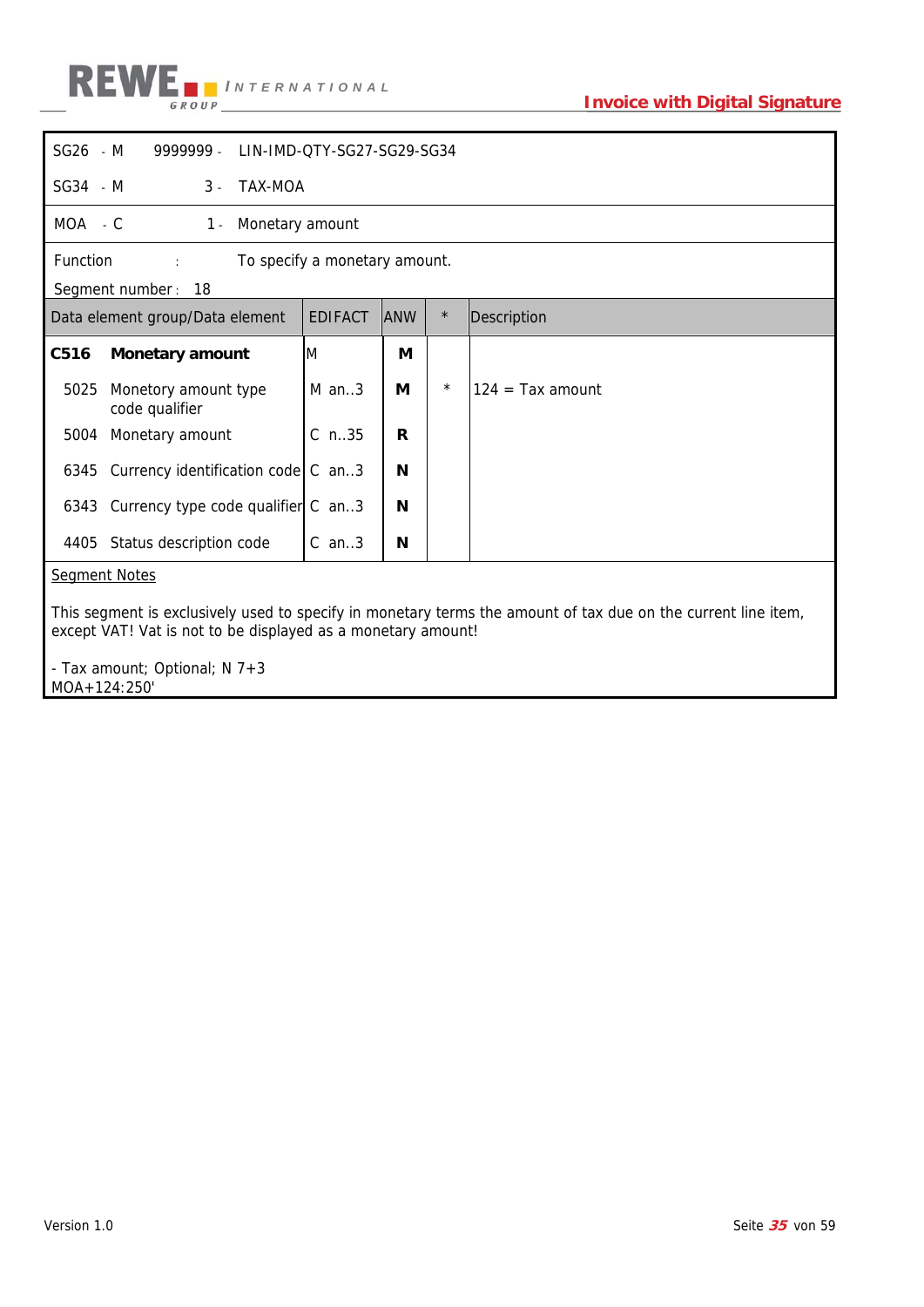

| UNS.<br>- M<br>$1 -$                                                                       | Section control                                               |   |  |                                         |  |  |  |
|--------------------------------------------------------------------------------------------|---------------------------------------------------------------|---|--|-----------------------------------------|--|--|--|
| <b>Function</b>                                                                            | To seperate header, detail and summary sections of a message. |   |  |                                         |  |  |  |
| Segment number: 19                                                                         |                                                               |   |  |                                         |  |  |  |
| $\star$<br><b>EDIFACT</b><br>Data element group/Data element<br><b>JANW</b><br>Description |                                                               |   |  |                                         |  |  |  |
| Section identification<br>0081                                                             | $M$ a1                                                        | М |  | $S = Detail/summary section separation$ |  |  |  |
| <b>Segment Notes</b>                                                                       |                                                               |   |  |                                         |  |  |  |
| This segment is used to separate the detail and summary sections of the message.           |                                                               |   |  |                                         |  |  |  |
|                                                                                            |                                                               |   |  |                                         |  |  |  |
| Example:<br>$UNS + S'$                                                                     |                                                               |   |  |                                         |  |  |  |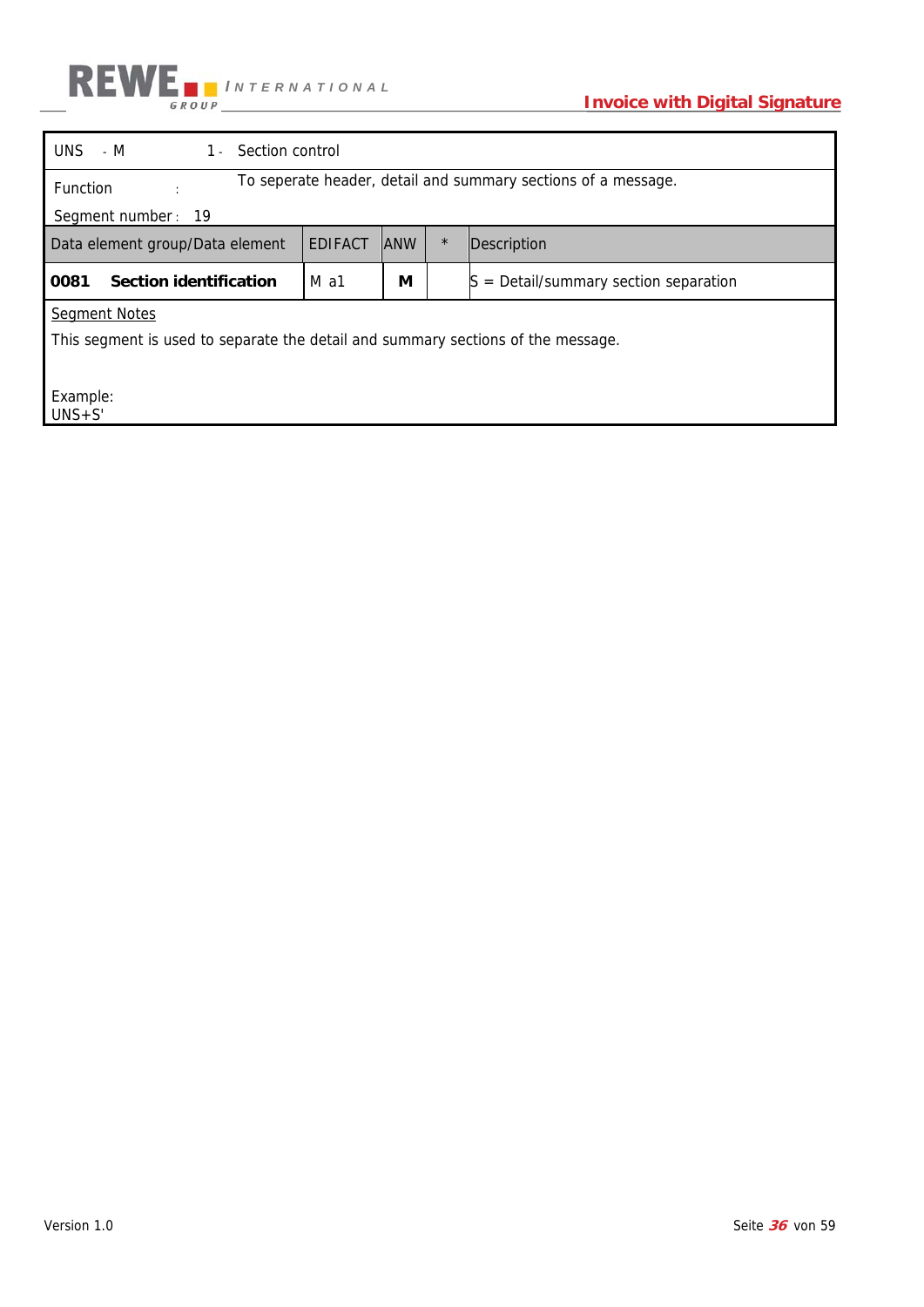|                          | SG50 - M<br>$5 -$<br>MOA                                                                   |                               |            |         |                                                                                                                                                                                                                                |  |  |
|--------------------------|--------------------------------------------------------------------------------------------|-------------------------------|------------|---------|--------------------------------------------------------------------------------------------------------------------------------------------------------------------------------------------------------------------------------|--|--|
|                          | MOA - M<br>$1 -$<br>Monetary amount                                                        |                               |            |         |                                                                                                                                                                                                                                |  |  |
| Function                 |                                                                                            | To specify a monetary amount. |            |         |                                                                                                                                                                                                                                |  |  |
|                          | Segment number: 20                                                                         |                               |            |         |                                                                                                                                                                                                                                |  |  |
|                          | Data element group/Data element                                                            | <b>EDIFACT</b>                | <b>ANW</b> | $\star$ | Description                                                                                                                                                                                                                    |  |  |
| C516                     | <b>Monetary amount</b>                                                                     | M                             | M          |         |                                                                                                                                                                                                                                |  |  |
| 5025                     | Monetary amount type<br>code qualifier                                                     | $M$ an. 3                     | M          | $\star$ | $36E$ = Goods and services total amount (EAN Code)<br>35E = Total returnable items deposit amount (EAN<br>Code)<br>79 = Total line items amount<br>176 = Message total duty/tax/fee amount<br>$77 =$ Invoice amount            |  |  |
| 5004                     | Monetary amount                                                                            | $C$ n.35                      | R          |         |                                                                                                                                                                                                                                |  |  |
| 6345                     | Currency identification code C an3                                                         |                               | N          |         |                                                                                                                                                                                                                                |  |  |
| 6343                     | Currency type code qualifier C an3                                                         |                               | N          |         |                                                                                                                                                                                                                                |  |  |
|                          | 4405 Status description code                                                               | $C$ an3                       | N          |         |                                                                                                                                                                                                                                |  |  |
| <b>Segment Notes</b>     |                                                                                            |                               |            |         |                                                                                                                                                                                                                                |  |  |
| MOA+79:4000'             | $(DE5025 = 79)$ ; Mandatory *); N 11+2:                                                    |                               |            |         | - Total line items amount, the sum of goods and services total amount and total returnable items deposit amount                                                                                                                |  |  |
|                          | - Goods and services total amount (DE5025 = $36E$ ); Mandatory *); N 11+2<br>MOA+36E:3500' |                               |            |         |                                                                                                                                                                                                                                |  |  |
| MOA+35E:500'             | - Total returnable items deposit amount (DE5025 = 35E); Mandatory $\star$ ); N 11+2        |                               |            |         |                                                                                                                                                                                                                                |  |  |
|                          | - Message total duty/tax/fee amount (DE5025 = 176); Optional; N $11+2$<br>MOA+176:4000'    |                               |            |         |                                                                                                                                                                                                                                |  |  |
| $N$ 11+2<br>MOA+77:4000' |                                                                                            |                               |            |         | - Invoice amount (Total line items amount plus charges and VAT, minus allowances) (DE5025 = 77); Mandatory;                                                                                                                    |  |  |
|                          |                                                                                            |                               |            |         | *) The total line item amount is obligatory. Goods and services total amount and total returnable items deposit<br>amount should be always displayed when the invoice contains returnable items. Otherwise they can be skipped |  |  |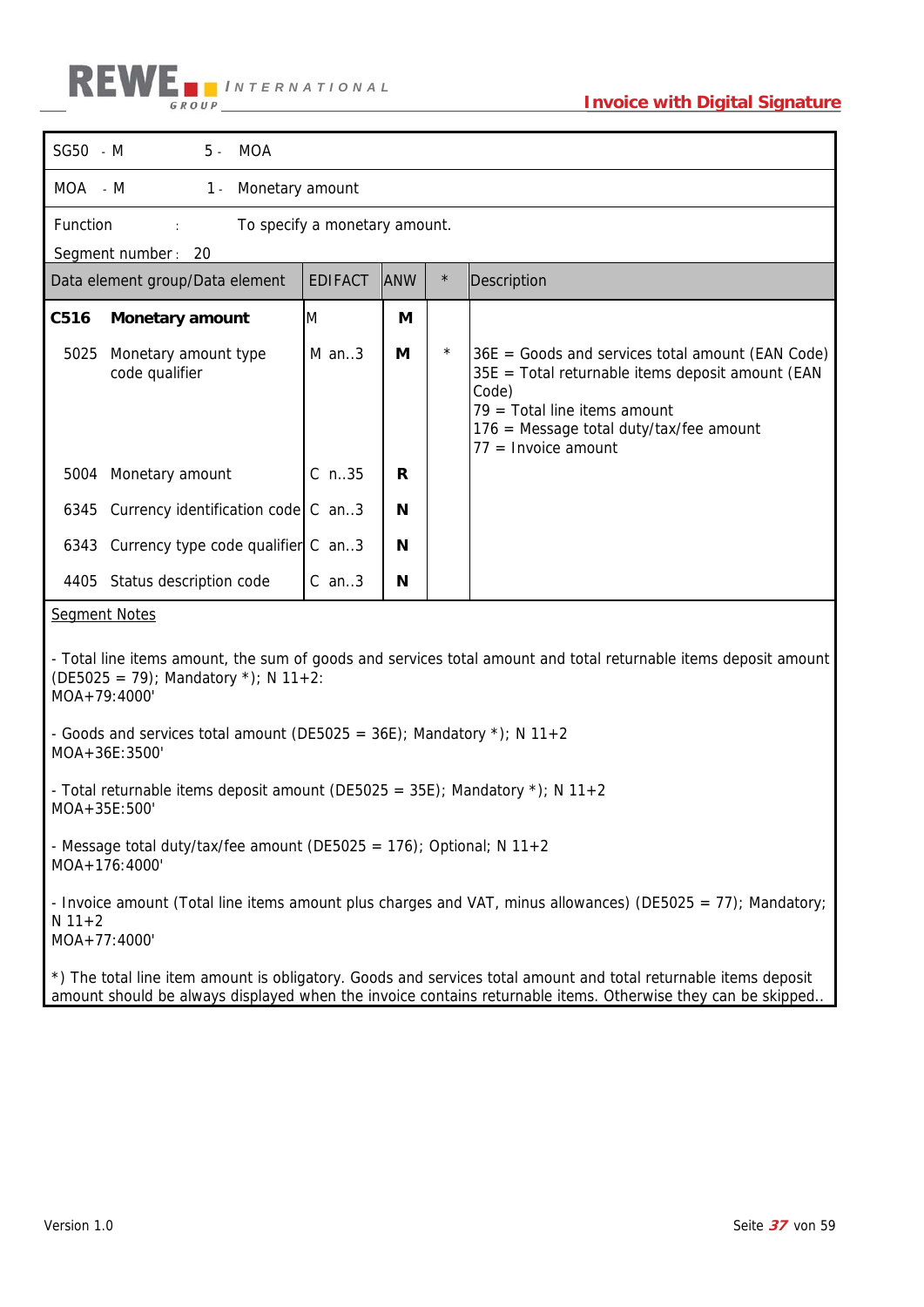

| SG52 - M | $10 -$<br>TAX-MOA                             |                                               |     |            |                                                                  |  |  |
|----------|-----------------------------------------------|-----------------------------------------------|-----|------------|------------------------------------------------------------------|--|--|
| TAX      | Duty/tax/fee details<br>- M<br>$1 -$          |                                               |     |            |                                                                  |  |  |
| Function |                                               | To specify relevant duty/tax/fee information. |     |            |                                                                  |  |  |
|          | Segment number: 21                            |                                               |     |            |                                                                  |  |  |
|          | Data element group/Data element               | <b>EDIFACT</b>                                | ANW | $\star$    | Description                                                      |  |  |
| 5283     | Duty or tax or fee<br>function code qualifier | $M$ an3                                       | M   | $\star$    | $7 = Tax$<br>$6 = Fee$                                           |  |  |
| C241     | Duty/tax/fee type                             | С                                             | R   |            |                                                                  |  |  |
| 5153     | Duty or tax or fee type<br>name coded         | $C$ an3                                       | R   | $^{\star}$ | $VAT = Value added tax$<br>$GST = Goods$ and services tax        |  |  |
| 1131     | Code list identification code                 | $C$ an. 17                                    | N   |            |                                                                  |  |  |
| 3055     | Code list responsible<br>agency code          | $C$ an3                                       | N   |            |                                                                  |  |  |
| 5152     | Duty or tax or fee type<br>name               | C an35                                        | N   |            |                                                                  |  |  |
| C533     | Duty/tax/fee account<br>detail                | C                                             | D   |            |                                                                  |  |  |
| 5289     | Duty or tax or fee account<br>code            | $M$ an $6$                                    | M   |            | $BIE = Beer fees$<br>$TAB = Tobacco fees$<br>$BRA =$ Brandy fees |  |  |
|          |                                               |                                               |     |            | $GLA = Gambling fees$                                            |  |  |
| 1131     | Code list identification code                 | $C$ an. 17                                    | N   |            |                                                                  |  |  |
| 3055     | Code list responsible<br>agency code          | $C$ an3                                       | N   |            |                                                                  |  |  |
| 5286     | Duty or tax or fee<br>assessment basis value  | $C$ an. 15                                    | N   |            |                                                                  |  |  |
| C243     | Duty/tax/fee details                          | С                                             | D   |            |                                                                  |  |  |
| 5279     | Duty or tax or fee rate code                  | $\mathsf C$<br>an.7                           | N   |            |                                                                  |  |  |
| 1131     | Code list identification code                 | $C$ an. 17                                    | N   |            |                                                                  |  |  |
| 3055     | Code list responsible<br>agency code          | $C$ an3                                       | N   |            |                                                                  |  |  |
| 5278     | Duty or tax fee rate                          | C an17                                        | R   |            | <b>Aktueller Steuersatz</b>                                      |  |  |
| 5273     | Duty or tax or fee rate<br>basis code         | $C$ an. 12                                    | N   |            |                                                                  |  |  |
| 1131     | Code list identification code                 | $C$ an. 17                                    | N   |            |                                                                  |  |  |
| 3055     | Code list responsible<br>agency code          | $C$ an3                                       | N   |            |                                                                  |  |  |
| 5305     | Duty or tax or fee<br>category code           | $C$ an3                                       | O   |            | $=$ Steuerbefreit<br>$S =$ Einheitssatz                          |  |  |
| 3446     | Party tax identifier                          | C an20                                        | N   |            |                                                                  |  |  |
| 1227     | <b>Calculation sequence</b><br>code           | $C$ an3                                       | N   |            |                                                                  |  |  |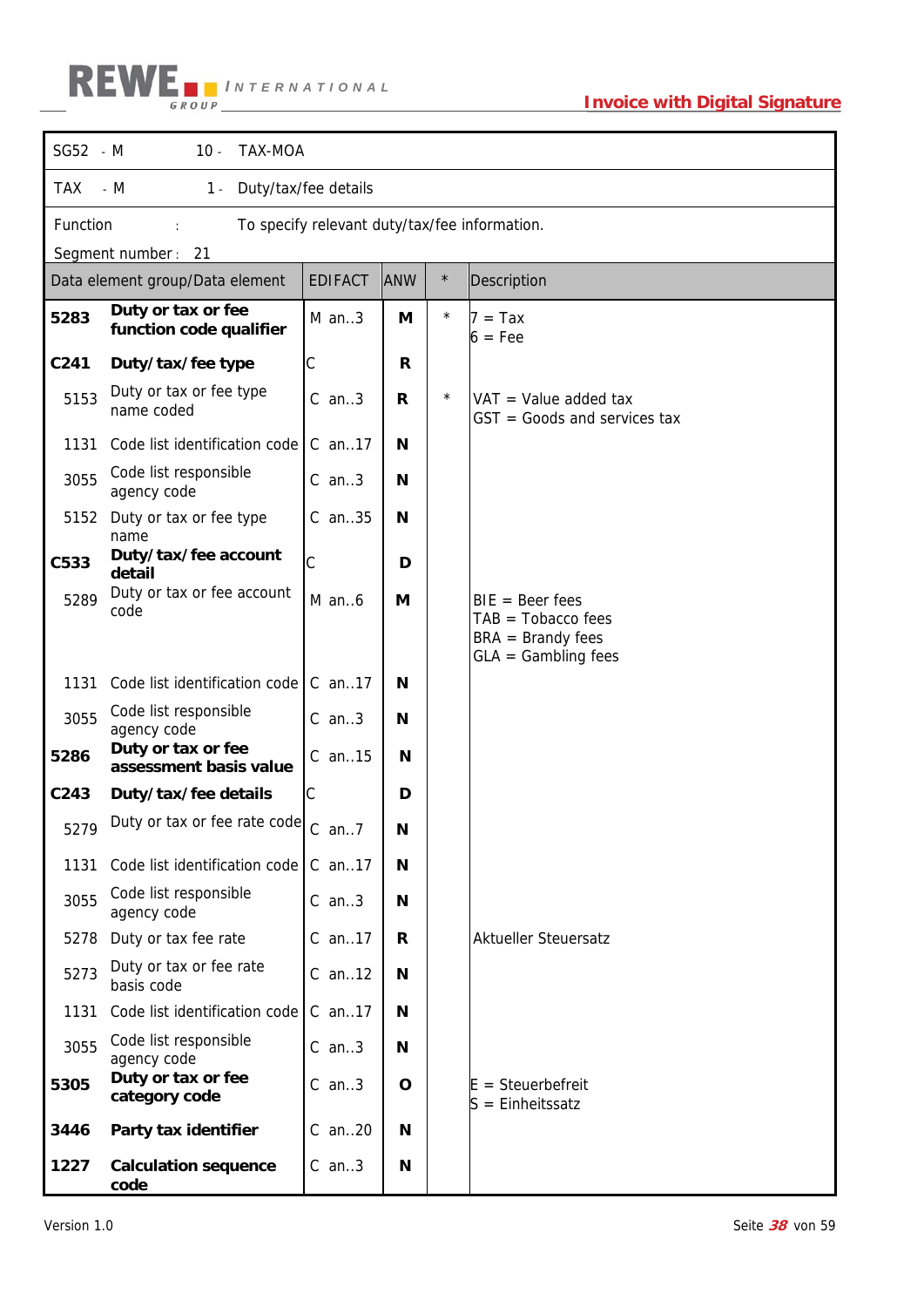

Segment Notes

- VAT – tax rate; Mandatory; N 2+2 (to be repeated for each tax rate) TAX+7+VAT+++:::20'

- Producer fees ( beer) as percentage; Mandatory – when fees are available; N 2+2; (to be repeated for each fee type)

TAX+6+GST+BIE'

Remark to DE 5278 and 5305: By exempt from tax amounts or tax free amounts DE 5278 must always be filled with value 0 (Zero).

Tax rate, taxable amount and tax amount should be defined for each tax respectively fee type.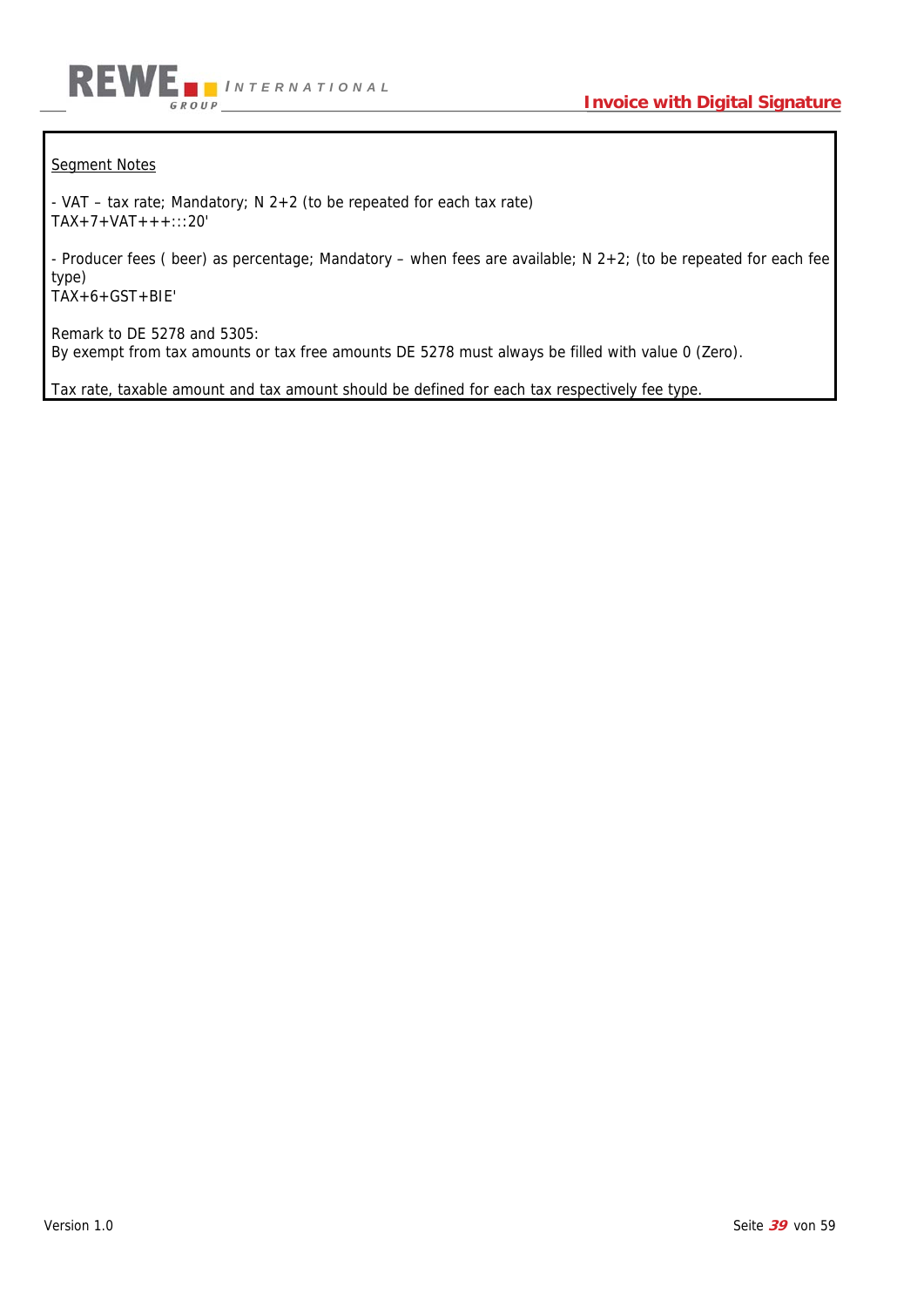|                                                                     | $SG52 - M$<br>10 - TAX-MOA                                                                |            |   |         |                                              |  |  |
|---------------------------------------------------------------------|-------------------------------------------------------------------------------------------|------------|---|---------|----------------------------------------------|--|--|
|                                                                     | MOA - M<br>Monetary amount<br>$9 -$                                                       |            |   |         |                                              |  |  |
|                                                                     | Function<br>To specify a monetary amount<br>$\mathcal{L}$                                 |            |   |         |                                              |  |  |
|                                                                     | Segment number: 22                                                                        |            |   |         |                                              |  |  |
|                                                                     | $\star$<br>Data element group/Data element<br><b>EDIFACT</b><br><b>ANW</b><br>Description |            |   |         |                                              |  |  |
| C516                                                                | <b>Monetary amount</b>                                                                    | M          | М |         |                                              |  |  |
| 5025                                                                | Monetary amount type<br>code qualifier                                                    | $M$ an. 3  | М | $\star$ | $125 =$ Taxable amount<br>$124 =$ Tax amount |  |  |
| 5004                                                                | Monetary amount                                                                           | $C_{n.35}$ | R |         | Amount                                       |  |  |
| 6345                                                                | Currency identification code $\mathcal C$ an. 3                                           |            | N |         |                                              |  |  |
|                                                                     | 6343 Currency type code qualifier C an3                                                   |            | N |         |                                              |  |  |
| 4405                                                                | Status description code                                                                   | $C$ an3    | N |         |                                              |  |  |
| <b>Segment Notes</b>                                                |                                                                                           |            |   |         |                                              |  |  |
| - Taxable amount (DE5025 = 125); Mandatory; N 11+2<br>MOA+125:8000' |                                                                                           |            |   |         |                                              |  |  |
|                                                                     | - Tax amount (DE5025 = 124); Mandatory; N $11+2$<br>MOA+124:800'                          |            |   |         |                                              |  |  |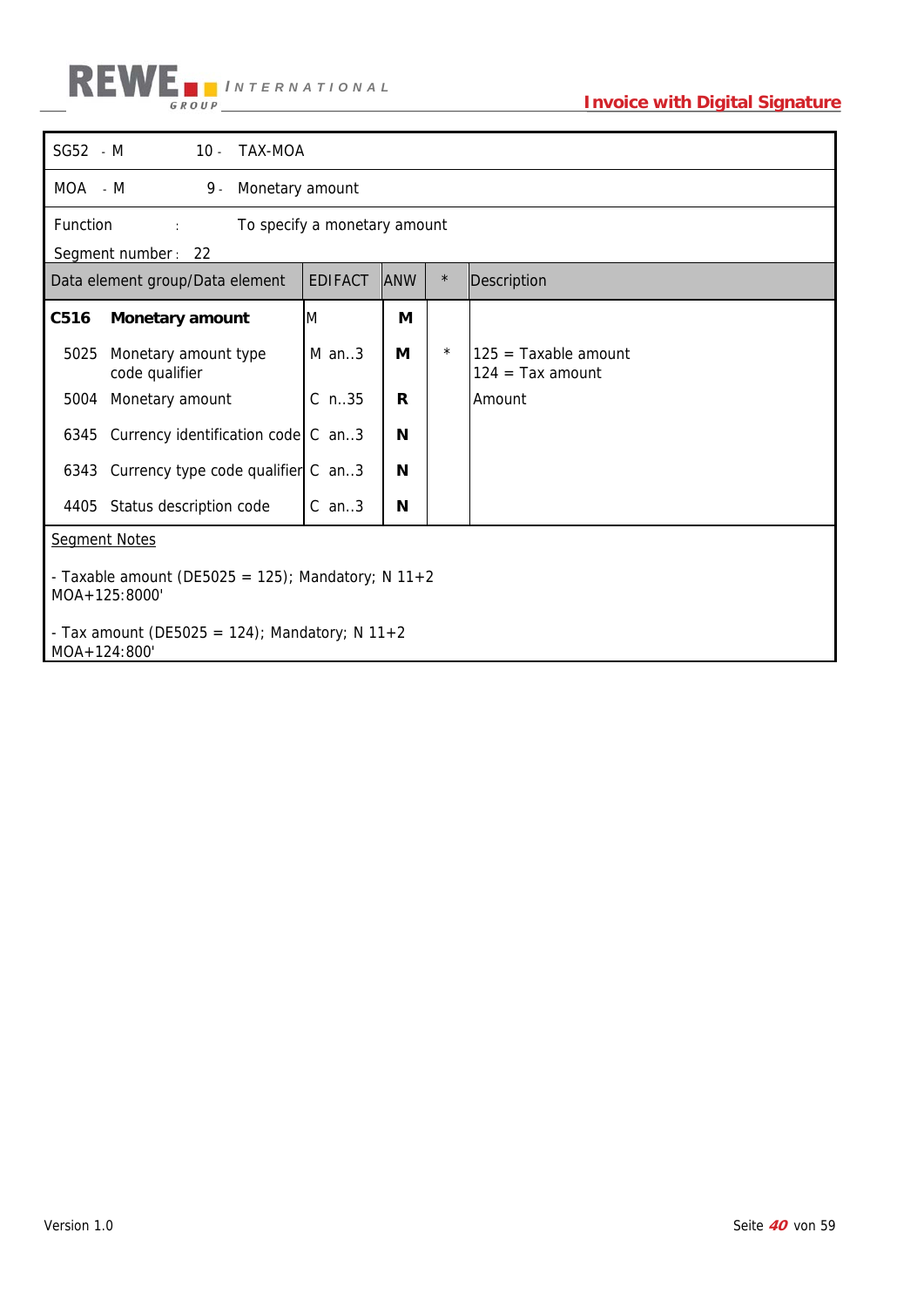

| <b>UNT</b>                         | $-M$<br>1 - Message trailer                                                               |            |   |  |                                                            |  |  |
|------------------------------------|-------------------------------------------------------------------------------------------|------------|---|--|------------------------------------------------------------|--|--|
|                                    | Function<br>To end and check the completeness of a message<br><b>Contract Contract</b>    |            |   |  |                                                            |  |  |
|                                    | Segment number: 23                                                                        |            |   |  |                                                            |  |  |
|                                    | $\star$<br><b>EDIFACT</b><br>Data element group/Data element<br><b>ANW</b><br>Description |            |   |  |                                                            |  |  |
| 0074                               | Number of segments in<br>a message                                                        | M n10      | М |  | Sum of all segments                                        |  |  |
| 0062                               | Message reference<br>number                                                               | $M$ an. 14 | М |  | Reference number from the UNH segment is to be<br>repeated |  |  |
|                                    | <b>Segment Notes</b>                                                                      |            |   |  |                                                            |  |  |
|                                    | This segment is a mandatory UN/EDIFACT segment.                                           |            |   |  |                                                            |  |  |
|                                    |                                                                                           |            |   |  |                                                            |  |  |
| Example:<br>$UNT + 35 + ME000001'$ |                                                                                           |            |   |  |                                                            |  |  |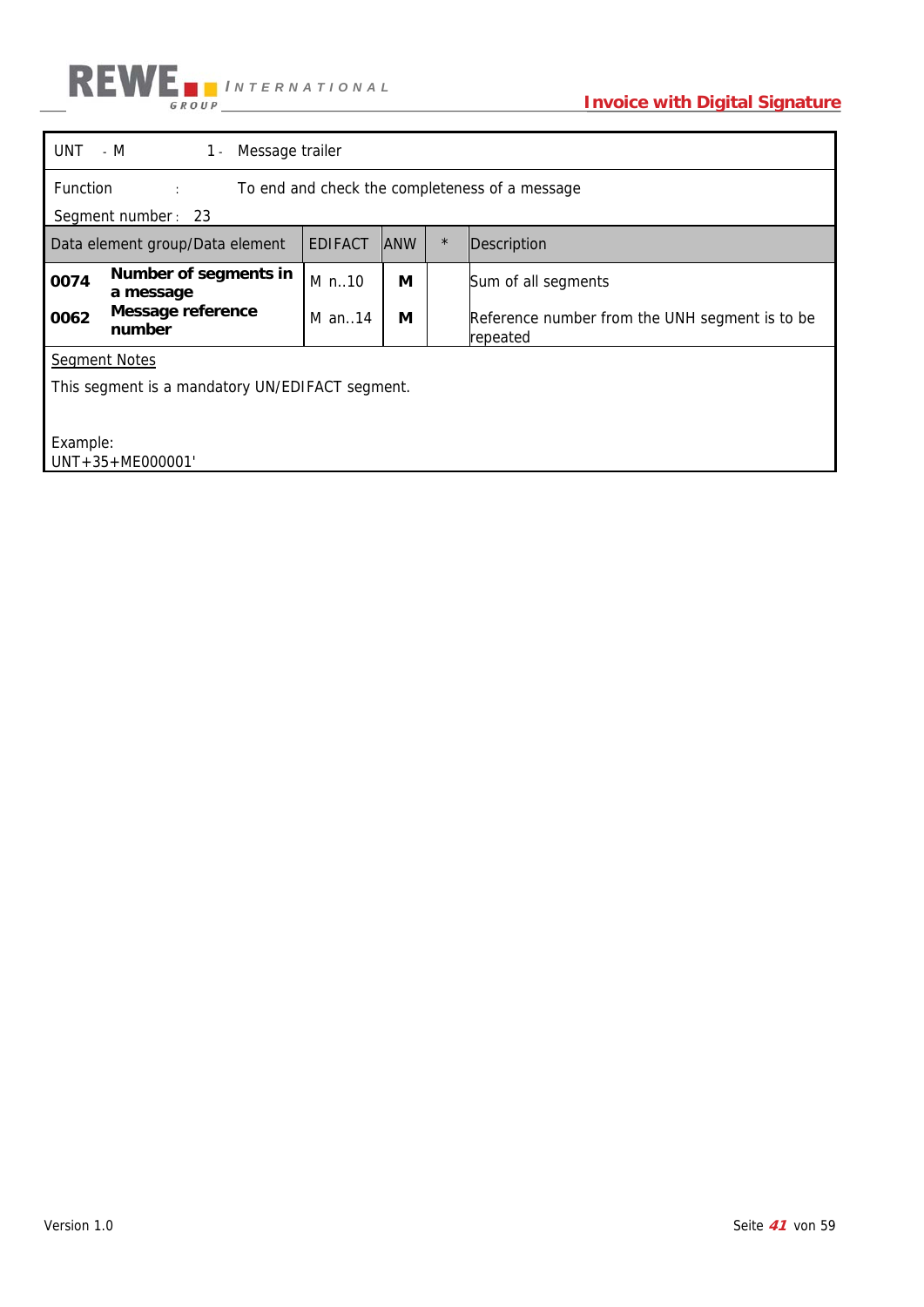

| $UNZ - M$<br>1 - Interchange trailer                                                                                                                                                                 |                                                     |   |  |                                                                   |  |  |  |
|------------------------------------------------------------------------------------------------------------------------------------------------------------------------------------------------------|-----------------------------------------------------|---|--|-------------------------------------------------------------------|--|--|--|
| <b>Function</b><br>$\dot{\gamma}$                                                                                                                                                                    | To end and check the completeness of an interchange |   |  |                                                                   |  |  |  |
| Segment number: 24                                                                                                                                                                                   |                                                     |   |  |                                                                   |  |  |  |
| $\star$<br><b>EDIFACT</b><br>Data element group/Data element<br><b>JANW</b><br>Description                                                                                                           |                                                     |   |  |                                                                   |  |  |  |
| 0036<br>Interchange control<br>count                                                                                                                                                                 | M $n.6$                                             | М |  | Number of messages or functional groups<br>within an interchange. |  |  |  |
| 0020<br>Interchange control<br>reference                                                                                                                                                             | $M$ an. 14                                          | М |  | Identical to DE 0020 in UNB segment.                              |  |  |  |
| <b>Segment Notes</b>                                                                                                                                                                                 |                                                     |   |  |                                                                   |  |  |  |
| This segment is used to provide the trailer of an interchange.                                                                                                                                       |                                                     |   |  |                                                                   |  |  |  |
| DE 0036: If functional groups are used, this is the number of functional groups within the interchange. If<br>functional groups are not used, this is the number of messages within the interchange. |                                                     |   |  |                                                                   |  |  |  |
| Example:                                                                                                                                                                                             |                                                     |   |  |                                                                   |  |  |  |
| $UNZ + 5 + 12345555'$                                                                                                                                                                                |                                                     |   |  |                                                                   |  |  |  |

## **5. Example INVOIC**

| $UNA:+.?$ *'                                                                           | Service string information      |
|----------------------------------------------------------------------------------------|---------------------------------|
| $UNB+UNOC: 4+9099999300476:14+9099999300414:$<br>14+20100112:1001+134+++++EANCOM-DISI' | Interchange header              |
| UNH+1+INVOIC:D:01B:UN:EAN010'                                                          | Message header                  |
| $BGM + 380 + 222 + 9'$                                                                 | Invoice number                  |
| DTM+137:20100112:102'                                                                  | Document date                   |
| DTM+35:20100111:102'                                                                   | Delivery date                   |
| RFF+ON:52400011'                                                                       | Reference order number          |
| DTM+171:20100111:102'                                                                  | Order date                      |
| RFF+DQ:5489'                                                                           | Delivery note number            |
| $NAD + BY + 9004108000000::9++Name1:Name2+Stra$<br>$sse 9 + Wien + 2355 + AT'$         | Buyer, GLN and text address     |
| RFF+VA: ATU111111111                                                                   | Buyer's VAT registration number |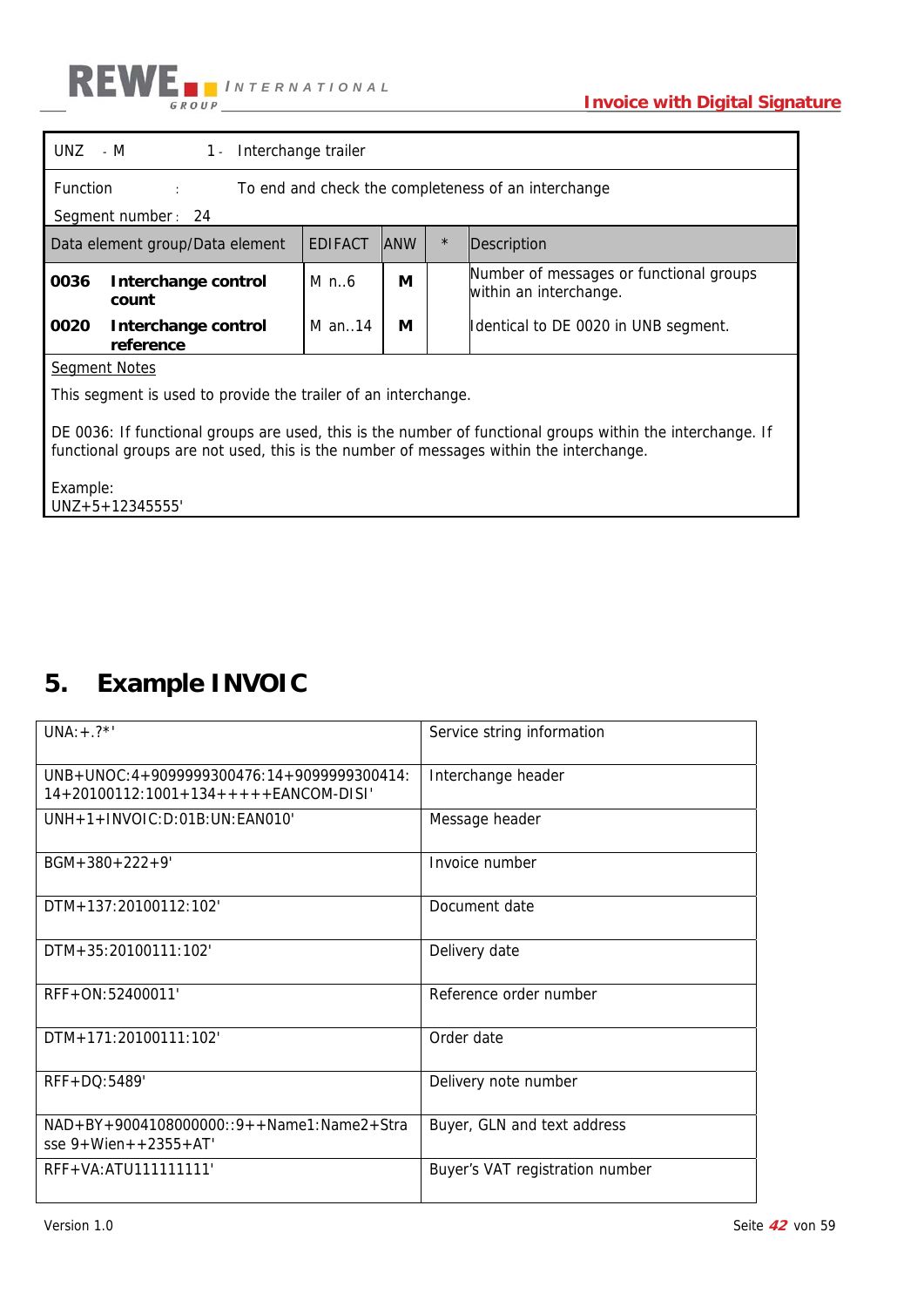

| $NAD + SU + 9099999300476$ :: 9 + + Name1: Name2 + Mus<br>tergasse $3+$ Salzburg + + 2800 + AT' | Supplier, GLN and text address     |
|-------------------------------------------------------------------------------------------------|------------------------------------|
| RFF+VA:1234567890123'                                                                           | Supplier's VAT registration number |
| NAD+DP+9002233000043::9'                                                                        | Delivery party, GLN                |
| NAD+OB+9004108000000::9'                                                                        | Ordered by, GLN                    |
| $CUX+2:EUR:4'$                                                                                  | Invoice currency                   |
| $LIN+1++9099999026543:SRV'$                                                                     | 1. article                         |
| $IMD+A++$ :::LIMO 1L'                                                                           | Article description                |
| $QTY + 47:50'$                                                                                  | Quantity                           |
| MOA+203:300'                                                                                    | Line item amount                   |
| PRI+AAA:6'                                                                                      | Net price                          |
| $TAX+7+VAT+++:::20+S'$                                                                          | <b>VAT</b>                         |
| $UNS + S'$                                                                                      | Begin of the summary section       |
| $MOA + 79:450'$                                                                                 | Total line items amount            |
| MOA+176:90'                                                                                     | Message total duty/tax/fee amount  |
| $MOA + 77:540'$                                                                                 | Invoice amount                     |
| $TAX+7+VAT++$ :::20+S'                                                                          | <b>VAT</b>                         |
| MOA+125:450'                                                                                    | Taxable amount                     |
| MOA+124:90'                                                                                     | Tax amount                         |
| $UNT+28+1'$                                                                                     | Message Trailer                    |
| $UNZ + 1 + 134'$                                                                                | Interchange Trailer                |
|                                                                                                 |                                    |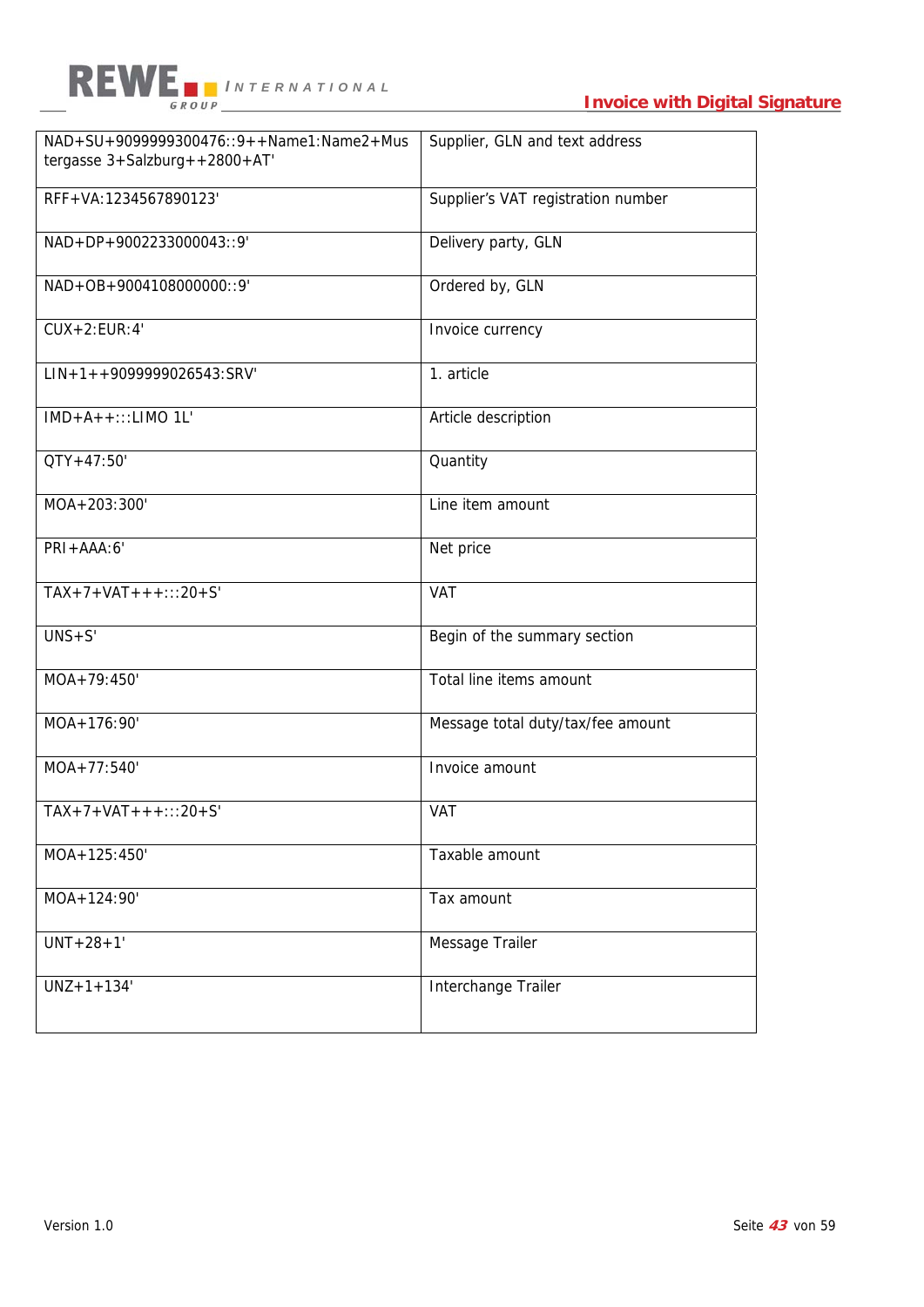

## **6. Message structure security segments**

| SG1             |               | м | 99            | USH-USA-SG2        |
|-----------------|---------------|---|---------------|--------------------|
| <b>USH</b>      | $\mathcal{P}$ | М | 1             | Security header    |
| <b>USA</b>      | 3             | М | 3             | Security algorithm |
| SG <sub>2</sub> |               | М | $\mathcal{P}$ | USC-USA            |
| <b>USC</b>      | 4             | м | 1             | Certificate        |
| <b>USA</b>      | 5             | М | 3             | Security algorithm |
| SG4             |               | М | 99            | UST                |
| UST             | 6             | М | 1             | Security trailer   |
| SG4             |               | М | 99            | UST                |
| USR             |               | М |               | Security result    |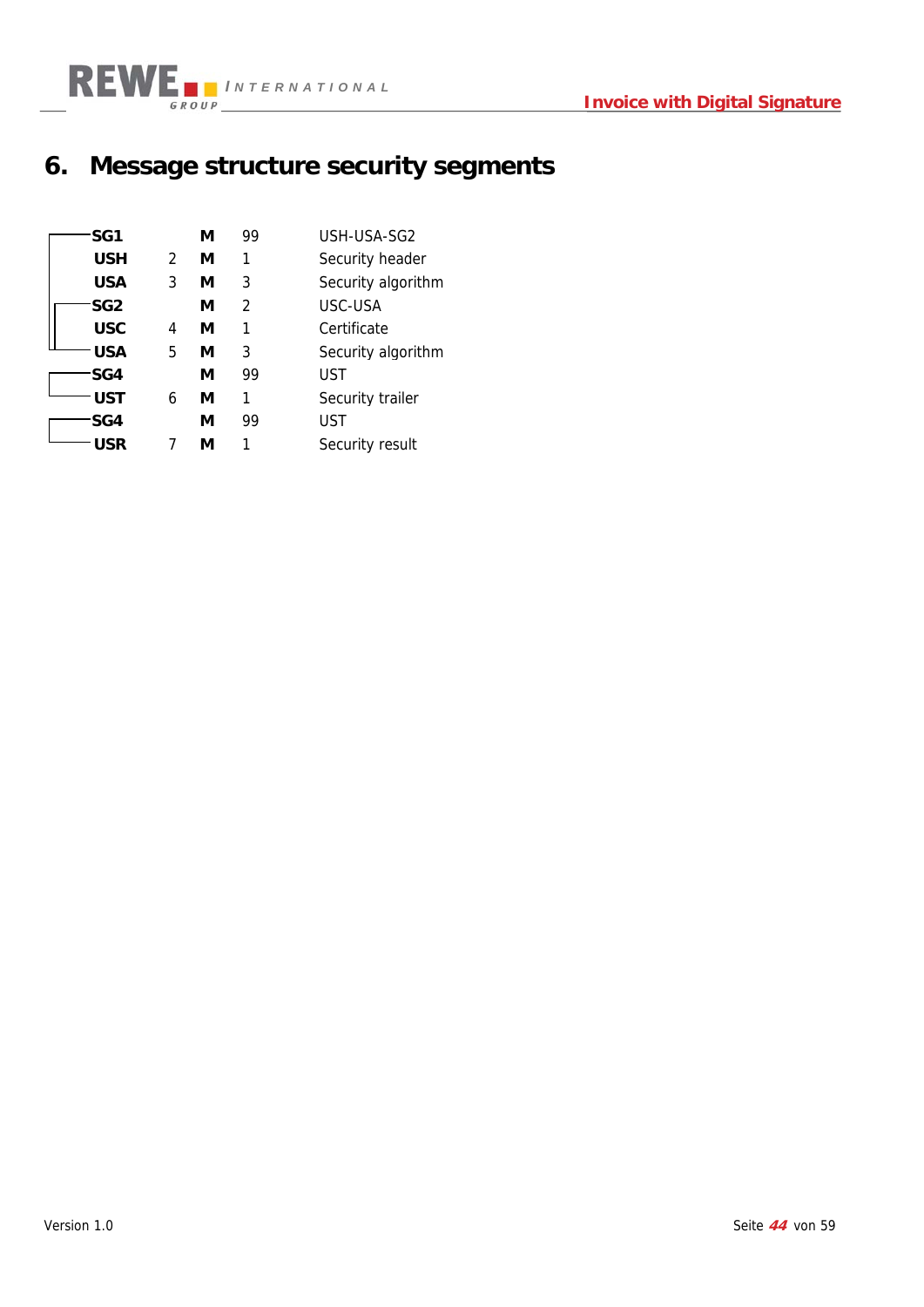

## **7. BUSINESS TERMS Security Segmente**

| <b>Business term</b>                  | Description | <b>Status</b> | Format           | Segment         |            | Data element |      |                                        |
|---------------------------------------|-------------|---------------|------------------|-----------------|------------|--------------|------|----------------------------------------|
| Security reference number             |             | M             | A/N 14           | SG1             | <b>USH</b> |              | 0534 | Security reference number              |
| <b>Filter function</b>                |             | M             | A/N <sub>3</sub> | SG1             | <b>USH</b> |              | 0505 | Filter function, coded                 |
| Original character set<br>encoding    |             | M             | A/N <sub>3</sub> | SG1             | <b>USH</b> |              | 0507 | Original character set encoding, coded |
| <b>Creation date</b>                  |             | M             | D 8              | SG1             | <b>USH</b> | S501         | 0517 | Date and time qualifier                |
| Creation time                         |             | M             | T 6              | SG1             | <b>USH</b> | S501         | 0338 | Event date                             |
| Hash-Algorithm                        |             | M             | A/N <sub>3</sub> | SG1             | <b>USA</b> | S502         | 0527 | Algorithm, coded                       |
| Certificate serial number             |             | M             | A/N 35           | SG <sub>2</sub> | <b>USC</b> |              | 0536 | Certificate reference                  |
| Security party<br>identification, GLN |             | M             | N 13             | SG <sub>2</sub> | <b>USC</b> | S500         | 0511 | Security party identification          |
| Certificate-Syntax                    |             | M             | A/N <sub>3</sub> | SG <sub>2</sub> | <b>USC</b> |              | 0545 | Certificate syntax and version, coded  |
| Signature-Algorithm                   |             | M             | A/N <sub>3</sub> | SG <sub>2</sub> | <b>USA</b> | S502         | 0527 | Algorithm, coded                       |
| Padding mechanism                     |             | M             | A/N <sub>3</sub> | SG <sub>2</sub> | <b>USA</b> | S502         | 0591 | Padding mechanism, coded               |
| Security reference number<br>(End)    |             | M             | A/N 14           | SG4             | <b>UST</b> |              | 0534 | Security reference number              |
| Signature value                       |             | M             | A/N 512 SG4      |                 | <b>USR</b> | S508         | 0560 | Number of security segments            |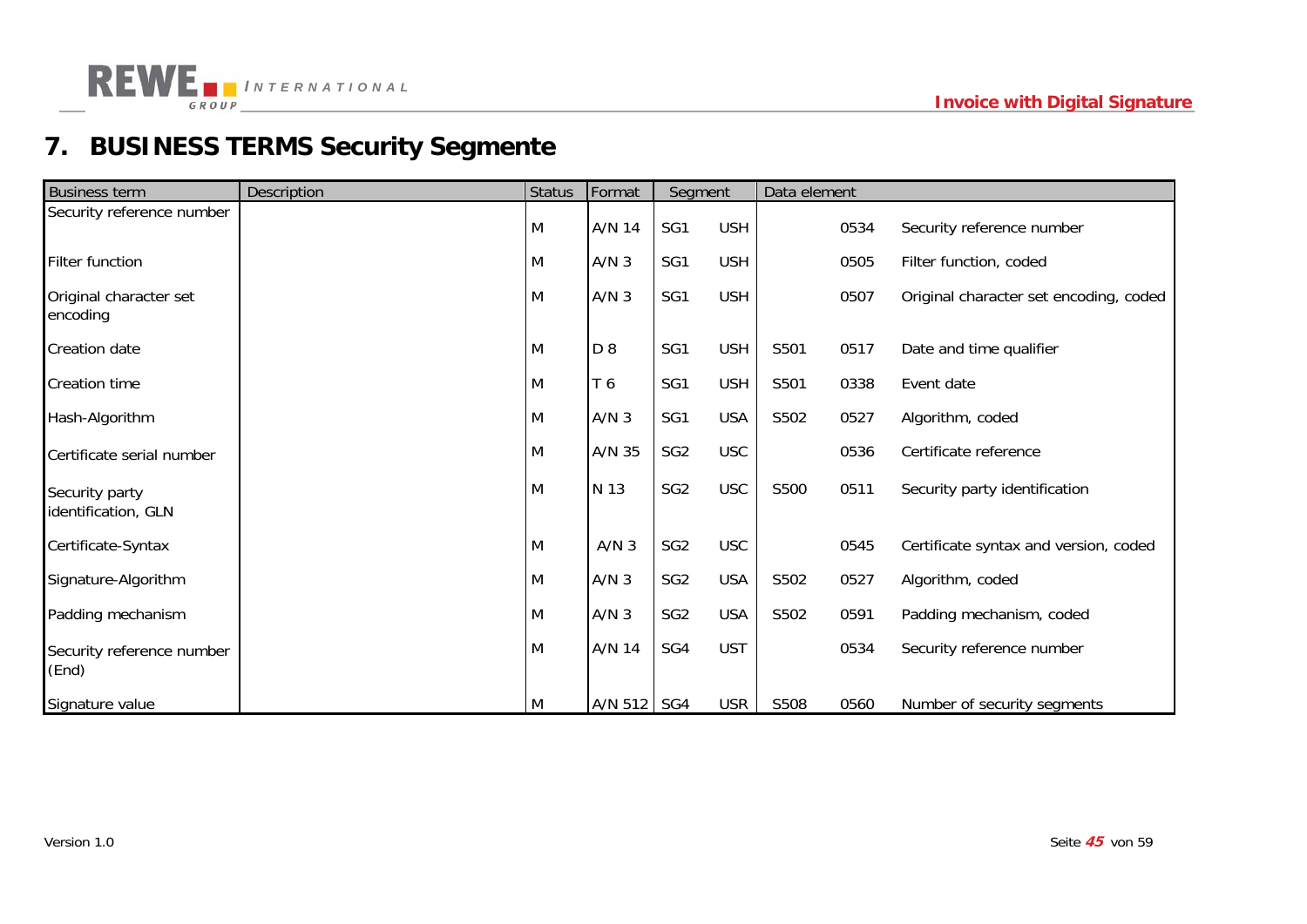

# **8. Segment description security segments**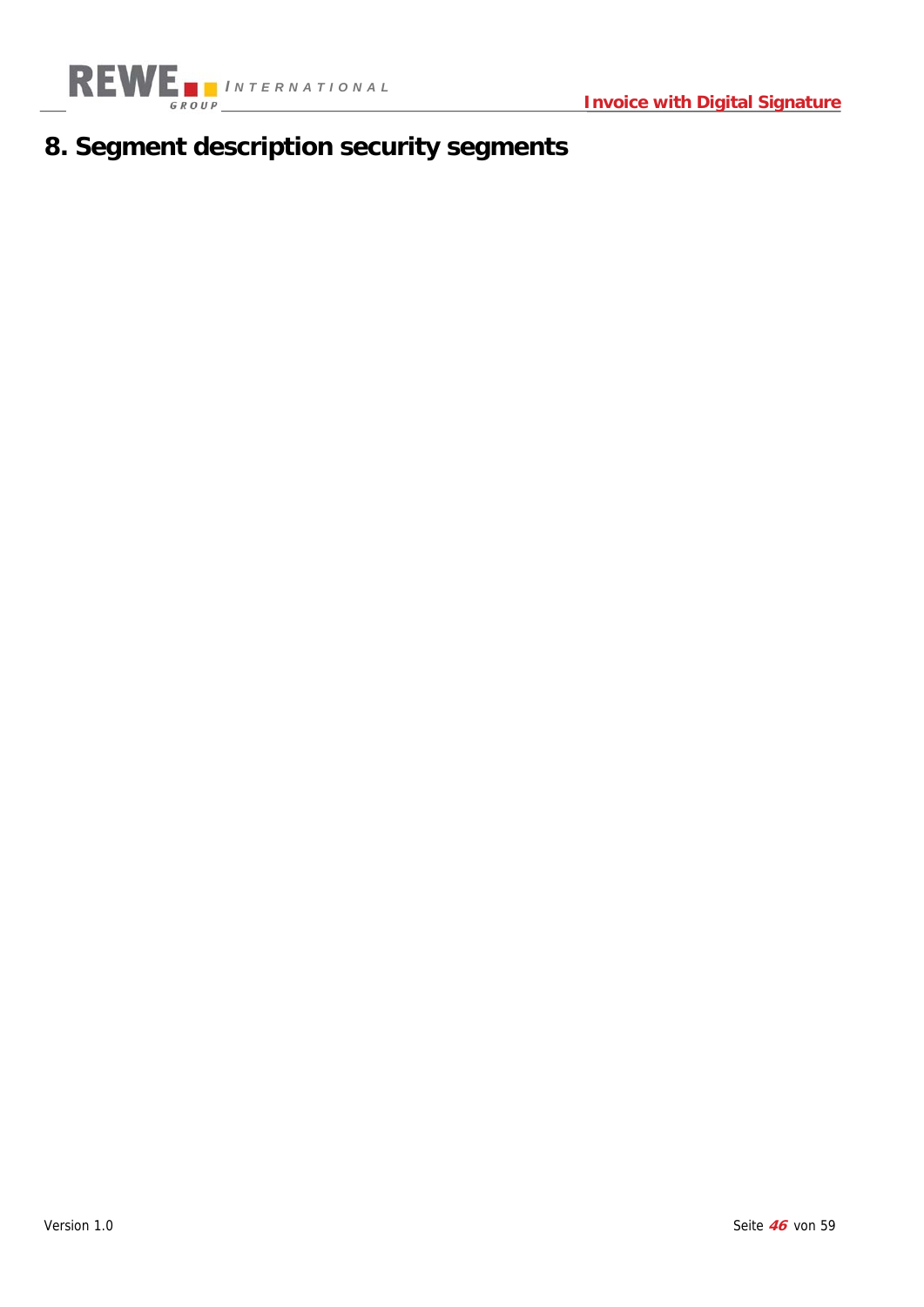

| SG1         | $-M$<br>USH-USA-SG2<br>99.                                                                                                  |                |            |            |                                                                                                                           |  |  |  |
|-------------|-----------------------------------------------------------------------------------------------------------------------------|----------------|------------|------------|---------------------------------------------------------------------------------------------------------------------------|--|--|--|
| <b>USH</b>  | $-M$<br>1 - Security header                                                                                                 |                |            |            |                                                                                                                           |  |  |  |
|             | To specify a security mechanism applied to an EDIFACT structure (i.e.<br>Function<br>message/package, group or interchange) |                |            |            |                                                                                                                           |  |  |  |
|             | Segment number: 2                                                                                                           |                |            |            |                                                                                                                           |  |  |  |
|             | Data element group/Data element                                                                                             | <b>EDIFACT</b> | <b>ANW</b> | $\star$    | Description                                                                                                               |  |  |  |
| 0501        | Security service, coded                                                                                                     | $M$ an3        | М          | $\star$    | $1 = non-repudiation of origin$                                                                                           |  |  |  |
| 0534        | <b>Security reference</b><br>number                                                                                         | M an14         | М          |            | Unique reference number assigned by the security<br>originator to the security header group and security<br>trailer group |  |  |  |
| 0541        | <b>Scope of security</b><br>application, coded                                                                              | $C$ an3        | R          | $^{\star}$ | $1 =$ Security header and message body                                                                                    |  |  |  |
| 0503        | Response type, coded                                                                                                        | $C$ an3        | N          |            |                                                                                                                           |  |  |  |
| 0505        | Filter function, coded                                                                                                      | $C$ an3        | R          | $^\star$   | $7 = Base64$                                                                                                              |  |  |  |
| 0507        | Original character set<br>encoding, coded                                                                                   | $C$ an3        | R          | $^{\star}$ | $2 = ASCII 8 bit$                                                                                                         |  |  |  |
| 0509        | <b>Role of security</b><br>provider, coded                                                                                  | $C$ an3        | N          |            |                                                                                                                           |  |  |  |
| <b>S500</b> | <b>Security identification</b><br>details                                                                                   | C              | N          |            |                                                                                                                           |  |  |  |
| 0577        | Security party qualifier                                                                                                    | $M$ an3        |            |            |                                                                                                                           |  |  |  |
| 0538        | Key name                                                                                                                    | $C$ an. $35$   |            |            |                                                                                                                           |  |  |  |
| 0511        | Security party identification                                                                                               | $C$ an. $512$  |            |            |                                                                                                                           |  |  |  |
| 0513        | Security party code list<br>qualifier                                                                                       | $C$ an3        |            |            |                                                                                                                           |  |  |  |
| 0515        | Security party code list<br>responsible agency, coded                                                                       | $C$ an3        |            |            |                                                                                                                           |  |  |  |
| 0586        | Security party name                                                                                                         | $C$ an. 35     |            |            |                                                                                                                           |  |  |  |
|             | 0586 Security party name                                                                                                    | $C$ an35       |            |            |                                                                                                                           |  |  |  |
| 0586        | Security party name                                                                                                         | $C$ an35       |            |            |                                                                                                                           |  |  |  |
| 0520        | <b>Security sequence</b><br>number                                                                                          | C an35         | N          |            |                                                                                                                           |  |  |  |
| <b>S501</b> | Security date and time                                                                                                      | C              | R          |            |                                                                                                                           |  |  |  |
| 0517        | Date and time qualifier                                                                                                     | $M$ an3        | М          | $\star$    | $1 =$ Security Timestamp<br>5 = EDIFACT-structure, creation date and time                                                 |  |  |  |
|             | 0338 Event date                                                                                                             | $C$ n8         | R          |            | Creation date, CCYYMMDD                                                                                                   |  |  |  |
|             | 0314 Event time                                                                                                             | $C$ an. 15     | R          |            | Creation time, HHMMSS                                                                                                     |  |  |  |
| 0336        | Time offset                                                                                                                 | $C$ n4         | N          |            |                                                                                                                           |  |  |  |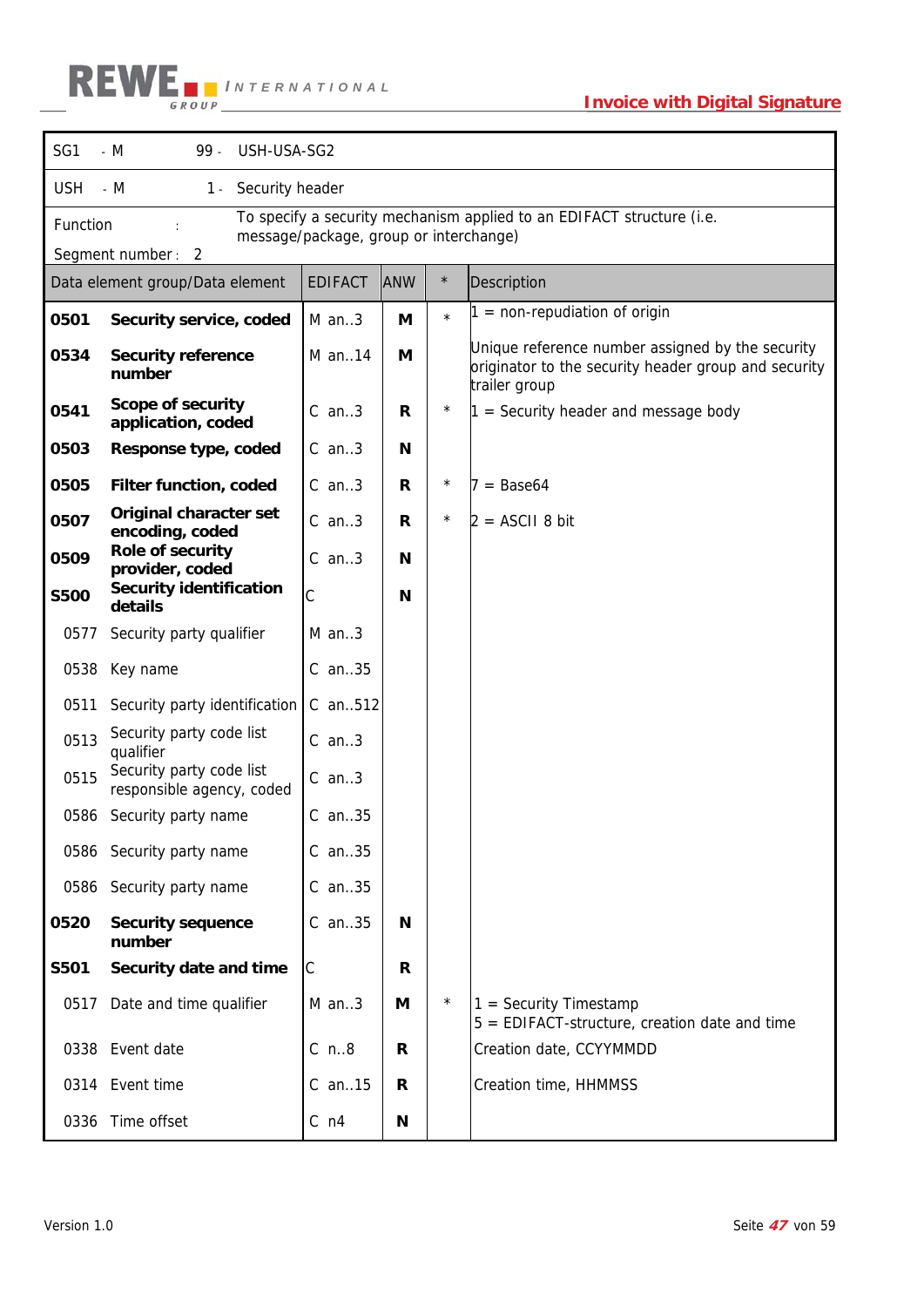

#### Segment Notes

A segment specifying a security service applied to the referenced EDIFACT structure

- Security reference number (DE0534); Mandatory; A/N 14
- Filter function (DE0505 = 7); Mandatory; A/N 3
- Original character set encoding (DE0507); Mandatory; A/N 3
- Signature creation date (DE0338); Mandatory; D 8
- Signature creation time (DE0314); Mandatory; D 6

USH+1+323+1++7+2++++5:20060831:105531'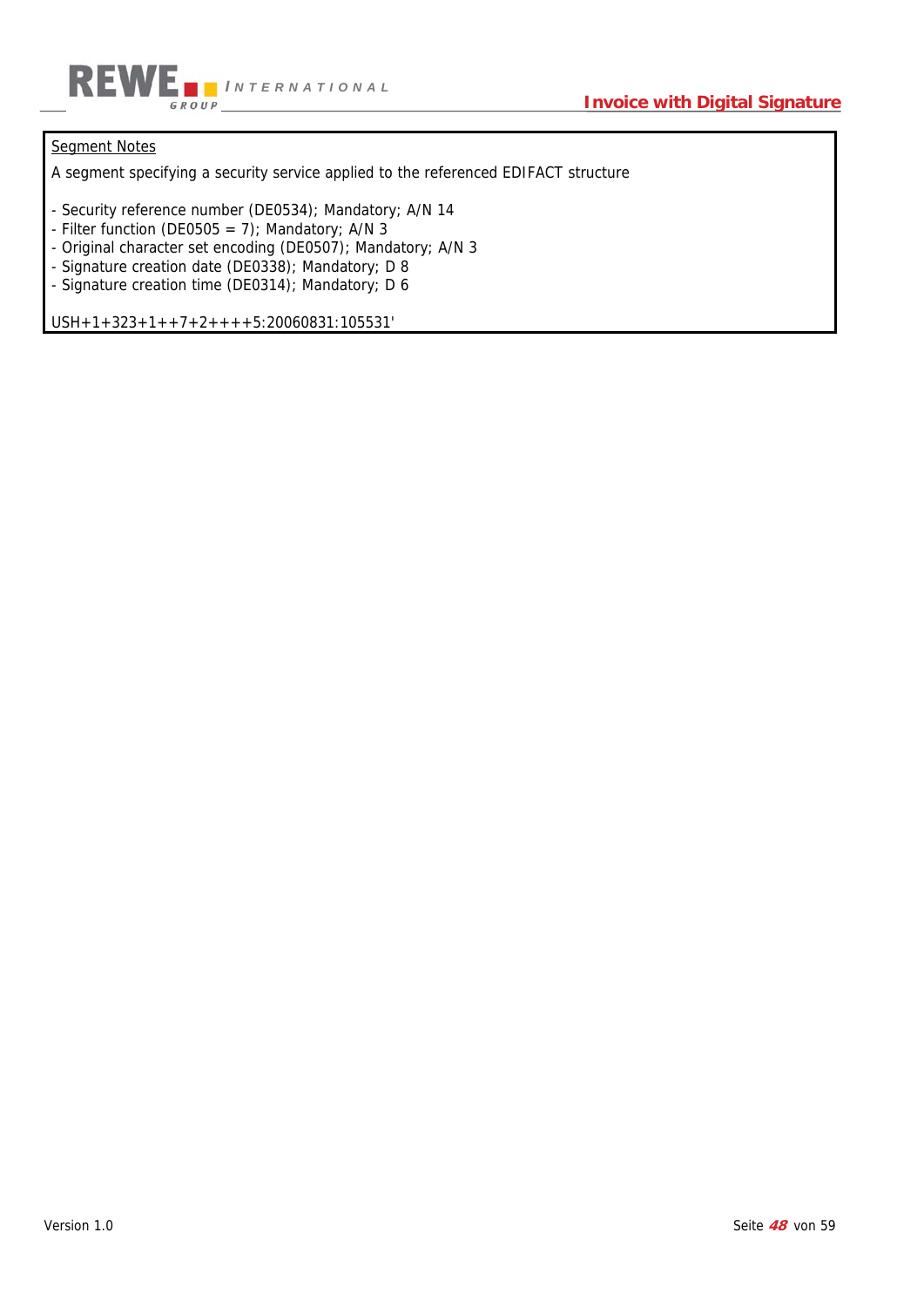

| SG1                  | $-M$<br>USH-USA-SG2<br>$99 -$                                                                                                     |                |            |            |                     |  |  |
|----------------------|-----------------------------------------------------------------------------------------------------------------------------------|----------------|------------|------------|---------------------|--|--|
| <b>USA</b>           | - M<br>3 - Security algorithm                                                                                                     |                |            |            |                     |  |  |
|                      | To identify a security algorithm, the technical usage made of it, and to contain the<br>Function<br>technical parameters required |                |            |            |                     |  |  |
|                      | Segment number: 3                                                                                                                 |                |            |            |                     |  |  |
|                      | Data element group/Data element                                                                                                   | <b>EDIFACT</b> | <b>ANW</b> | $\star$    | <b>Description</b>  |  |  |
| <b>S502</b>          | Security algorithm                                                                                                                | M              | М          |            |                     |  |  |
| 0523                 | Use of algorithm, coded                                                                                                           | $M$ an3        | М          | $^\star$   | $1 =$ Owner hashing |  |  |
| 0525                 | Cryptografic mode of<br>operation, coded                                                                                          | $C$ an3        | N          |            |                     |  |  |
| 0533                 | Mode of operation code list<br>identifier                                                                                         | $C$ an3        |            |            |                     |  |  |
| 0527                 | Algorithm, coded                                                                                                                  | $C$ an3        | R          | $^{\star}$ | $16 = SHA1$         |  |  |
| 0529                 | Algorithm code list identifier C an3                                                                                              |                | R          | $\star$    | $1 = UN/CEFACT$     |  |  |
| 0591                 | Padding mechanism, coded                                                                                                          | $C$ an3        | N          |            |                     |  |  |
| 0601                 | Padding mechanism code<br>list identifier                                                                                         | $C$ an3        | N          |            |                     |  |  |
| <b>S503</b>          | <b>Algorithm parameter</b>                                                                                                        | С              | N          |            |                     |  |  |
| 0531                 | Algorithm parameter<br>qualifier                                                                                                  | $M$ an3        |            |            |                     |  |  |
|                      | 0554 Algorithm parameter value                                                                                                    | M an512        |            |            |                     |  |  |
| <b>Segment Notes</b> |                                                                                                                                   |                |            |            |                     |  |  |

This segment is used to identify a security algorithm, the technical usage made of it, and contains the technical parameters required in order to generate the hash value.

- Hash Algorithm (DE0527); Mandatory; A/N 3

USA+1:::16:1'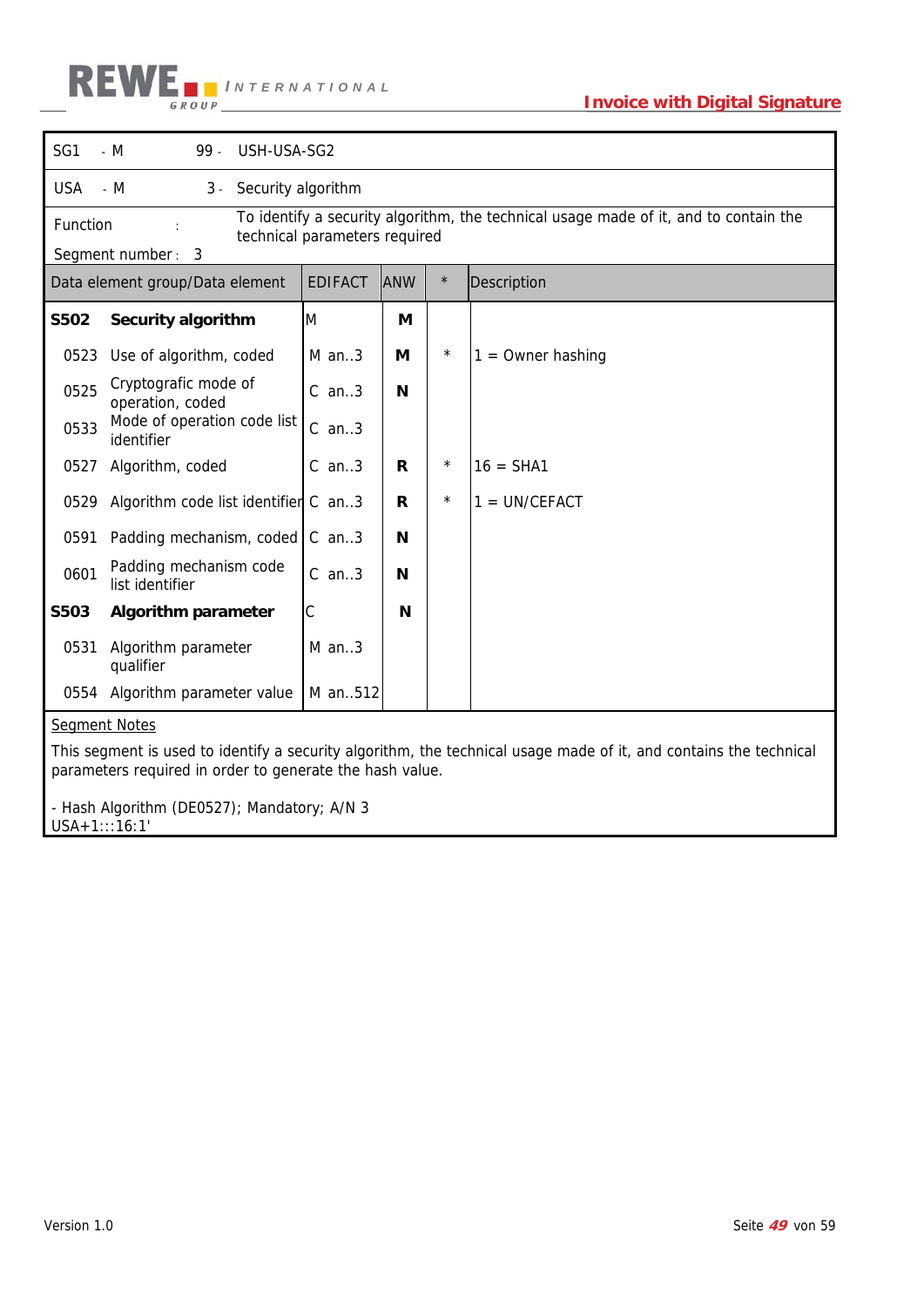| SG1             | $-M$<br>$99 -$<br>USH-USA-SG2                                    |                |            |         |                                                                         |  |  |
|-----------------|------------------------------------------------------------------|----------------|------------|---------|-------------------------------------------------------------------------|--|--|
| SG <sub>2</sub> | $-M$<br>USC-USA<br>$2 -$                                         |                |            |         |                                                                         |  |  |
| <b>USC</b>      | 1 - Certificate<br>$- M$                                         |                |            |         |                                                                         |  |  |
| Function        |                                                                  |                |            |         | To convey the public key and the credentials of ist owner               |  |  |
|                 | Segment number: 4                                                |                |            |         |                                                                         |  |  |
|                 | Data element group/Data element                                  | <b>EDIFACT</b> | <b>ANW</b> | $\star$ | Description                                                             |  |  |
| 0536            | Certificate referecne                                            | C an35         | R          |         | Certificate serial number                                               |  |  |
| <b>S500</b>     | <b>Security identification</b><br>details                        | $\mathsf C$    | R          |         |                                                                         |  |  |
| 0577            | Security party qualifier                                         | $M$ an3        | M          | $\star$ | $4 =$ Authentication party                                              |  |  |
|                 | 0538 Key name                                                    | $C$ an35       | N          |         |                                                                         |  |  |
| 0511            | Security party identification                                    | C an512        | R          |         | Coded (see USH/DE5050) Distinguished Name (DN)<br>of the security party |  |  |
| 0513            | Securtity party code list<br>qualifier                           | $C$ an3        | R.         | $\star$ | $ZZZ =$ Mutually agreed                                                 |  |  |
| 0515            | Security party code list<br>responsible agency coded             | $C$ an3        | N          |         |                                                                         |  |  |
|                 | 0586 Security party name                                         | C an35         | N          |         |                                                                         |  |  |
|                 | 0586 Security party name                                         | $C$ an35       | N          |         |                                                                         |  |  |
| 0586            | Security party name                                              | $C$ an35       | N          |         |                                                                         |  |  |
| 0545            | Certificate syntax and<br>version, coded                         | $C$ an3        | M          |         | $3 = X.509$                                                             |  |  |
| 0505            | Filter function, coded                                           | $C$ an3        | N          |         |                                                                         |  |  |
| 0507            | <b>Original character set</b><br>encoding, coded                 | $C$ an3        | N          |         |                                                                         |  |  |
| 0543            | <b>Certificate original</b><br>character set repertoire<br>coded | $C$ an3        | N          |         |                                                                         |  |  |
| 0546            | <b>User authorisation level</b>                                  | C an35         | N          |         |                                                                         |  |  |
| <b>S505</b>     | Service character for<br>signature                               | C              | N          |         |                                                                         |  |  |
| 0551            | Service character for<br>signature, qualifier                    | $M$ an3        |            |         |                                                                         |  |  |
|                 | 0548 Service character for<br>signature                          | $M$ an4        |            |         |                                                                         |  |  |
| <b>S501</b>     | Security date and time                                           | $\mathsf C$    | N          |         |                                                                         |  |  |
|                 | 0517 Date and time, qualifier                                    | $M$ an3        |            |         |                                                                         |  |  |
|                 | 0338 Event date                                                  | $C$ n8         |            |         |                                                                         |  |  |
|                 | 0314 Event time                                                  | $C$ an. 15     |            |         |                                                                         |  |  |
|                 | 0336 Time offset                                                 | $C$ n4         |            |         |                                                                         |  |  |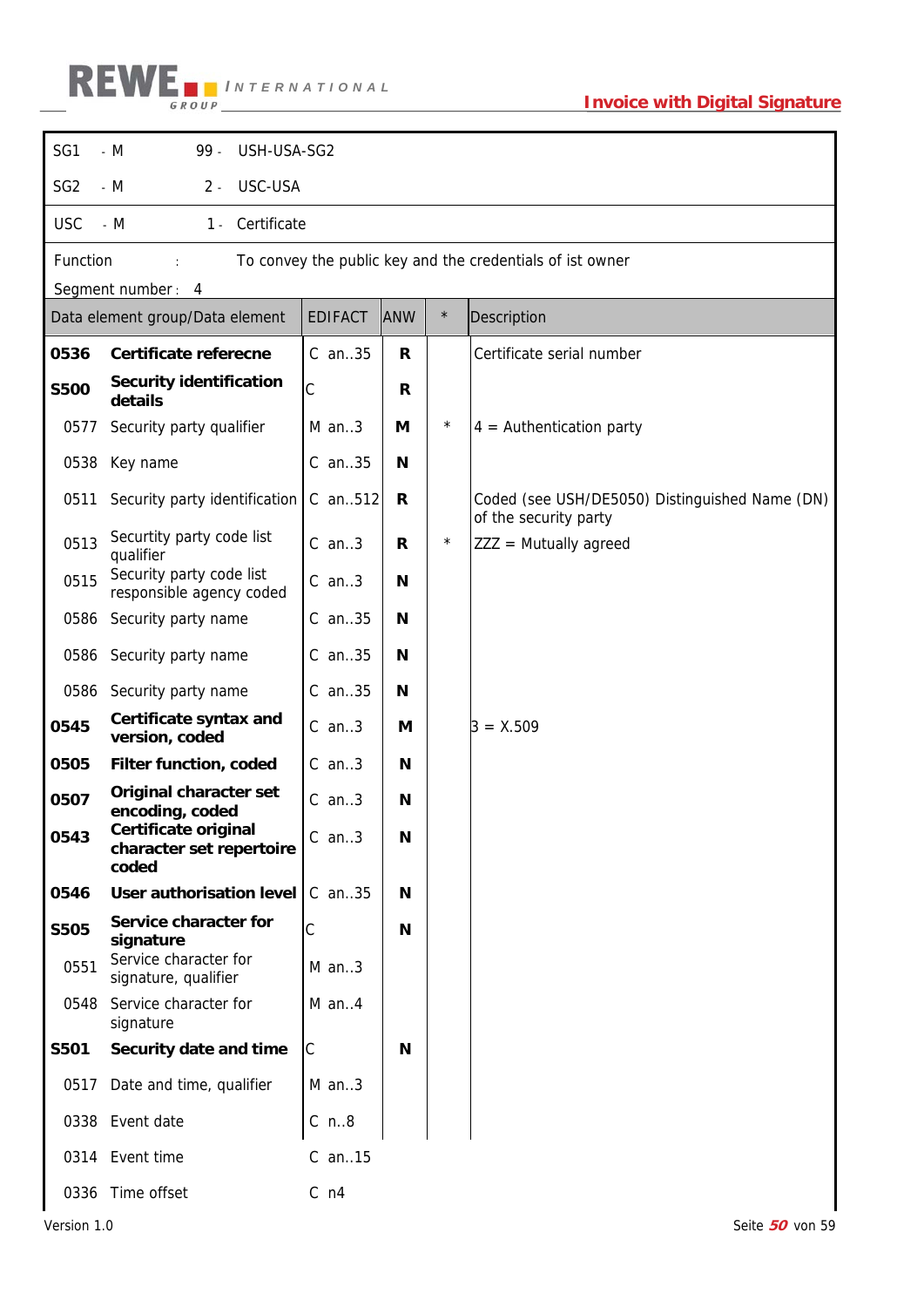

| 0567                                                                                                                                                                                                       | Security status, coded                                                                                                                                                                                                                                                      | $C$ an. $3$ | N |  |  |  |
|------------------------------------------------------------------------------------------------------------------------------------------------------------------------------------------------------------|-----------------------------------------------------------------------------------------------------------------------------------------------------------------------------------------------------------------------------------------------------------------------------|-------------|---|--|--|--|
| 0569                                                                                                                                                                                                       | Revocation reason,<br>coded                                                                                                                                                                                                                                                 | $C$ an. $3$ | N |  |  |  |
|                                                                                                                                                                                                            | <b>Segment notes</b>                                                                                                                                                                                                                                                        |             |   |  |  |  |
|                                                                                                                                                                                                            | This segment identifies the security party, certificate serial number and certificate syntax.                                                                                                                                                                               |             |   |  |  |  |
| - Certificate serial number (DE0536); Mandatory; A/N 35<br>- Coded distinguished name (DN) of Certification authority (CA) (DE0511); Mandatory; A/N 512<br>- Certificate syntax (DE0545); Mandatory; A/N 3 |                                                                                                                                                                                                                                                                             |             |   |  |  |  |
| In this example the serial number is denoted hexadecimal and the distinguished name of the CA is<br>denoted in Base64 as defined in the filter function of the USH segment.                                |                                                                                                                                                                                                                                                                             |             |   |  |  |  |
|                                                                                                                                                                                                            | USC+3053E29993FB+4::MIGpMQswCQYDVQQGEwJBVDFIMEYGA1UECqw/QS1UcnVzdCBHZXMuIGYuIFNpY2hlc<br>mhlaXRzc3lzdGVtZSBpbSBlbGVrdHIuIERhdGVudmVya2VociBHbWJIMScwJQYDVQQLDB5hLXNpZ24tY29ycG9yY<br>XRILUxpZ2h0LVRIc3QtMD1xJzAIBqNVBAMMHmEtc2lnbi1jb3Jwb3JhdGUtTGlnaHQtVGVzdC0wMq==:ZZZ+3' |             |   |  |  |  |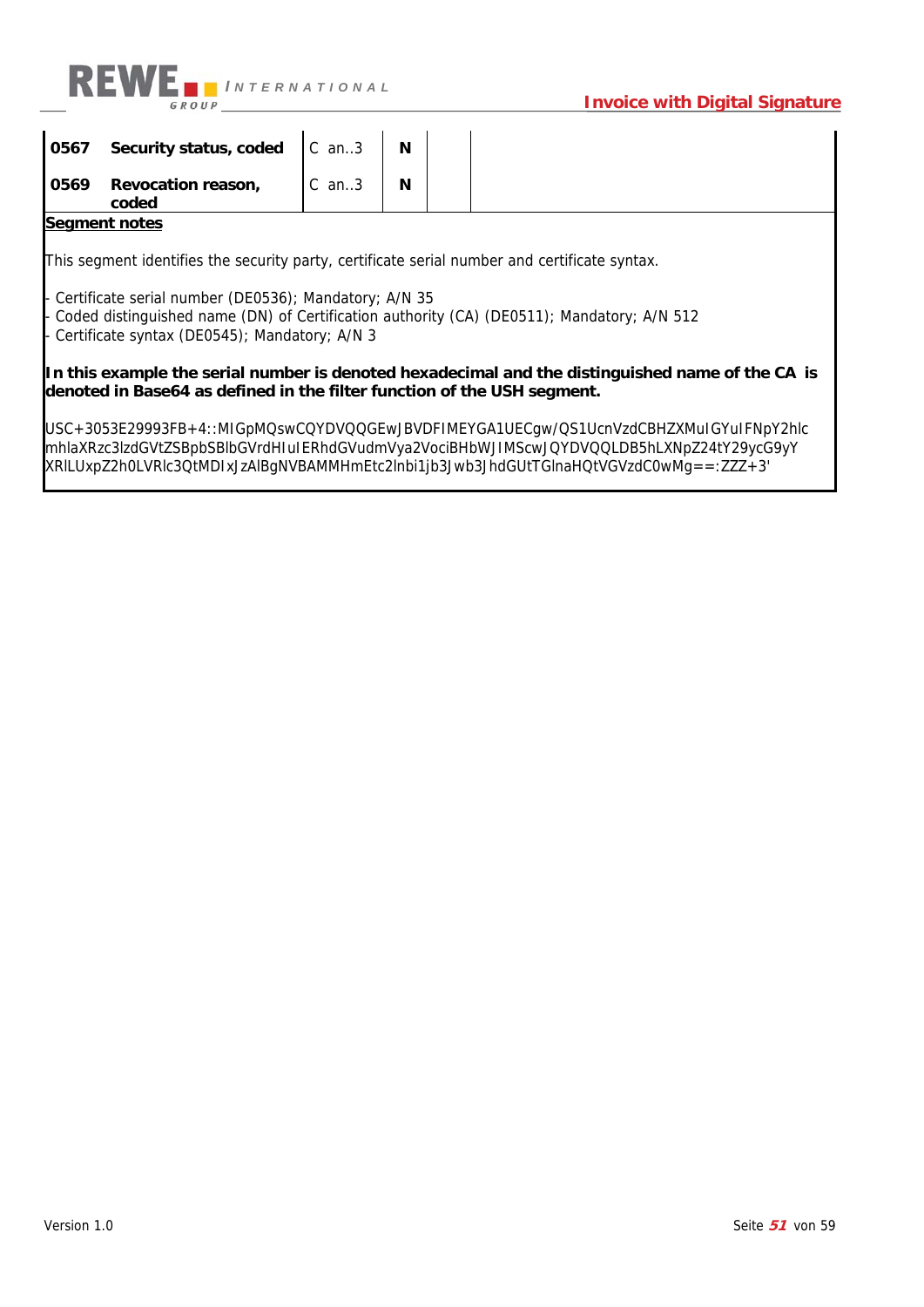| SG1             | $- M$<br>USH-USA-SG2<br>99 -               |                |              |         |                                                                                                                                                                         |  |  |  |
|-----------------|--------------------------------------------|----------------|--------------|---------|-------------------------------------------------------------------------------------------------------------------------------------------------------------------------|--|--|--|
| SG <sub>2</sub> | USC-USA<br>$-M$<br>$2 -$                   |                |              |         |                                                                                                                                                                         |  |  |  |
| <b>USA</b>      | Security algorithm<br>$-M$<br>3 -          |                |              |         |                                                                                                                                                                         |  |  |  |
| Function        |                                            |                |              |         | Zur Identifizierung eines Sicherheits-Algorithmus, der entsprechend zugrundeliegenden<br>technischen Anwendung und zur Angabe der erforderlichen technischen Parameter. |  |  |  |
|                 | Segment number: 5                          |                |              |         |                                                                                                                                                                         |  |  |  |
|                 | Data element group/Data element            | <b>EDIFACT</b> | <b>ANW</b>   | $\star$ | Description                                                                                                                                                             |  |  |  |
| <b>S502</b>     | Security algorithm                         | M              | M            |         |                                                                                                                                                                         |  |  |  |
| 0523            | Use of algorithm, coded                    | $M$ an3        | M            | $\star$ | $6 =$ Owner signing                                                                                                                                                     |  |  |  |
| 0525            | Cryptografic mode of<br>operation, coded   | $C$ an3        | R            | $\star$ | $16 =$ DSMR                                                                                                                                                             |  |  |  |
| 0533            | Mode of operation code list<br>identifier  | $C$ an3        | R            | $\star$ | $1 = UN/CEPTACT$                                                                                                                                                        |  |  |  |
| 0527            | Algorithm, coded                           | $C$ an3        | R            | $\star$ | $10 = RSA$                                                                                                                                                              |  |  |  |
| 0529            | Algorithm code list identifier C an3       |                | R            | $\star$ | $1 = UN/CEFACT$                                                                                                                                                         |  |  |  |
| 0591            | Padding mechanism, coded $\mathcal{C}$ an3 |                | $\mathsf{R}$ | $\star$ | 11 = PKCS $#1$ signature padding<br>$16 = RSASA-PKCS-v1_5$<br>17 = Encryption Block Formatting                                                                          |  |  |  |
| 0601            | Padding mechanism code<br>list identifier  | $C$ an3        | $\mathsf{R}$ | $\star$ | $1 = UN/CEFACT$                                                                                                                                                         |  |  |  |
| <b>S503</b>     | <b>Algorithm parameter</b>                 | С              | O            |         |                                                                                                                                                                         |  |  |  |
| 0531            | Algorithm parameter<br>qualifier           | $M$ an3        | M            |         | $14 =$ Modulus Length                                                                                                                                                   |  |  |  |
| 0554            | Algorithm parameter value                  | M an512        | M            |         |                                                                                                                                                                         |  |  |  |
| <b>S503</b>     | <b>Algorithm parameter</b>                 | C              | O            |         |                                                                                                                                                                         |  |  |  |
| 0531            | Algorithm parameter<br>qualifier           | $M$ an3        | M            |         | $12 = Modulus$                                                                                                                                                          |  |  |  |
| 0554            | Algorithm parameter value                  | M an512        | M            |         |                                                                                                                                                                         |  |  |  |
| <b>S503</b>     | <b>Algorithm parameter</b>                 | C              | O            |         |                                                                                                                                                                         |  |  |  |
| 0531            | Algorithm parameter<br>qualifier           | $M$ an3        | M            |         | $13 =$ Exponent                                                                                                                                                         |  |  |  |
|                 | 0554 Algorithm parameter value             | M an512        | M            |         |                                                                                                                                                                         |  |  |  |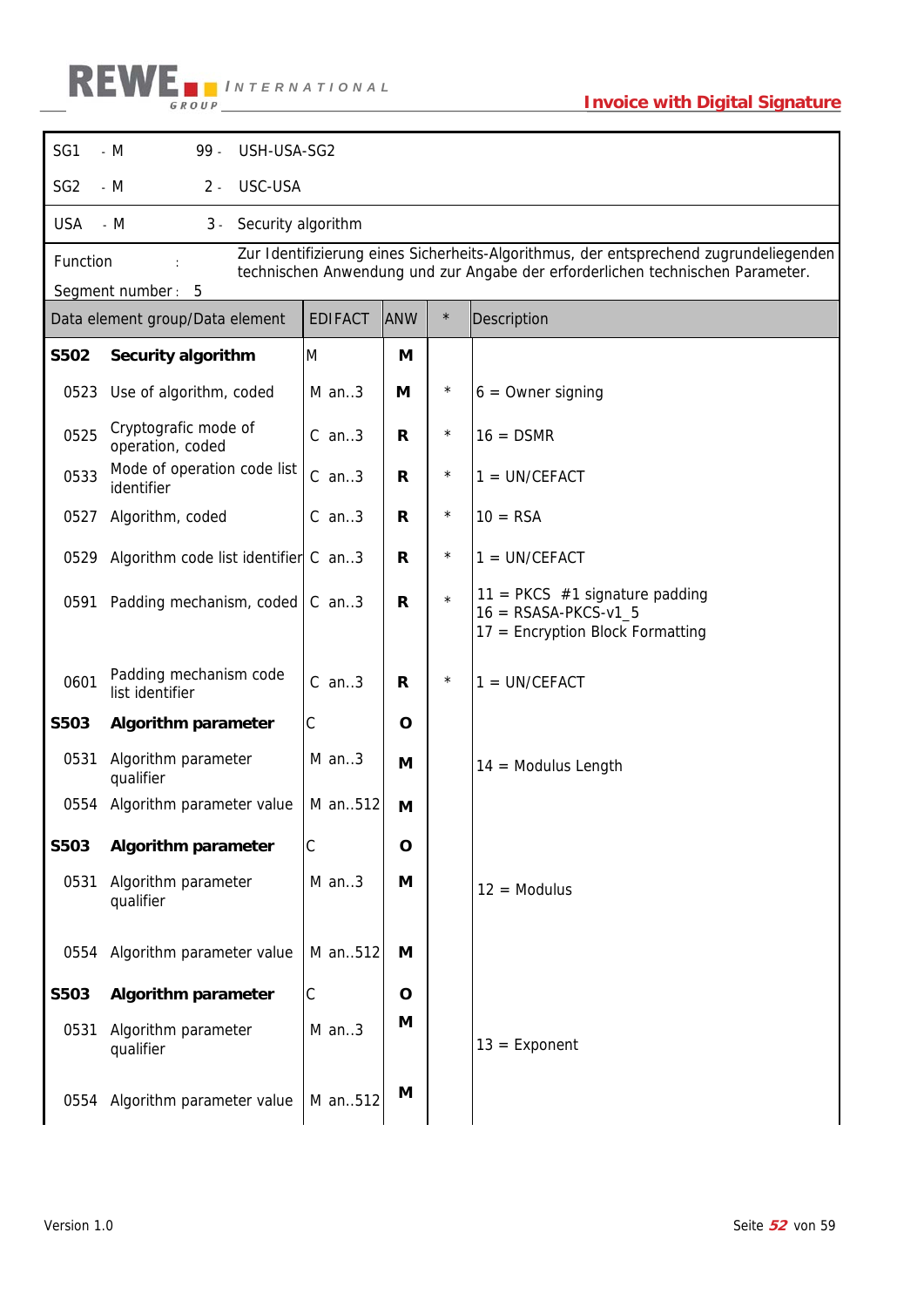#### Segment Notes

This segment is used to identify a security algorithm and its specifications.

- Signature algorithm (DE0527); Mandatory; A/N 3
- Padding mechanism (DE=591); Mandatory; A/N 3

It is possible to send optionally also the public key.

- Modulus lenght (public key lenght DE0554); Optional, A/N 512
- Modulus (Parameter value of the algorithm as public key modulus, DE0554); Optional; A/N 512
- Exponent (Parameter value of the algorithm as public key exponent, DE0554); Optional; A/N 512

USA+6:16:1:10:1:16:1+14:1024\*12: CF8516555\*13:7E7406D7'

As the component data element group S503 appears 3 times, it must be separated by the repetition separator (\*)!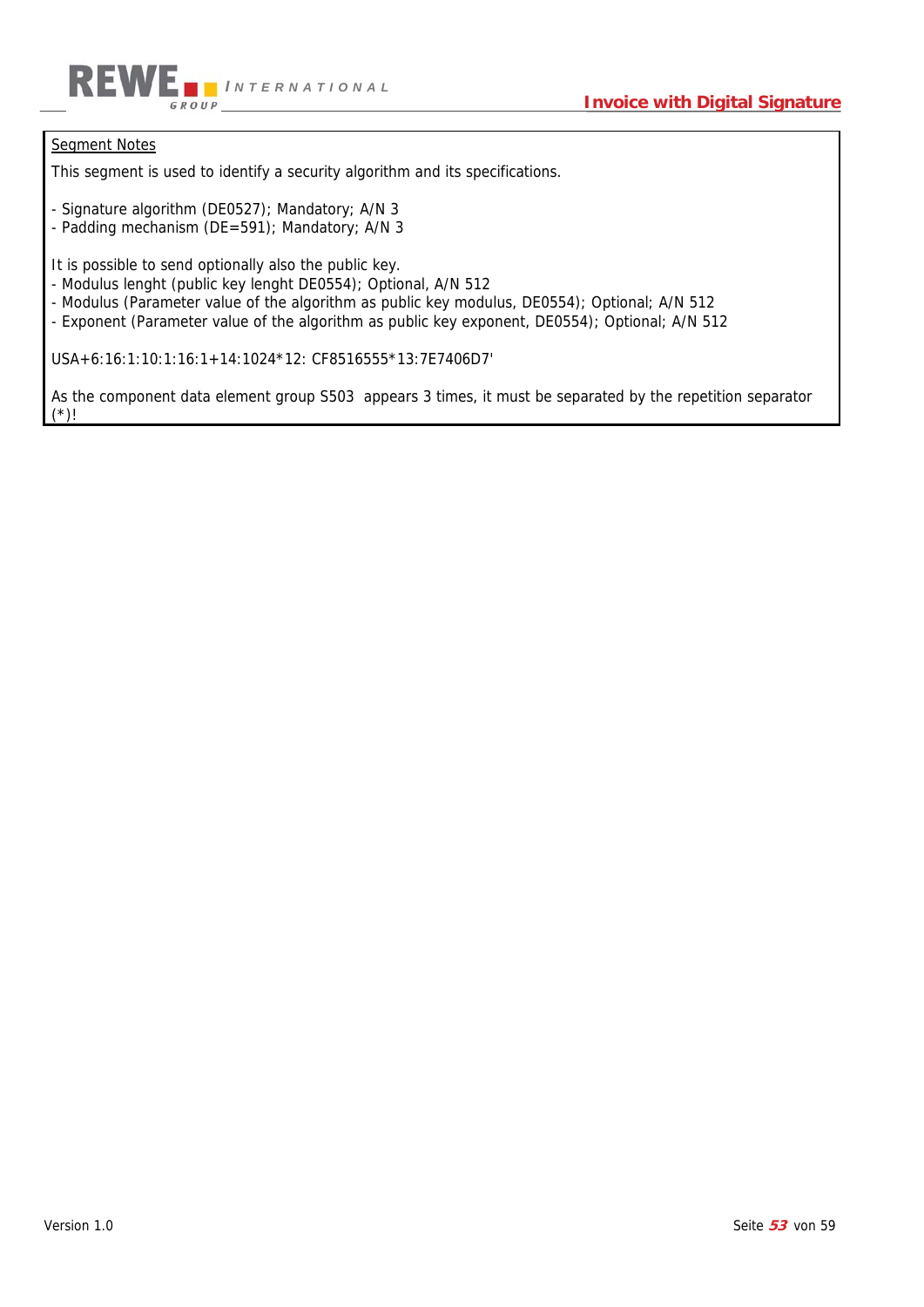| SG4<br>$-M$<br>99 - UST                                                                                             |                                                                                              |             |          |                                            |  |  |
|---------------------------------------------------------------------------------------------------------------------|----------------------------------------------------------------------------------------------|-------------|----------|--------------------------------------------|--|--|
| UST<br>- M                                                                                                          | 1 - Security trailer                                                                         |             |          |                                            |  |  |
| <b>Function</b><br>To establish a link between security header and security trailer segment groups.<br>distances in |                                                                                              |             |          |                                            |  |  |
| Segment number: 6                                                                                                   |                                                                                              |             |          |                                            |  |  |
| Data element group/Data element                                                                                     | <b>EDIFACT</b>                                                                               | <b>JANW</b> | $^\star$ | Description                                |  |  |
| 0534<br><b>Security reference</b><br>number                                                                         | $M$ an. 14                                                                                   | М           |          | Security reference number from USH Segment |  |  |
| <b>Number of security</b><br>0588<br>segments                                                                       | The number of security segments in a security<br>M $n.10$<br>М<br>header/trailer group pair. |             |          |                                            |  |  |
| <b>Segment Notes</b>                                                                                                |                                                                                              |             |          |                                            |  |  |
| A segment establishing a link between security header and security trailer segment group.                           |                                                                                              |             |          |                                            |  |  |
| $UST + 323 + 6'$                                                                                                    |                                                                                              |             |          |                                            |  |  |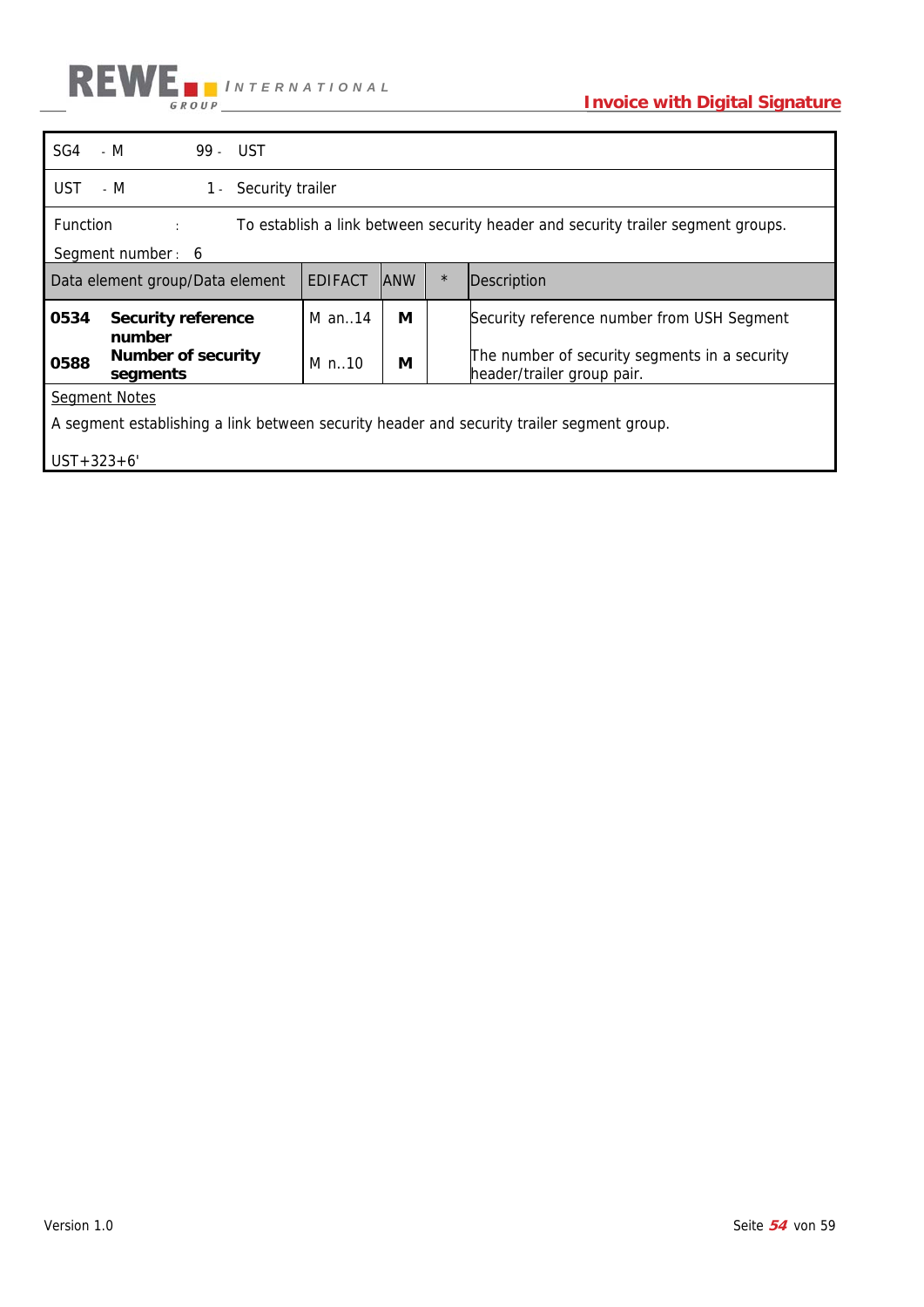| SG4                                                                                                                                                                               | - M                                                                 | 99 - UST |  |                                        |      |          |                                                                          |
|-----------------------------------------------------------------------------------------------------------------------------------------------------------------------------------|---------------------------------------------------------------------|----------|--|----------------------------------------|------|----------|--------------------------------------------------------------------------|
| <b>USR</b>                                                                                                                                                                        | - M<br>Security result<br>$1 -$                                     |          |  |                                        |      |          |                                                                          |
| Function                                                                                                                                                                          | <b>Contractor</b>                                                   |          |  | Identification of the security result. |      |          |                                                                          |
|                                                                                                                                                                                   | Segment number:                                                     | - 7      |  |                                        |      |          |                                                                          |
|                                                                                                                                                                                   | Data element group/Data element                                     |          |  | <b>EDIFACT</b>                         | IANW | $\star$  | Description                                                              |
| <b>S508</b>                                                                                                                                                                       | <b>Inspection value</b>                                             |          |  | С                                      | М    |          |                                                                          |
| 0563                                                                                                                                                                              | Inspection value, Qualifier                                         |          |  | $M$ an3                                | М    | $^\star$ | $=$ Unique inspection value                                              |
| 0560                                                                                                                                                                              | Inspection value                                                    |          |  | C an512                                | R    |          | Value determined by the hash value and the private<br>key of the sender. |
| <b>Segment Notes</b>                                                                                                                                                              |                                                                     |          |  |                                        |      |          |                                                                          |
| This segment contains the digital signature respectively the result from the applied hash and signature algorithms<br>in the referred interchange (USH, USA, USC, USA, BGM  MOA). |                                                                     |          |  |                                        |      |          |                                                                          |
|                                                                                                                                                                                   | - Signature value (DE0560); Mandatory; A/N 512<br>USR+1:C7DIEW6655' |          |  |                                        |      |          |                                                                          |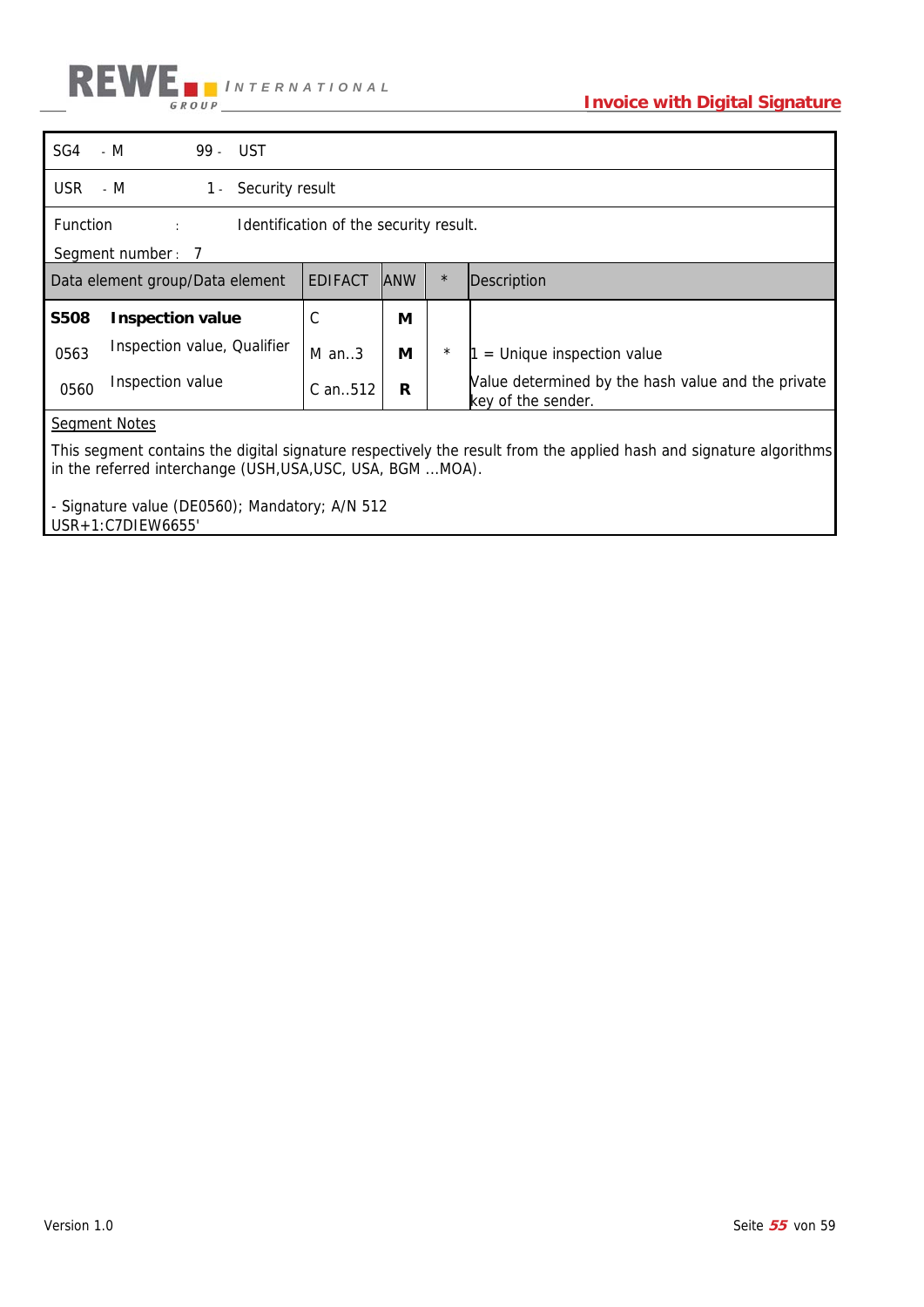

## **9. Example Security Segments**

| $USH+1+323+1++7+2++++5:20060831:105531'$      | Filter, Date/Time                                |
|-----------------------------------------------|--------------------------------------------------|
| $USA + 1::: 16:1'$                            | Hash algorithm                                   |
| USC+3053E29993FB+4::MIGpMQswCQYDVQQGEwJB      | Security party, certificate serial number, coded |
| VDFIMEYGA1UECgw/QS1UcnVzdCBHZXMuIGYuIFNpY     | distinguished name of certification authority    |
| 2hlcmhlaXRzc3lzdGVtZSBpbSBlbGVrdHIuIERhdGVud  |                                                  |
| mVya2VociBHbWJIMScwJQYDVQQLDB5hLXNpZ24tY2     |                                                  |
| 9ycG9yYXRILUxpZ2h0LVRIc3QtMDIxJzAlBgNVBAMMH   |                                                  |
| mEtc2lnbi1jb3Jwb3JhdGUtTGlnaHQtVGVzdC0wMg==   |                                                  |
| $:ZZZ+3'$                                     |                                                  |
| USA+6:16:1:10:1:16:1'                         | Signature algorithm                              |
| $UST + 323 + 6'$                              | Segment counter                                  |
| USR+1:N3L7Ss5SLpQkrXt6gTny5V24lviWO0          | Signature value                                  |
| WeQu0bYcj1WOQBSeMyo5dthuDzTTU5i2TWsFSdMkb     |                                                  |
| 9gBkOChyN8AnzCpIVdKTONQ?+xu?+BMPVDnkzbMW      |                                                  |
| Ef84nnSgSoIp3w?+N3gpSEdq3ULiZSB6YylPRjgkkNMp  |                                                  |
| C?+xEtLUpkopunVa/5bnZSjveXry0iT3oh?+ZMix1gj/T |                                                  |
| Prv4Nq13 To1cim9XGuM1Xb4w?+S7g?+5VSOC6cuxP    |                                                  |
| zcqoaLSh3ni8XfTN1Up?+XFWgpSfgeqOgM1           |                                                  |
| zCl13lp6vxR0dil3mnJ6YYp7jG2fxvwUsCS5r         |                                                  |
| DPpX52fUb?+efX7jv/pvqaALaM4zSoNX/5JKG         |                                                  |
| Q0ni7pY57T4Dk?+xtQvVsQ8S?+KjFD8pFneFXceLD7g   |                                                  |
| ZTtsD/4oYHBvSleYFDRmtIfHRMXLpzeJ3reqQDI0bRZ2  |                                                  |
| 7XIEx?+Ai8ThLwlwzMpqnP5an2pxhW3sm3nQ6pk9nc    |                                                  |
| YTsnyOmnZBNASBYx6SkU?+O1uYT8?+r9L4fNQ1DTj     |                                                  |
| gH8a/Hp3RrUAT2fW31K8qo2iNRVYsBxD2NnyHYFzffw   |                                                  |
| g03TOAT0sir2nZAPk2rOiazuVOXnvXB8G3ytQfGh0OVg  |                                                  |
| P8jp7?+TWaMDDc7rpyZghX6VDAPm8X1L9P3MH/yjO     |                                                  |
| TKC/jD84e71xgrBBnV/?+KiNao8gkUsvQt7XhzY4iL8q6 |                                                  |
| 4TUJLU='                                      |                                                  |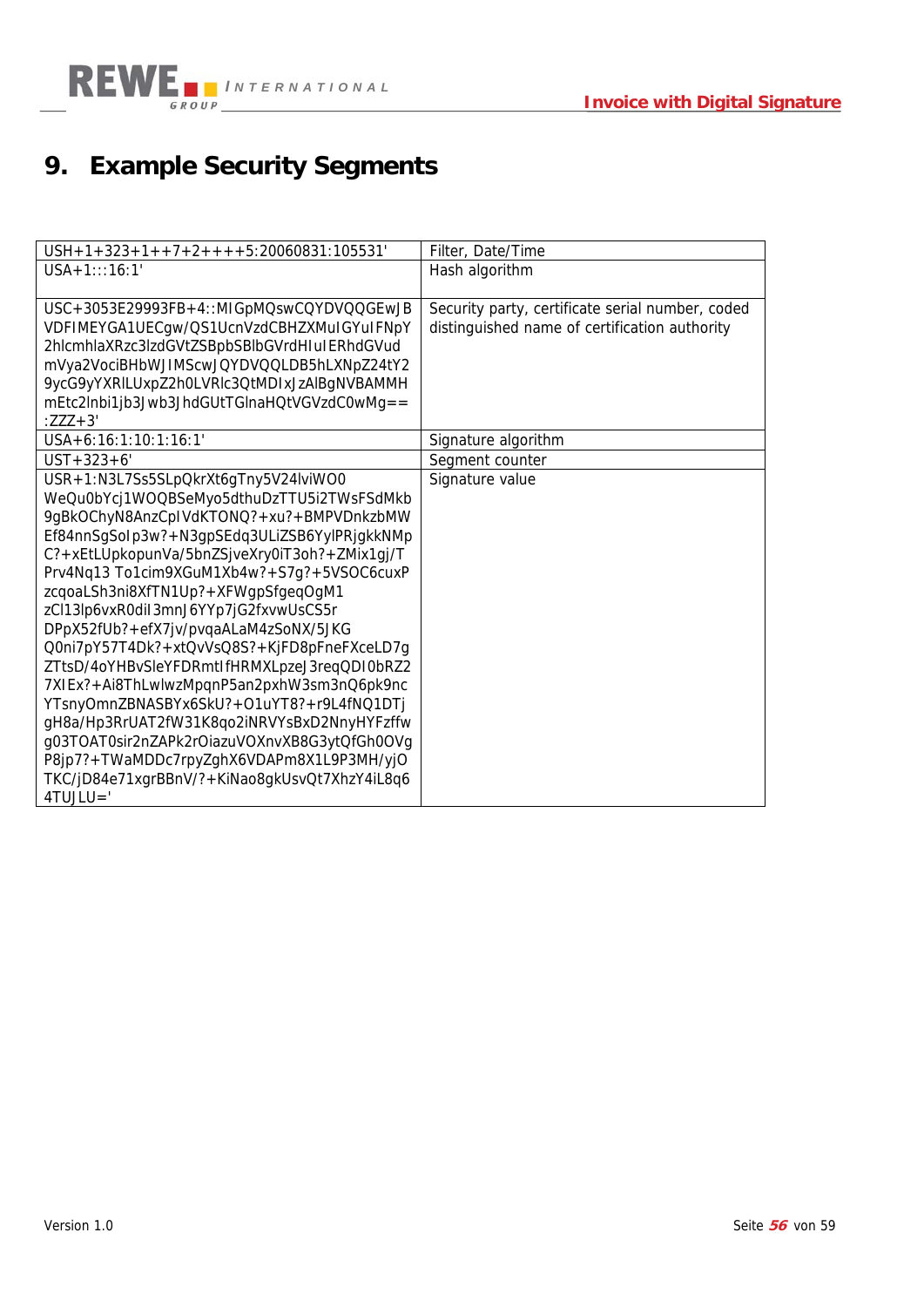

## **10. Entire example Interchange (INVOIC and security segments)**

After the INVOIC is created in the converter, the security segments are added and the signature value is generated, after which the INVOIC is sent to the business partner together with the security segments!

Signature value calculation (hash value calculation and application of the private key) is executed by the following segments:



| $UNA: + ?$                                                                                                                                                                                                                                                                                   | Service string information                                                                           |
|----------------------------------------------------------------------------------------------------------------------------------------------------------------------------------------------------------------------------------------------------------------------------------------------|------------------------------------------------------------------------------------------------------|
| $UNB+UNOC: 4+9099999300476:14+9099999300414:$<br>14+20060629:0801+134+++++EANCOM-DISI'                                                                                                                                                                                                       | Interchange header                                                                                   |
| $UNH + 1 + INVOIC: D:01B: UN: EANO10'$                                                                                                                                                                                                                                                       | Message header                                                                                       |
| $USH+1+323+1++7+2++++5:20060831:105531'$                                                                                                                                                                                                                                                     | Filter, date/time                                                                                    |
| $USA+1:::16:1'$                                                                                                                                                                                                                                                                              | Hash algorithm                                                                                       |
| USC+3053E29993FB+4::MIGpMQswCQYDVQQGEwJB<br>VDFIMEYGA1UECgw/QS1UcnVzdCBHZXMuIGYuIFNpY<br>2hlcmhlaXRzc3lzdGVtZSBpbSBlbGVrdHIuIERhdGVud<br>mVya2VociBHbWJIMScwJQYDVQQLDB5hLXNpZ24tY2<br>9ycG9yYXRILUxpZ2h0LVRlc3QtMDIxJzAlBgNVBAMMH<br>mEtc2lnbi1jb3Jwb3JhdGUtTGlnaHQtVGVzdC0wMg==<br>$ZZZ+3'$ | Security party, certificate serial number,<br>coded distinguished name of certification<br>authority |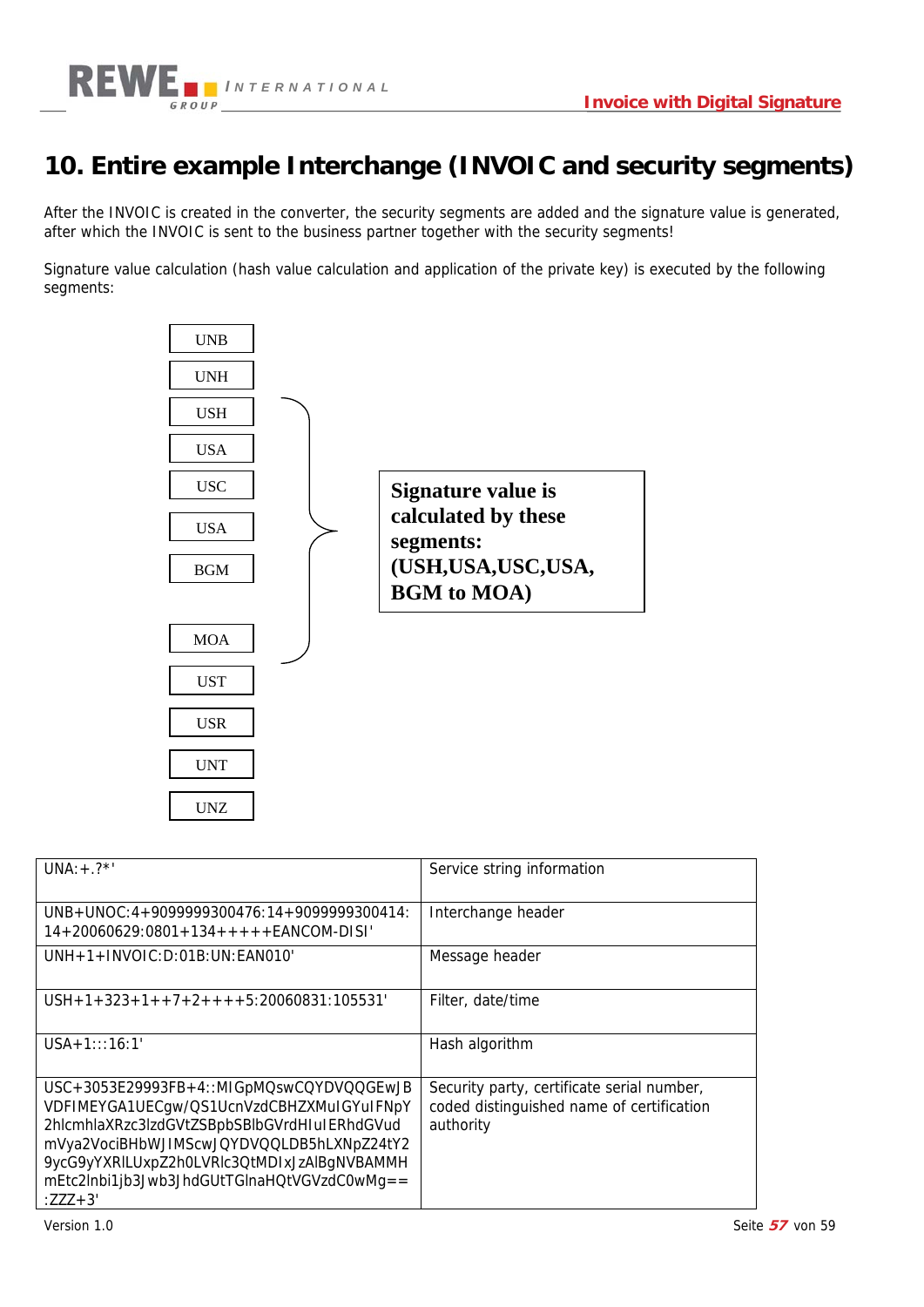

| USA+6:16:1:10:1:16:1'                                                           | Signature algorithm                |
|---------------------------------------------------------------------------------|------------------------------------|
| $BGM + 380 + 222 + 9'$                                                          | Invoice number                     |
| DTM+137:20100112:102'                                                           | Document date                      |
| DTM+35:20100111:102'                                                            | Delivery date                      |
| RFF+ON:52400011'                                                                | Order reference number             |
| DTM+171:20100111:102'                                                           | Order date                         |
| RFF+DQ:5489'                                                                    | Delivery note number               |
| $NAD + BY + 9004108000000::9++Name1:Name2+Stra$<br>$sse 9 + Wien + 2355 + AT'$  | Buyer, GLN and text address        |
| RFF+VA: ATU111111111'                                                           | Buyer's VAT registration number    |
| $NAD + SU + 9099999300476::9++Name1:Name2+Mus$<br>tergasse 3+Salzburg++2800+AT' | Supplier, GLN and text address     |
| RFF+VA:1234567890123'                                                           | Supplier's VAT registration number |
| NAD+DP+9002233000043::9'                                                        | Delivery party, GLN                |
| NAD+OB+9004108000000::9'                                                        | Ordered by, GLN                    |
| $CUX+2:EUR:4'$                                                                  | Invoice currency                   |
| $LIN+1++9099999026543:SRV'$                                                     | 1. article                         |
| $IMD+A++:::LIMO 1L'$                                                            | Article description                |
| $QTY + 47:50'$                                                                  | Quantity                           |
| MOA+203:300'                                                                    | Line item amount                   |
| PRI+AAA:6'                                                                      | Net price                          |
| $TAX+7+VAT++$ :::20+S'                                                          | VAT                                |
| $UNS + S'$                                                                      | Begin of summary section           |
| MOA+79:450'                                                                     | Total line items amount            |
| MOA+176:90'                                                                     | Message total duty/tax/fee amount  |
| MOA+77:540'                                                                     | Invoice amount                     |